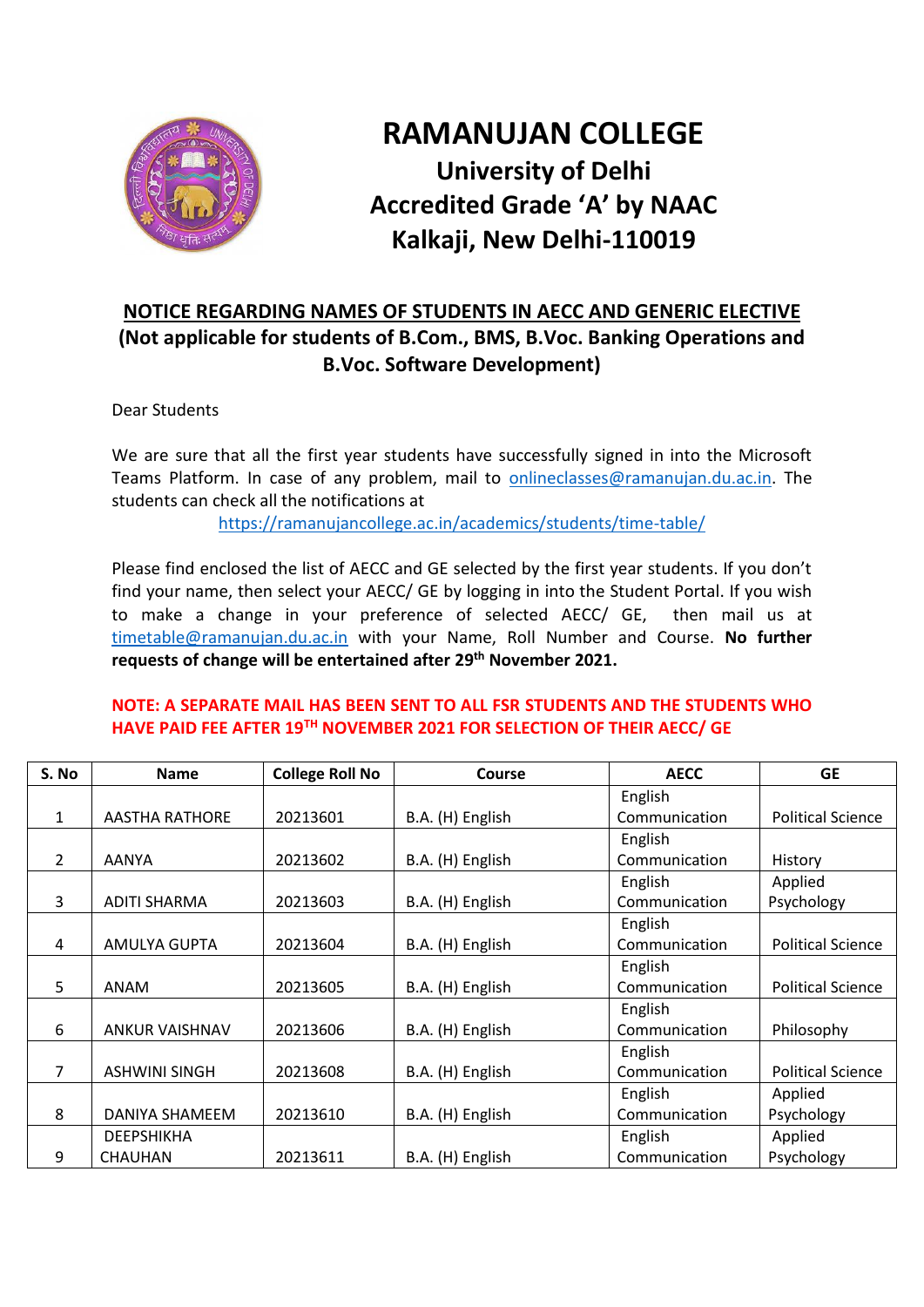|    |                       |          |                  | English                  |                          |
|----|-----------------------|----------|------------------|--------------------------|--------------------------|
| 10 | DEWANKSHI AHUJA       | 20213612 | B.A. (H) English | Communication            | <b>Political Science</b> |
|    |                       |          |                  | English                  |                          |
| 11 | <b>GARIMA</b>         | 20213613 | B.A. (H) English | Communication            | <b>Political Science</b> |
|    |                       |          |                  | English                  |                          |
| 12 | <b>GAURAV KUMAR</b>   | 20213614 | B.A. (H) English | Communication            | <b>Political Science</b> |
|    |                       |          |                  | English                  |                          |
| 13 | <b>GULRUKH</b>        | 20213615 | B.A. (H) English | Communication            | <b>Political Science</b> |
|    |                       |          |                  | English                  |                          |
| 14 | <b>JIYA</b>           | 20213617 | B.A. (H) English | Communication            | <b>Political Science</b> |
|    | <b>KANISHKA</b>       |          |                  | English                  | Applied                  |
| 15 | <b>GAMBHIR</b>        | 20213618 | B.A. (H) English | Communication            | Psychology               |
|    |                       |          |                  | English                  |                          |
| 16 | <b>KHUSHI RAJ</b>     | 20213619 | B.A. (H) English | Communication            | <b>Political Science</b> |
|    |                       |          |                  | English                  | Applied                  |
| 17 | KHUSHI YADAV          | 20213620 | B.A. (H) English | Communication            | Psychology               |
|    |                       |          |                  | English                  | Applied                  |
| 18 | <b>KIRTI GOYAL</b>    | 20213621 | B.A. (H) English | Communication            | Psychology               |
|    |                       |          |                  | English                  |                          |
| 19 | <b>KOMAL</b>          | 20213622 | B.A. (H) English | Communication            | History                  |
|    |                       |          |                  | English                  | Applied                  |
| 20 | <b>KRITI SHARMA</b>   | 20213623 | B.A. (H) English | Communication            | Psychology               |
|    |                       |          |                  | English                  |                          |
| 21 | <b>MONIKA PAL</b>     | 20213624 | B.A. (H) English | Communication            | <b>Political Science</b> |
|    |                       |          |                  | English                  |                          |
| 22 | <b>MUKTI HALDER</b>   | 20213625 | B.A. (H) English | Communication            | <b>Political Science</b> |
|    |                       |          |                  | English                  |                          |
| 23 | MUNAZZAH NASIR        | 20213626 | B.A. (H) English | Communication            | <b>Political Science</b> |
|    |                       |          |                  | English                  |                          |
| 24 | <b>MUSKAN</b>         | 20213627 | B.A. (H) English | Communication            | <b>Political Science</b> |
|    |                       |          |                  | English                  | Applied                  |
| 25 | <b>PANKHURI GUPTA</b> | 20213629 | B.A. (H) English | Communication            | Psychology               |
|    |                       |          |                  | English                  |                          |
| 26 | PRIYANKA RAJ          | 20213630 | B.A. (H) English | Communication            | <b>Political Science</b> |
|    |                       |          |                  | English                  | Applied                  |
| 27 | RACHEL KENGOO         | 20213632 | B.A. (H) English | Communication            | Psychology               |
|    |                       |          |                  | English                  |                          |
| 28 | ROHAN RAJOURIA        | 20213634 |                  | Communication            | <b>Political Science</b> |
|    |                       |          | B.A. (H) English |                          | Applied                  |
| 29 |                       |          |                  | English<br>Communication | Psychology               |
|    | RUBAL AHUJA           | 20213635 | B.A. (H) English |                          |                          |
|    |                       |          |                  | English                  | Applied                  |
| 30 | RUCHI KUMARI          | 20213636 | B.A. (H) English | Communication            | Psychology               |
|    |                       |          |                  | English                  |                          |
| 31 | <b>SAGAR KHUNTE</b>   | 20213637 | B.A. (H) English | Communication            | <b>Political Science</b> |
|    |                       |          |                  | English                  | Applied                  |
| 32 | <b>SAMIR KUMAR</b>    | 20213638 | B.A. (H) English | Communication            | Psychology               |
|    |                       |          |                  | English                  |                          |
| 33 | SARA AABDI            | 20213640 | B.A. (H) English | Communication            | Philosophy               |
|    |                       |          |                  | English                  |                          |
| 34 | SATISH KUMAR          | 20213641 | B.A. (H) English | Communication            | <b>Political Science</b> |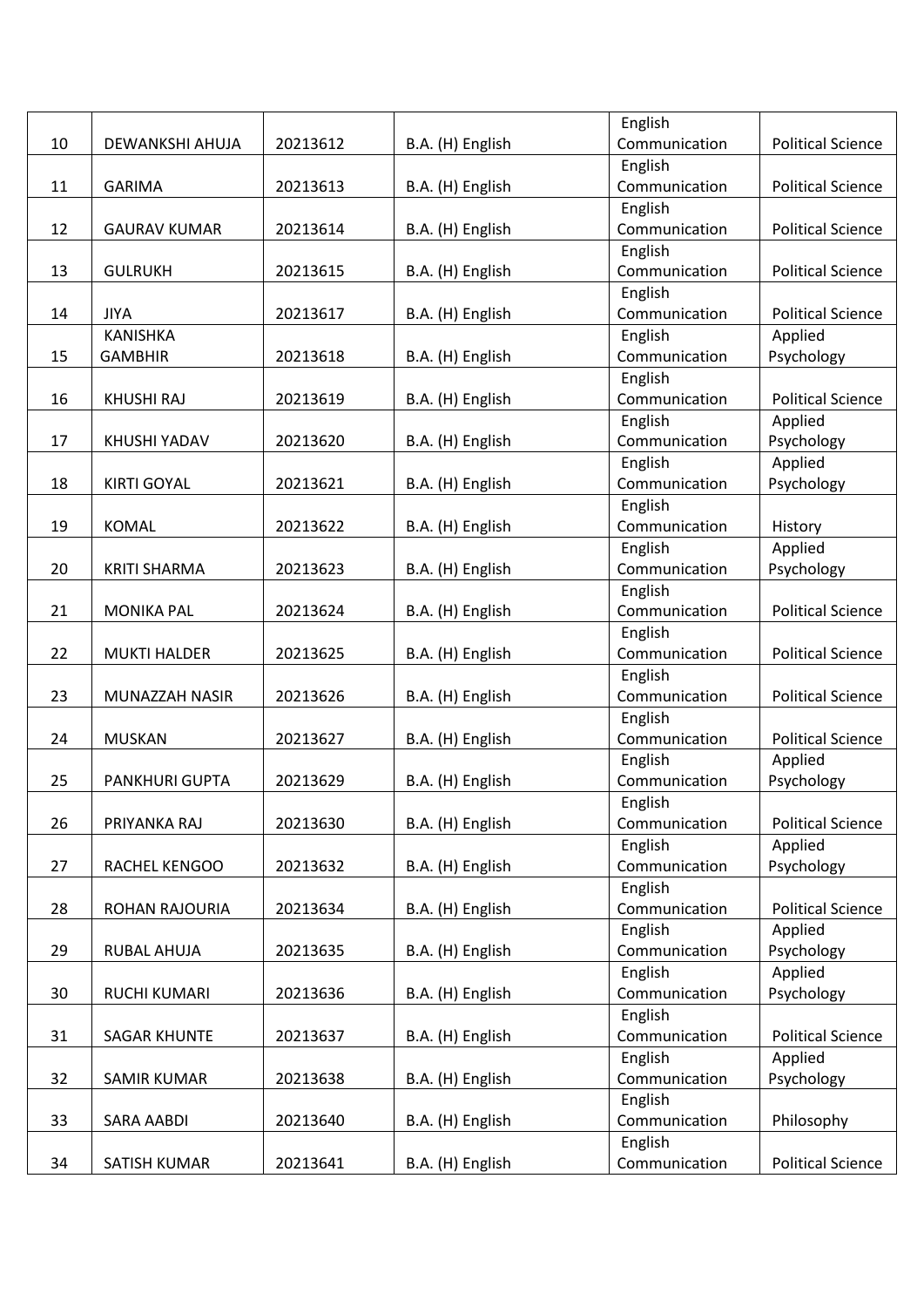| Communication<br>Psychology<br>35<br><b>SHRUTI</b><br>20213642<br>B.A. (H) English<br><b>SHRUTI</b><br>English<br>Applied<br>Psychology<br>36<br>BHATTACHARYYA<br>20213643<br>B.A. (H) English<br>Communication<br>English<br><b>Political Science</b><br>20213644<br>Communication<br>37<br>SHWETA YADAV<br>B.A. (H) English<br>English<br>38<br>Communication<br><b>SIMRAN SAYANI</b><br>20213646<br>B.A. (H) English<br>History<br>English<br>Applied<br>Communication<br>Psychology<br>39<br><b>TANISHQA</b><br>20213647<br>B.A. (H) English<br>English<br>Applied<br>Communication<br>Psychology<br>40<br><b>VANSHIKA MISHRA</b><br>20213648<br>B.A. (H) English<br>Applied<br>English<br>Communication<br>Psychology<br><b>VIDHI MALIK</b><br>B.A. (H) English<br>41<br>20213649<br><b>WASIFUR</b><br>English<br>Communication<br><b>RAHAMAN</b><br><b>Political Science</b><br>42<br>20213650<br>B.A. (H) English<br>English<br><b>Political Science</b><br>20213652<br>Communication<br>43<br>HIMANSHU KUMAR<br>B.A. (H) English<br>English<br>Applied<br><b>ISHAAN SEHGAL</b><br>20213653<br>Communication<br>Psychology<br>44<br>B.A. (H) English<br>English<br>45<br>Communication<br><b>SHIFA ALI</b><br>20213654<br>B.A. (H) English<br>Hindi<br>Hindi<br>B.A. (H) Hindi<br>Communication<br>46<br><b>ABHISHEK KUMAR</b><br>20213402<br>English<br>Hindi<br><b>ABHISHEK</b><br><b>KUSHWAHA</b><br>20213403<br><b>Political Science</b><br>47<br>B.A. (H) Hindi<br>Communication<br>English<br>Communication<br><b>Political Science</b><br>48<br><b>AMARNATH</b><br>20213405<br>B.A. (H) Hindi<br>English<br><b>AMIT</b><br>Communication<br><b>Political Science</b><br>49<br>20213406<br>B.A. (H) Hindi<br>Hindi<br><b>Political Science</b><br>50<br><b>AMIT KUMAR</b><br>20213407<br>B.A. (H) Hindi<br>Communication<br>English<br>51<br>20213408<br>B.A. (H) Hindi<br>Communication<br><b>Political Science</b><br><b>ANEES PATHAK</b><br>Hindi<br>52<br>20213409<br>Communication<br><b>Political Science</b><br><b>ANJALI MAHTO</b><br>B.A. (H) Hindi<br>English<br><b>Political Science</b><br>53<br>20213410<br>B.A. (H) Hindi<br>Communication<br><b>ANKIT KUMAR</b><br>English<br>54<br>20213411<br>B.A. (H) Hindi<br>Communication<br><b>ANKIT KUMAR</b><br>History<br>English<br>Communication<br>55<br><b>Political Science</b><br><b>ARYAN SINGH</b><br>20213413<br>B.A. (H) Hindi<br>English<br>Communication<br>English<br>56<br>ASHWANI SHARMA<br>20213414<br>B.A. (H) Hindi<br>Hindi<br><b>Political Science</b><br>57<br><b>AYUSH</b><br>20213415<br>B.A. (H) Hindi<br>Communication<br>Hindi<br>58<br>20213416<br>Communication<br><b>Political Science</b><br><b>BADAL</b><br>B.A. (H) Hindi<br>CHANDRAPRAKASH<br>Hindi |    |               |          |                | English       | Applied                  |
|------------------------------------------------------------------------------------------------------------------------------------------------------------------------------------------------------------------------------------------------------------------------------------------------------------------------------------------------------------------------------------------------------------------------------------------------------------------------------------------------------------------------------------------------------------------------------------------------------------------------------------------------------------------------------------------------------------------------------------------------------------------------------------------------------------------------------------------------------------------------------------------------------------------------------------------------------------------------------------------------------------------------------------------------------------------------------------------------------------------------------------------------------------------------------------------------------------------------------------------------------------------------------------------------------------------------------------------------------------------------------------------------------------------------------------------------------------------------------------------------------------------------------------------------------------------------------------------------------------------------------------------------------------------------------------------------------------------------------------------------------------------------------------------------------------------------------------------------------------------------------------------------------------------------------------------------------------------------------------------------------------------------------------------------------------------------------------------------------------------------------------------------------------------------------------------------------------------------------------------------------------------------------------------------------------------------------------------------------------------------------------------------------------------------------------------------------------------------------------------------------------------------------------------------------------------------------------------------------------------------------------------------------------------------------------------------------------------------------------------------------------|----|---------------|----------|----------------|---------------|--------------------------|
|                                                                                                                                                                                                                                                                                                                                                                                                                                                                                                                                                                                                                                                                                                                                                                                                                                                                                                                                                                                                                                                                                                                                                                                                                                                                                                                                                                                                                                                                                                                                                                                                                                                                                                                                                                                                                                                                                                                                                                                                                                                                                                                                                                                                                                                                                                                                                                                                                                                                                                                                                                                                                                                                                                                                                            |    |               |          |                |               |                          |
|                                                                                                                                                                                                                                                                                                                                                                                                                                                                                                                                                                                                                                                                                                                                                                                                                                                                                                                                                                                                                                                                                                                                                                                                                                                                                                                                                                                                                                                                                                                                                                                                                                                                                                                                                                                                                                                                                                                                                                                                                                                                                                                                                                                                                                                                                                                                                                                                                                                                                                                                                                                                                                                                                                                                                            |    |               |          |                |               |                          |
|                                                                                                                                                                                                                                                                                                                                                                                                                                                                                                                                                                                                                                                                                                                                                                                                                                                                                                                                                                                                                                                                                                                                                                                                                                                                                                                                                                                                                                                                                                                                                                                                                                                                                                                                                                                                                                                                                                                                                                                                                                                                                                                                                                                                                                                                                                                                                                                                                                                                                                                                                                                                                                                                                                                                                            |    |               |          |                |               |                          |
|                                                                                                                                                                                                                                                                                                                                                                                                                                                                                                                                                                                                                                                                                                                                                                                                                                                                                                                                                                                                                                                                                                                                                                                                                                                                                                                                                                                                                                                                                                                                                                                                                                                                                                                                                                                                                                                                                                                                                                                                                                                                                                                                                                                                                                                                                                                                                                                                                                                                                                                                                                                                                                                                                                                                                            |    |               |          |                |               |                          |
|                                                                                                                                                                                                                                                                                                                                                                                                                                                                                                                                                                                                                                                                                                                                                                                                                                                                                                                                                                                                                                                                                                                                                                                                                                                                                                                                                                                                                                                                                                                                                                                                                                                                                                                                                                                                                                                                                                                                                                                                                                                                                                                                                                                                                                                                                                                                                                                                                                                                                                                                                                                                                                                                                                                                                            |    |               |          |                |               |                          |
|                                                                                                                                                                                                                                                                                                                                                                                                                                                                                                                                                                                                                                                                                                                                                                                                                                                                                                                                                                                                                                                                                                                                                                                                                                                                                                                                                                                                                                                                                                                                                                                                                                                                                                                                                                                                                                                                                                                                                                                                                                                                                                                                                                                                                                                                                                                                                                                                                                                                                                                                                                                                                                                                                                                                                            |    |               |          |                |               |                          |
|                                                                                                                                                                                                                                                                                                                                                                                                                                                                                                                                                                                                                                                                                                                                                                                                                                                                                                                                                                                                                                                                                                                                                                                                                                                                                                                                                                                                                                                                                                                                                                                                                                                                                                                                                                                                                                                                                                                                                                                                                                                                                                                                                                                                                                                                                                                                                                                                                                                                                                                                                                                                                                                                                                                                                            |    |               |          |                |               |                          |
|                                                                                                                                                                                                                                                                                                                                                                                                                                                                                                                                                                                                                                                                                                                                                                                                                                                                                                                                                                                                                                                                                                                                                                                                                                                                                                                                                                                                                                                                                                                                                                                                                                                                                                                                                                                                                                                                                                                                                                                                                                                                                                                                                                                                                                                                                                                                                                                                                                                                                                                                                                                                                                                                                                                                                            |    |               |          |                |               |                          |
|                                                                                                                                                                                                                                                                                                                                                                                                                                                                                                                                                                                                                                                                                                                                                                                                                                                                                                                                                                                                                                                                                                                                                                                                                                                                                                                                                                                                                                                                                                                                                                                                                                                                                                                                                                                                                                                                                                                                                                                                                                                                                                                                                                                                                                                                                                                                                                                                                                                                                                                                                                                                                                                                                                                                                            |    |               |          |                |               |                          |
|                                                                                                                                                                                                                                                                                                                                                                                                                                                                                                                                                                                                                                                                                                                                                                                                                                                                                                                                                                                                                                                                                                                                                                                                                                                                                                                                                                                                                                                                                                                                                                                                                                                                                                                                                                                                                                                                                                                                                                                                                                                                                                                                                                                                                                                                                                                                                                                                                                                                                                                                                                                                                                                                                                                                                            |    |               |          |                |               |                          |
|                                                                                                                                                                                                                                                                                                                                                                                                                                                                                                                                                                                                                                                                                                                                                                                                                                                                                                                                                                                                                                                                                                                                                                                                                                                                                                                                                                                                                                                                                                                                                                                                                                                                                                                                                                                                                                                                                                                                                                                                                                                                                                                                                                                                                                                                                                                                                                                                                                                                                                                                                                                                                                                                                                                                                            |    |               |          |                |               |                          |
|                                                                                                                                                                                                                                                                                                                                                                                                                                                                                                                                                                                                                                                                                                                                                                                                                                                                                                                                                                                                                                                                                                                                                                                                                                                                                                                                                                                                                                                                                                                                                                                                                                                                                                                                                                                                                                                                                                                                                                                                                                                                                                                                                                                                                                                                                                                                                                                                                                                                                                                                                                                                                                                                                                                                                            |    |               |          |                |               |                          |
|                                                                                                                                                                                                                                                                                                                                                                                                                                                                                                                                                                                                                                                                                                                                                                                                                                                                                                                                                                                                                                                                                                                                                                                                                                                                                                                                                                                                                                                                                                                                                                                                                                                                                                                                                                                                                                                                                                                                                                                                                                                                                                                                                                                                                                                                                                                                                                                                                                                                                                                                                                                                                                                                                                                                                            |    |               |          |                |               |                          |
|                                                                                                                                                                                                                                                                                                                                                                                                                                                                                                                                                                                                                                                                                                                                                                                                                                                                                                                                                                                                                                                                                                                                                                                                                                                                                                                                                                                                                                                                                                                                                                                                                                                                                                                                                                                                                                                                                                                                                                                                                                                                                                                                                                                                                                                                                                                                                                                                                                                                                                                                                                                                                                                                                                                                                            |    |               |          |                |               |                          |
|                                                                                                                                                                                                                                                                                                                                                                                                                                                                                                                                                                                                                                                                                                                                                                                                                                                                                                                                                                                                                                                                                                                                                                                                                                                                                                                                                                                                                                                                                                                                                                                                                                                                                                                                                                                                                                                                                                                                                                                                                                                                                                                                                                                                                                                                                                                                                                                                                                                                                                                                                                                                                                                                                                                                                            |    |               |          |                |               |                          |
|                                                                                                                                                                                                                                                                                                                                                                                                                                                                                                                                                                                                                                                                                                                                                                                                                                                                                                                                                                                                                                                                                                                                                                                                                                                                                                                                                                                                                                                                                                                                                                                                                                                                                                                                                                                                                                                                                                                                                                                                                                                                                                                                                                                                                                                                                                                                                                                                                                                                                                                                                                                                                                                                                                                                                            |    |               |          |                |               |                          |
|                                                                                                                                                                                                                                                                                                                                                                                                                                                                                                                                                                                                                                                                                                                                                                                                                                                                                                                                                                                                                                                                                                                                                                                                                                                                                                                                                                                                                                                                                                                                                                                                                                                                                                                                                                                                                                                                                                                                                                                                                                                                                                                                                                                                                                                                                                                                                                                                                                                                                                                                                                                                                                                                                                                                                            |    |               |          |                |               |                          |
|                                                                                                                                                                                                                                                                                                                                                                                                                                                                                                                                                                                                                                                                                                                                                                                                                                                                                                                                                                                                                                                                                                                                                                                                                                                                                                                                                                                                                                                                                                                                                                                                                                                                                                                                                                                                                                                                                                                                                                                                                                                                                                                                                                                                                                                                                                                                                                                                                                                                                                                                                                                                                                                                                                                                                            |    |               |          |                |               |                          |
|                                                                                                                                                                                                                                                                                                                                                                                                                                                                                                                                                                                                                                                                                                                                                                                                                                                                                                                                                                                                                                                                                                                                                                                                                                                                                                                                                                                                                                                                                                                                                                                                                                                                                                                                                                                                                                                                                                                                                                                                                                                                                                                                                                                                                                                                                                                                                                                                                                                                                                                                                                                                                                                                                                                                                            |    |               |          |                |               |                          |
|                                                                                                                                                                                                                                                                                                                                                                                                                                                                                                                                                                                                                                                                                                                                                                                                                                                                                                                                                                                                                                                                                                                                                                                                                                                                                                                                                                                                                                                                                                                                                                                                                                                                                                                                                                                                                                                                                                                                                                                                                                                                                                                                                                                                                                                                                                                                                                                                                                                                                                                                                                                                                                                                                                                                                            |    |               |          |                |               |                          |
|                                                                                                                                                                                                                                                                                                                                                                                                                                                                                                                                                                                                                                                                                                                                                                                                                                                                                                                                                                                                                                                                                                                                                                                                                                                                                                                                                                                                                                                                                                                                                                                                                                                                                                                                                                                                                                                                                                                                                                                                                                                                                                                                                                                                                                                                                                                                                                                                                                                                                                                                                                                                                                                                                                                                                            |    |               |          |                |               |                          |
|                                                                                                                                                                                                                                                                                                                                                                                                                                                                                                                                                                                                                                                                                                                                                                                                                                                                                                                                                                                                                                                                                                                                                                                                                                                                                                                                                                                                                                                                                                                                                                                                                                                                                                                                                                                                                                                                                                                                                                                                                                                                                                                                                                                                                                                                                                                                                                                                                                                                                                                                                                                                                                                                                                                                                            |    |               |          |                |               |                          |
|                                                                                                                                                                                                                                                                                                                                                                                                                                                                                                                                                                                                                                                                                                                                                                                                                                                                                                                                                                                                                                                                                                                                                                                                                                                                                                                                                                                                                                                                                                                                                                                                                                                                                                                                                                                                                                                                                                                                                                                                                                                                                                                                                                                                                                                                                                                                                                                                                                                                                                                                                                                                                                                                                                                                                            |    |               |          |                |               |                          |
|                                                                                                                                                                                                                                                                                                                                                                                                                                                                                                                                                                                                                                                                                                                                                                                                                                                                                                                                                                                                                                                                                                                                                                                                                                                                                                                                                                                                                                                                                                                                                                                                                                                                                                                                                                                                                                                                                                                                                                                                                                                                                                                                                                                                                                                                                                                                                                                                                                                                                                                                                                                                                                                                                                                                                            |    |               |          |                |               |                          |
|                                                                                                                                                                                                                                                                                                                                                                                                                                                                                                                                                                                                                                                                                                                                                                                                                                                                                                                                                                                                                                                                                                                                                                                                                                                                                                                                                                                                                                                                                                                                                                                                                                                                                                                                                                                                                                                                                                                                                                                                                                                                                                                                                                                                                                                                                                                                                                                                                                                                                                                                                                                                                                                                                                                                                            |    |               |          |                |               |                          |
|                                                                                                                                                                                                                                                                                                                                                                                                                                                                                                                                                                                                                                                                                                                                                                                                                                                                                                                                                                                                                                                                                                                                                                                                                                                                                                                                                                                                                                                                                                                                                                                                                                                                                                                                                                                                                                                                                                                                                                                                                                                                                                                                                                                                                                                                                                                                                                                                                                                                                                                                                                                                                                                                                                                                                            |    |               |          |                |               |                          |
|                                                                                                                                                                                                                                                                                                                                                                                                                                                                                                                                                                                                                                                                                                                                                                                                                                                                                                                                                                                                                                                                                                                                                                                                                                                                                                                                                                                                                                                                                                                                                                                                                                                                                                                                                                                                                                                                                                                                                                                                                                                                                                                                                                                                                                                                                                                                                                                                                                                                                                                                                                                                                                                                                                                                                            |    |               |          |                |               |                          |
|                                                                                                                                                                                                                                                                                                                                                                                                                                                                                                                                                                                                                                                                                                                                                                                                                                                                                                                                                                                                                                                                                                                                                                                                                                                                                                                                                                                                                                                                                                                                                                                                                                                                                                                                                                                                                                                                                                                                                                                                                                                                                                                                                                                                                                                                                                                                                                                                                                                                                                                                                                                                                                                                                                                                                            |    |               |          |                |               |                          |
|                                                                                                                                                                                                                                                                                                                                                                                                                                                                                                                                                                                                                                                                                                                                                                                                                                                                                                                                                                                                                                                                                                                                                                                                                                                                                                                                                                                                                                                                                                                                                                                                                                                                                                                                                                                                                                                                                                                                                                                                                                                                                                                                                                                                                                                                                                                                                                                                                                                                                                                                                                                                                                                                                                                                                            |    |               |          |                |               |                          |
|                                                                                                                                                                                                                                                                                                                                                                                                                                                                                                                                                                                                                                                                                                                                                                                                                                                                                                                                                                                                                                                                                                                                                                                                                                                                                                                                                                                                                                                                                                                                                                                                                                                                                                                                                                                                                                                                                                                                                                                                                                                                                                                                                                                                                                                                                                                                                                                                                                                                                                                                                                                                                                                                                                                                                            |    |               |          |                |               |                          |
|                                                                                                                                                                                                                                                                                                                                                                                                                                                                                                                                                                                                                                                                                                                                                                                                                                                                                                                                                                                                                                                                                                                                                                                                                                                                                                                                                                                                                                                                                                                                                                                                                                                                                                                                                                                                                                                                                                                                                                                                                                                                                                                                                                                                                                                                                                                                                                                                                                                                                                                                                                                                                                                                                                                                                            |    |               |          |                |               |                          |
|                                                                                                                                                                                                                                                                                                                                                                                                                                                                                                                                                                                                                                                                                                                                                                                                                                                                                                                                                                                                                                                                                                                                                                                                                                                                                                                                                                                                                                                                                                                                                                                                                                                                                                                                                                                                                                                                                                                                                                                                                                                                                                                                                                                                                                                                                                                                                                                                                                                                                                                                                                                                                                                                                                                                                            |    |               |          |                |               |                          |
|                                                                                                                                                                                                                                                                                                                                                                                                                                                                                                                                                                                                                                                                                                                                                                                                                                                                                                                                                                                                                                                                                                                                                                                                                                                                                                                                                                                                                                                                                                                                                                                                                                                                                                                                                                                                                                                                                                                                                                                                                                                                                                                                                                                                                                                                                                                                                                                                                                                                                                                                                                                                                                                                                                                                                            |    |               |          |                |               |                          |
|                                                                                                                                                                                                                                                                                                                                                                                                                                                                                                                                                                                                                                                                                                                                                                                                                                                                                                                                                                                                                                                                                                                                                                                                                                                                                                                                                                                                                                                                                                                                                                                                                                                                                                                                                                                                                                                                                                                                                                                                                                                                                                                                                                                                                                                                                                                                                                                                                                                                                                                                                                                                                                                                                                                                                            |    |               |          |                |               |                          |
|                                                                                                                                                                                                                                                                                                                                                                                                                                                                                                                                                                                                                                                                                                                                                                                                                                                                                                                                                                                                                                                                                                                                                                                                                                                                                                                                                                                                                                                                                                                                                                                                                                                                                                                                                                                                                                                                                                                                                                                                                                                                                                                                                                                                                                                                                                                                                                                                                                                                                                                                                                                                                                                                                                                                                            |    |               |          |                |               |                          |
|                                                                                                                                                                                                                                                                                                                                                                                                                                                                                                                                                                                                                                                                                                                                                                                                                                                                                                                                                                                                                                                                                                                                                                                                                                                                                                                                                                                                                                                                                                                                                                                                                                                                                                                                                                                                                                                                                                                                                                                                                                                                                                                                                                                                                                                                                                                                                                                                                                                                                                                                                                                                                                                                                                                                                            |    |               |          |                |               |                          |
|                                                                                                                                                                                                                                                                                                                                                                                                                                                                                                                                                                                                                                                                                                                                                                                                                                                                                                                                                                                                                                                                                                                                                                                                                                                                                                                                                                                                                                                                                                                                                                                                                                                                                                                                                                                                                                                                                                                                                                                                                                                                                                                                                                                                                                                                                                                                                                                                                                                                                                                                                                                                                                                                                                                                                            |    |               |          |                |               |                          |
|                                                                                                                                                                                                                                                                                                                                                                                                                                                                                                                                                                                                                                                                                                                                                                                                                                                                                                                                                                                                                                                                                                                                                                                                                                                                                                                                                                                                                                                                                                                                                                                                                                                                                                                                                                                                                                                                                                                                                                                                                                                                                                                                                                                                                                                                                                                                                                                                                                                                                                                                                                                                                                                                                                                                                            |    |               |          |                |               |                          |
|                                                                                                                                                                                                                                                                                                                                                                                                                                                                                                                                                                                                                                                                                                                                                                                                                                                                                                                                                                                                                                                                                                                                                                                                                                                                                                                                                                                                                                                                                                                                                                                                                                                                                                                                                                                                                                                                                                                                                                                                                                                                                                                                                                                                                                                                                                                                                                                                                                                                                                                                                                                                                                                                                                                                                            |    |               |          |                |               |                          |
|                                                                                                                                                                                                                                                                                                                                                                                                                                                                                                                                                                                                                                                                                                                                                                                                                                                                                                                                                                                                                                                                                                                                                                                                                                                                                                                                                                                                                                                                                                                                                                                                                                                                                                                                                                                                                                                                                                                                                                                                                                                                                                                                                                                                                                                                                                                                                                                                                                                                                                                                                                                                                                                                                                                                                            |    |               |          |                |               |                          |
|                                                                                                                                                                                                                                                                                                                                                                                                                                                                                                                                                                                                                                                                                                                                                                                                                                                                                                                                                                                                                                                                                                                                                                                                                                                                                                                                                                                                                                                                                                                                                                                                                                                                                                                                                                                                                                                                                                                                                                                                                                                                                                                                                                                                                                                                                                                                                                                                                                                                                                                                                                                                                                                                                                                                                            |    |               |          |                |               |                          |
|                                                                                                                                                                                                                                                                                                                                                                                                                                                                                                                                                                                                                                                                                                                                                                                                                                                                                                                                                                                                                                                                                                                                                                                                                                                                                                                                                                                                                                                                                                                                                                                                                                                                                                                                                                                                                                                                                                                                                                                                                                                                                                                                                                                                                                                                                                                                                                                                                                                                                                                                                                                                                                                                                                                                                            |    |               |          |                |               |                          |
|                                                                                                                                                                                                                                                                                                                                                                                                                                                                                                                                                                                                                                                                                                                                                                                                                                                                                                                                                                                                                                                                                                                                                                                                                                                                                                                                                                                                                                                                                                                                                                                                                                                                                                                                                                                                                                                                                                                                                                                                                                                                                                                                                                                                                                                                                                                                                                                                                                                                                                                                                                                                                                                                                                                                                            |    |               |          |                |               |                          |
|                                                                                                                                                                                                                                                                                                                                                                                                                                                                                                                                                                                                                                                                                                                                                                                                                                                                                                                                                                                                                                                                                                                                                                                                                                                                                                                                                                                                                                                                                                                                                                                                                                                                                                                                                                                                                                                                                                                                                                                                                                                                                                                                                                                                                                                                                                                                                                                                                                                                                                                                                                                                                                                                                                                                                            |    |               |          |                |               |                          |
|                                                                                                                                                                                                                                                                                                                                                                                                                                                                                                                                                                                                                                                                                                                                                                                                                                                                                                                                                                                                                                                                                                                                                                                                                                                                                                                                                                                                                                                                                                                                                                                                                                                                                                                                                                                                                                                                                                                                                                                                                                                                                                                                                                                                                                                                                                                                                                                                                                                                                                                                                                                                                                                                                                                                                            |    |               |          |                |               |                          |
|                                                                                                                                                                                                                                                                                                                                                                                                                                                                                                                                                                                                                                                                                                                                                                                                                                                                                                                                                                                                                                                                                                                                                                                                                                                                                                                                                                                                                                                                                                                                                                                                                                                                                                                                                                                                                                                                                                                                                                                                                                                                                                                                                                                                                                                                                                                                                                                                                                                                                                                                                                                                                                                                                                                                                            |    |               |          |                |               |                          |
|                                                                                                                                                                                                                                                                                                                                                                                                                                                                                                                                                                                                                                                                                                                                                                                                                                                                                                                                                                                                                                                                                                                                                                                                                                                                                                                                                                                                                                                                                                                                                                                                                                                                                                                                                                                                                                                                                                                                                                                                                                                                                                                                                                                                                                                                                                                                                                                                                                                                                                                                                                                                                                                                                                                                                            |    |               |          |                |               |                          |
|                                                                                                                                                                                                                                                                                                                                                                                                                                                                                                                                                                                                                                                                                                                                                                                                                                                                                                                                                                                                                                                                                                                                                                                                                                                                                                                                                                                                                                                                                                                                                                                                                                                                                                                                                                                                                                                                                                                                                                                                                                                                                                                                                                                                                                                                                                                                                                                                                                                                                                                                                                                                                                                                                                                                                            |    |               |          |                |               |                          |
|                                                                                                                                                                                                                                                                                                                                                                                                                                                                                                                                                                                                                                                                                                                                                                                                                                                                                                                                                                                                                                                                                                                                                                                                                                                                                                                                                                                                                                                                                                                                                                                                                                                                                                                                                                                                                                                                                                                                                                                                                                                                                                                                                                                                                                                                                                                                                                                                                                                                                                                                                                                                                                                                                                                                                            | 59 | <b>TANDAN</b> | 20213417 | B.A. (H) Hindi | Communication | <b>Political Science</b> |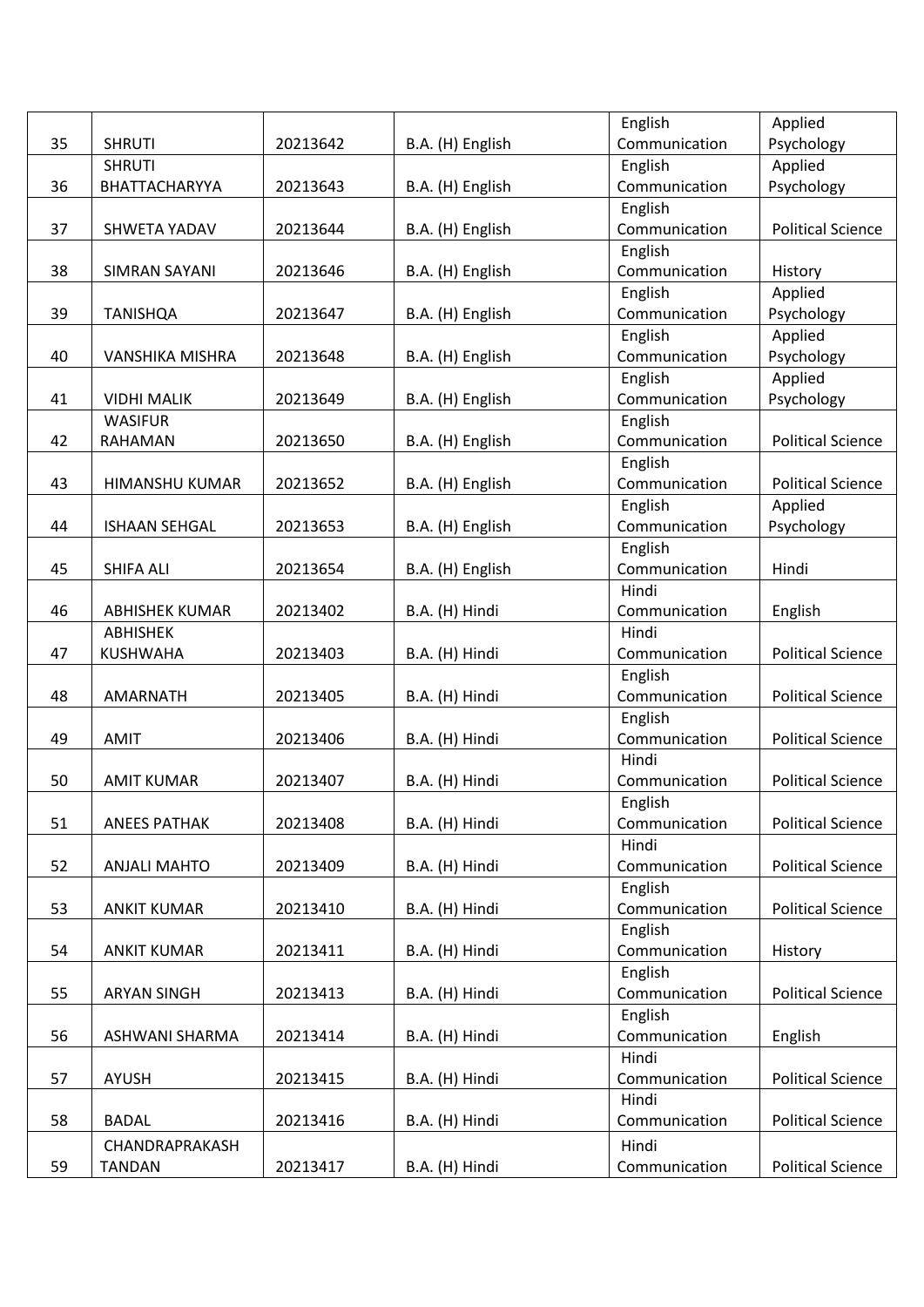|    |                       |          |                | Hindi                    |                          |
|----|-----------------------|----------|----------------|--------------------------|--------------------------|
| 60 | <b>DEEPTI</b>         | 20213418 | B.A. (H) Hindi | Communication            | <b>Political Science</b> |
|    |                       |          |                | Hindi                    |                          |
| 61 | <b>GAJENDER</b>       | 20213419 | B.A. (H) Hindi | Communication            | <b>Political Science</b> |
|    |                       |          |                | English                  |                          |
| 62 | <b>HARSH BINDAL</b>   | 20213420 | B.A. (H) Hindi | Communication            | <b>Political Science</b> |
|    |                       |          |                | English                  |                          |
| 63 | <b>JYOTI PAL</b>      | 20213421 | B.A. (H) Hindi | Communication            | Philosophy               |
|    |                       |          |                | English                  |                          |
| 64 | <b>KASAK GAUTAM</b>   | 20213423 | B.A. (H) Hindi | Communication            | <b>Political Science</b> |
|    | <b>KHUSHBOO</b>       |          |                | Hindi                    |                          |
| 65 | <b>MANDAL</b>         | 20213424 | B.A. (H) Hindi | Communication            | <b>Political Science</b> |
|    |                       |          |                | English                  |                          |
| 66 | <b>KHUSHI KUMARI</b>  | 20213426 | B.A. (H) Hindi | Communication            | <b>Political Science</b> |
|    |                       |          |                | Hindi                    |                          |
| 67 | <b>MADA RAM</b>       | 20213427 | B.A. (H) Hindi | Communication            | <b>Political Science</b> |
|    |                       |          |                | Hindi                    |                          |
| 68 | <b>MAHESH SINGH</b>   | 20213428 | B.A. (H) Hindi | Communication            | <b>Political Science</b> |
|    | <b>MANISHA</b>        |          |                | English                  |                          |
| 69 | <b>NAGARKOTI</b>      | 20213429 | B.A. (H) Hindi | Communication            | English                  |
|    |                       |          |                | English                  |                          |
| 70 | <b>MEHAK CHOPRA</b>   | 20213430 | B.A. (H) Hindi | Communication            | English                  |
|    |                       |          |                | English                  |                          |
| 71 | <b>MOHAK CHAUHAN</b>  | 20213431 | B.A. (H) Hindi | Communication            | English                  |
|    |                       |          |                | Hindi                    |                          |
| 72 | <b>MRANAL TIWARI</b>  | 20213433 | B.A. (H) Hindi | Communication            | History                  |
|    | <b>NANDAN KUMAR</b>   |          |                | Hindi                    |                          |
| 73 | <b>JHA</b>            | 20213434 | B.A. (H) Hindi | Communication            | History                  |
|    |                       |          |                | Hindi                    |                          |
| 74 | NANDANI KUMARI        | 20213435 | B.A. (H) Hindi | Communication            | <b>Political Science</b> |
|    |                       |          |                | English                  |                          |
| 75 | <b>NANDINI MISHRA</b> | 20213436 | B.A. (H) Hindi | Communication            | <b>Political Science</b> |
|    |                       |          |                | Hindi                    |                          |
| 76 | <b>NIKHIL</b>         | 20213437 | B.A. (H) Hindi | Communication            | <b>Political Science</b> |
|    |                       |          |                | English                  |                          |
| 77 | PAPIYA DUTTA          | 20213438 | B.A. (H) Hindi | Communication            | English                  |
|    |                       |          |                | English                  |                          |
| 78 | RAHUL KUMAR           | 20213439 | B.A. (H) Hindi | Communication            | English                  |
|    |                       |          |                | Hindi                    |                          |
| 79 | <b>RAHUL SINGH</b>    | 20213440 | B.A. (H) Hindi | Communication            | <b>Political Science</b> |
|    |                       |          |                | English                  |                          |
| 80 | <b>RITIK KUMAR</b>    | 20213441 | B.A. (H) Hindi | Communication            | English                  |
|    |                       |          |                | English                  |                          |
| 81 | RIYA CHAUDHARY        | 20213442 | B.A. (H) Hindi | Communication            | <b>Political Science</b> |
|    |                       |          |                | English                  |                          |
| 82 | <b>ROHIT</b>          | 20213443 | B.A. (H) Hindi | Communication            | <b>Political Science</b> |
|    |                       |          |                | English                  |                          |
| 83 | ROSHAN KUMAR          | 20213444 | B.A. (H) Hindi | Communication<br>English | <b>Political Science</b> |
| 84 | <b>RUKHSAR</b>        | 20213445 | B.A. (H) Hindi | Communication            | <b>Political Science</b> |
|    |                       |          |                |                          |                          |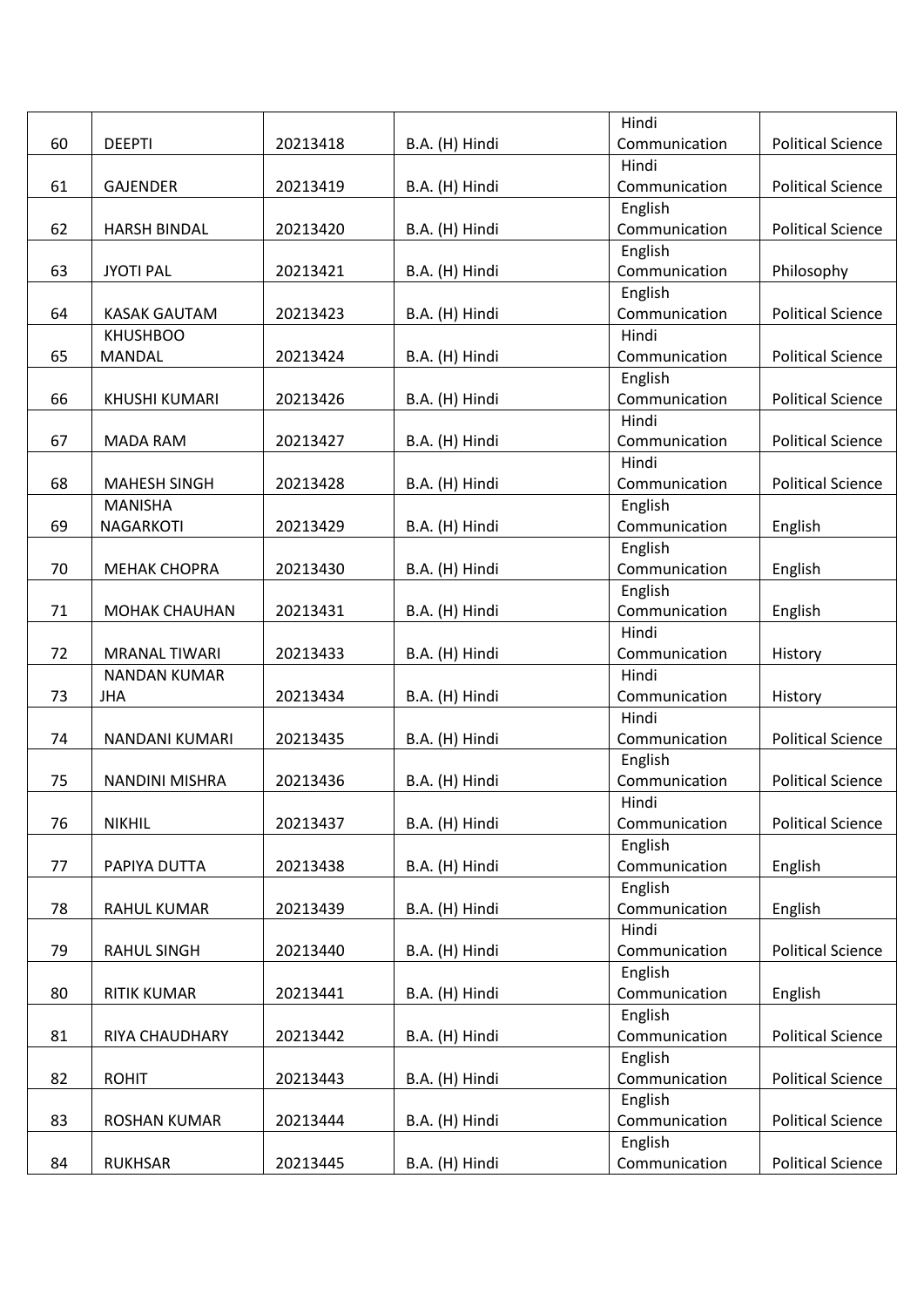|     |                       |          |                            | English                  |                          |
|-----|-----------------------|----------|----------------------------|--------------------------|--------------------------|
| 85  | SAJIYA                | 20213447 | B.A. (H) Hindi             | Communication            | <b>Political Science</b> |
|     |                       |          |                            | Hindi                    |                          |
| 86  | SANA                  | 20213448 | B.A. (H) Hindi             | Communication            | English                  |
|     |                       |          |                            | English                  |                          |
| 87  | SHALINI KUMARI        | 20213449 | B.A. (H) Hindi             | Communication            | History                  |
|     |                       |          |                            | English                  |                          |
| 88  | <b>SHWETA</b>         | 20213452 | B.A. (H) Hindi             | Communication            | <b>Political Science</b> |
|     |                       |          |                            | English                  |                          |
| 89  | <b>SMRITI KUMARI</b>  | 20213453 | B.A. (H) Hindi             | Communication            | English                  |
|     |                       |          |                            | Hindi                    |                          |
| 90  | SONIYA                | 20213454 | B.A. (H) Hindi             | Communication            | <b>Political Science</b> |
|     |                       |          |                            | English                  |                          |
| 91  | <b>SWATI SHARMA</b>   | 20213455 | B.A. (H) Hindi             | Communication            | English                  |
|     |                       |          |                            | English                  |                          |
| 92  | <b>TEERATH</b>        | 20213458 | B.A. (H) Hindi             | Communication            | <b>Political Science</b> |
|     |                       |          |                            | English                  |                          |
| 93  | <b>VANSHIKA</b>       | 20213459 | B.A. (H) Hindi             | Communication            | History                  |
|     |                       |          |                            | English                  |                          |
| 94  | <b>VIKAS KUMAR</b>    | 20213461 | B.A. (H) Hindi             | Communication            | <b>Political Science</b> |
|     |                       |          |                            | Hindi                    |                          |
| 95  | <b>VISHAL YADAV</b>   | 20213462 | B.A. (H) Hindi             | Communication            | English                  |
|     |                       |          |                            | English                  |                          |
| 96  | <b>VIVEK KUMAR</b>    | 20213463 | B.A. (H) Hindi             | Communication            | <b>Political Science</b> |
|     |                       |          |                            | Hindi                    |                          |
| 97  | YASH JANMEJAY         | 20213464 | B.A. (H) Hindi             | Communication            | <b>Political Science</b> |
|     |                       |          |                            | Hindi                    |                          |
| 98  | <b>NAVEEN GAHLOT</b>  | 20213465 | B.A. (H) Hindi             | Communication            | <b>Political Science</b> |
|     |                       |          |                            | English                  |                          |
| 99  | <b>AAKASH SONI</b>    | 20213801 | B.A. (H) Political Science | Communication            | Hindi                    |
|     |                       |          |                            | English                  | Applied                  |
| 100 | <b>AARTI BHATT</b>    | 20213802 | B.A. (H) Political Science | Communication            | Psychology               |
|     | <b>AARTI BHATT</b>    |          |                            | English                  | Applied                  |
| 101 |                       | 20213802 | B.A. (H) Political Science | Communication            | Psychology               |
| 102 | <b>AARTI BHATT</b>    | 20213802 | B.A. (H) Political Science | English<br>Communication | Applied<br>Psychology    |
|     |                       |          |                            | English                  |                          |
| 103 | AASHIKA GUPTA         | 20213803 | B.A. (H) Political Science | Communication            | History                  |
|     |                       |          |                            | English                  | Applied                  |
| 104 | ABHIJEET BERIYA       | 20213804 | B.A. (H) Political Science | Communication            | Psychology               |
|     |                       |          |                            | English                  |                          |
| 105 | <b>ABHISHEK MEENA</b> | 20213805 | B.A. (H) Political Science | Communication            | History                  |
|     |                       |          |                            | English                  |                          |
| 106 | <b>ADITYA KISHAN</b>  | 20213806 | B.A. (H) Political Science | Communication            | History                  |
|     |                       |          |                            | English                  |                          |
| 107 | <b>ADITYA KUMAR</b>   | 20213807 | B.A. (H) Political Science | Communication            | History                  |
|     |                       |          |                            | Hindi                    |                          |
| 108 | AKASH YADAV           | 20213808 | B.A. (H) Political Science | Communication            | English                  |
|     |                       |          |                            | English                  |                          |
| 109 | AMAN RAJ              | 20213809 | B.A. (H) Political Science | Communication            | History                  |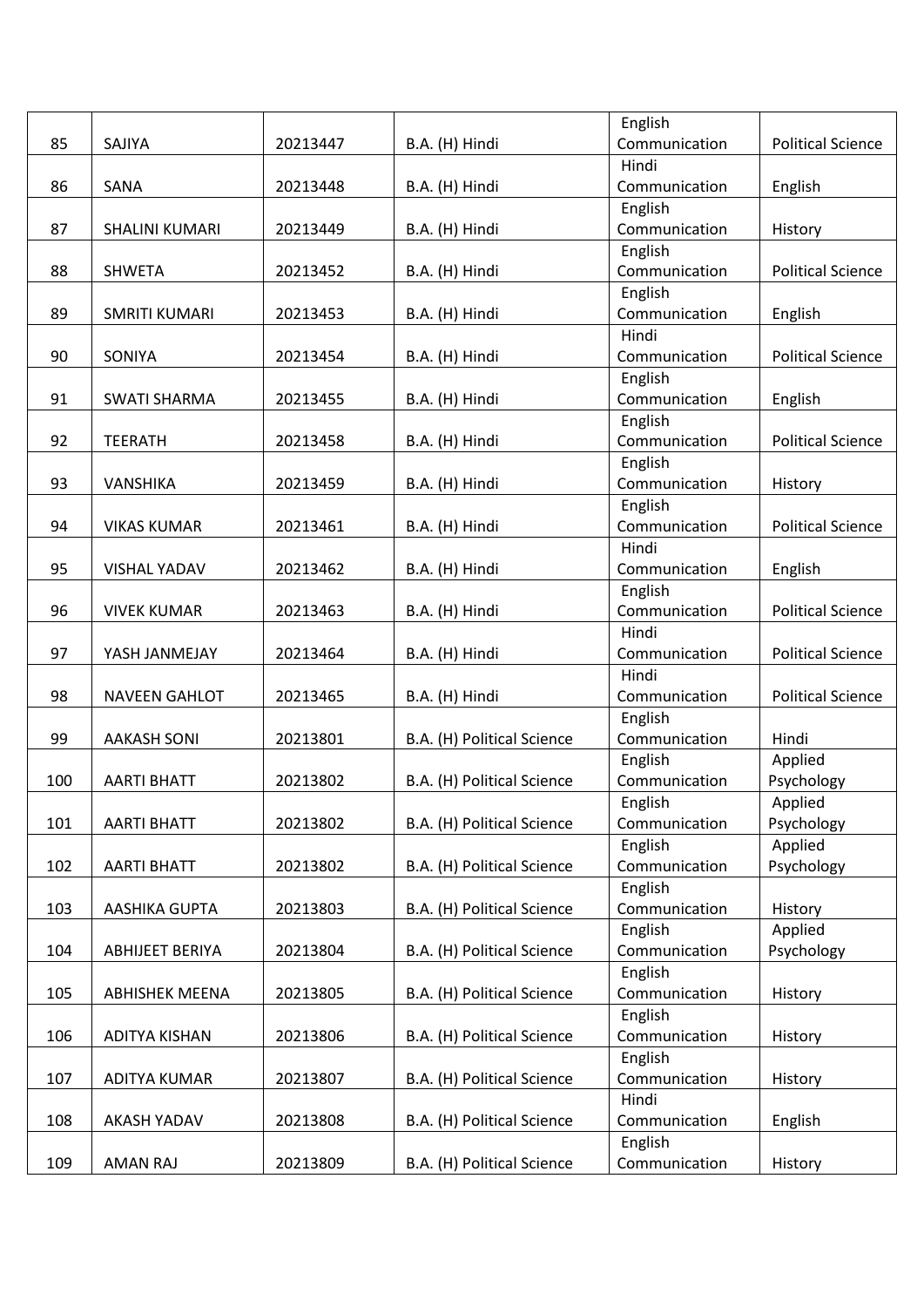|     |                                  |          |                            | English                  |                    |
|-----|----------------------------------|----------|----------------------------|--------------------------|--------------------|
| 110 | AMAN YADAV                       | 20213810 | B.A. (H) Political Science | Communication            | History            |
|     |                                  |          |                            | English                  |                    |
| 111 | <b>ANJALI KUMARI</b>             | 20213811 | B.A. (H) Political Science | Communication            | History            |
|     |                                  |          |                            | English                  |                    |
| 112 | <b>ANKITA</b>                    | 20213812 | B.A. (H) Political Science | Communication            | History            |
|     |                                  |          |                            | English                  |                    |
| 113 | <b>ANUSHKA UNIYAL</b>            | 20213813 | B.A. (H) Political Science | Communication            | English            |
|     |                                  |          |                            | English                  |                    |
| 114 | <b>ASHI SHARMA</b>               | 20213814 | B.A. (H) Political Science | Communication            | History            |
|     |                                  |          |                            | English                  |                    |
| 115 | <b>ASHUTOSH VERMA</b>            | 20213815 | B.A. (H) Political Science | Communication            | History            |
|     |                                  |          |                            | English                  |                    |
| 116 | <b>ASIN NEGI</b>                 | 20213816 | B.A. (H) Political Science | Communication            | English            |
|     |                                  |          |                            | English                  | Applied            |
| 117 | <b>BHUMIKA GULATI</b>            | 20213817 | B.A. (H) Political Science | Communication            | Psychology         |
|     |                                  |          |                            | English                  | Applied            |
| 118 | <b>BIMAL PATHAK</b>              | 20213818 | B.A. (H) Political Science | Communication            | Psychology         |
|     |                                  |          |                            | English                  |                    |
| 119 | CHIBENI ODYUO                    | 20213819 | B.A. (H) Political Science | Communication            | History            |
|     |                                  |          |                            | English                  |                    |
| 120 | <b>GAURAV KUMAR</b>              | 20213821 | B.A. (H) Political Science | Communication            | History            |
|     |                                  |          |                            | English                  |                    |
| 121 | <b>GAURAV KUMAR</b>              | 20213822 | B.A. (H) Political Science | Communication            | History            |
|     |                                  |          |                            | English                  |                    |
| 122 | HIMANSHU JOSHI                   | 20213824 | B.A. (H) Political Science | Communication            | History            |
|     |                                  |          |                            | English                  | Applied            |
| 123 | <b>ISHIKKA</b>                   | 20213825 | B.A. (H) Political Science | Communication            | Psychology         |
|     | <b>JITENDRA KUMAR</b>            |          |                            | English                  |                    |
| 124 | YADAV                            | 20213826 | B.A. (H) Political Science | Communication            | English            |
|     |                                  |          |                            | English                  |                    |
| 125 | <b>KASHISH SEHRAWAT</b>          | 20213827 | B.A. (H) Political Science | Communication            | History            |
|     | <b>KRISHNA NAND</b>              |          |                            | English                  |                    |
| 126 | <b>TRIPATHI</b>                  | 20213828 | B.A. (H) Political Science | Communication            | History            |
|     | L MANGGUNHAO                     |          |                            | English                  |                    |
| 127 | <b>KHONGSAI</b>                  | 20213829 | B.A. (H) Political Science | Communication            | History            |
|     |                                  |          |                            | Hindi                    |                    |
| 128 | <b>MANISHA</b>                   | 20213830 | B.A. (H) Political Science | Communication            | History            |
|     | <b>MANORAMA</b><br><b>KESHRI</b> |          |                            | English<br>Communication |                    |
| 129 |                                  | 20213831 | B.A. (H) Political Science | English                  | English<br>Applied |
| 130 | <b>NANDINI TAANK</b>             | 20213833 | B.A. (H) Political Science | Communication            | Psychology         |
|     | <b>OJASWINI</b>                  |          |                            | English                  | Applied            |
| 131 | CHOUHAN                          | 20213835 | B.A. (H) Political Science | Communication            | Psychology         |
|     |                                  |          |                            | English                  |                    |
| 132 | POOJA YADAV                      | 20213836 | B.A. (H) Political Science | Communication            | English            |
|     |                                  |          |                            | English                  | Applied            |
| 133 | PRACHI DAS                       | 20213837 | B.A. (H) Political Science | Communication            | Psychology         |
|     | PRAGYA GHIMIRAY                  |          |                            | English                  |                    |
| 134 | <b>CHETTRI</b>                   | 20213838 | B.A. (H) Political Science | Communication            | History            |
|     |                                  |          |                            |                          |                    |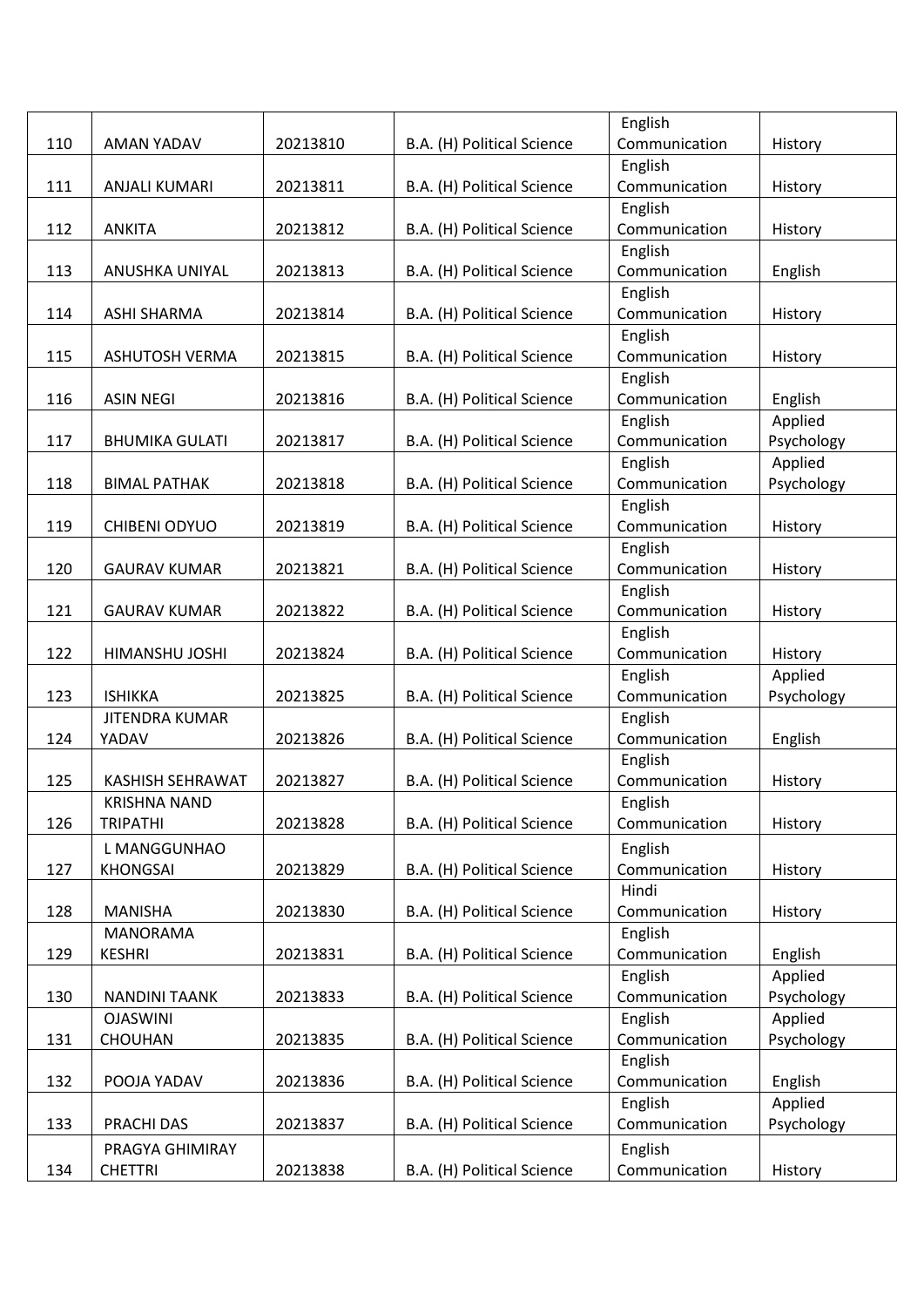|     |                         |          |                            | English                  |            |
|-----|-------------------------|----------|----------------------------|--------------------------|------------|
| 135 | PRIYA RAWAT             | 20213840 | B.A. (H) Political Science | Communication            | History    |
|     |                         |          |                            | English                  |            |
| 136 | PRIYAL CHOUDHARY        | 20213841 | B.A. (H) Political Science | Communication            | History    |
|     |                         |          |                            | English                  |            |
| 137 | <b>RANA NIRAJ KUMAR</b> | 20213842 | B.A. (H) Political Science | Communication            | History    |
|     | <b>RISHABH KUMAR</b>    |          |                            | English                  | Applied    |
| 138 | SHARMA                  | 20213843 | B.A. (H) Political Science | Communication            | Psychology |
|     |                         |          |                            | English                  |            |
| 139 | <b>RIYA SHUKLA</b>      | 20213844 | B.A. (H) Political Science | Communication            | History    |
|     |                         |          |                            | English                  |            |
| 140 | SACHIN SINGH            | 20213845 | B.A. (H) Political Science | Communication            | History    |
|     |                         |          |                            | English                  |            |
| 141 | SAKSHI KUMARI           | 20213846 | B.A. (H) Political Science | Communication            | History    |
|     |                         |          |                            | English                  | Applied    |
| 142 | SANJAY                  | 20213847 | B.A. (H) Political Science | Communication            | Psychology |
|     |                         |          |                            | English                  |            |
| 143 | SHREYA JAISWAL          | 20213848 | B.A. (H) Political Science | Communication            | History    |
|     | SHREYASEE               |          |                            | English                  |            |
| 144 | <b>GOSWAMI</b>          | 20213849 | B.A. (H) Political Science | Communication            | History    |
|     |                         |          |                            | English                  |            |
| 145 | <b>SHUBH</b>            | 20213850 | B.A. (H) Political Science | Communication            | History    |
|     |                         |          |                            | English                  |            |
| 146 | <b>SNEHA</b>            | 20213851 | B.A. (H) Political Science | Communication            | History    |
|     |                         |          |                            | English                  |            |
| 147 | SUDHANSHU SINGH         | 20213854 | B.A. (H) Political Science | Communication            | History    |
| 148 | <b>SWATI KATARIA</b>    | 20213855 |                            | English<br>Communication |            |
|     |                         |          | B.A. (H) Political Science | English                  | English    |
| 149 | <b>TANYA JAISWAL</b>    | 20213856 | B.A. (H) Political Science | Communication            | History    |
|     |                         |          |                            | English                  |            |
| 150 | VANDANA                 | 20213858 | B.A. (H) Political Science | Communication            | History    |
|     |                         |          |                            | English                  |            |
| 151 | VANSHIKA SHARMA         | 20213859 | B.A. (H) Political Science | Communication            | History    |
|     |                         |          |                            | English                  |            |
| 152 | <b>VARDA JAIN</b>       | 20213860 | B.A. (H) Political Science | Communication            | History    |
|     |                         |          |                            | English                  |            |
| 153 | <b>VIVEK</b>            | 20213862 | B.A. (H) Political Science | Communication            | History    |
|     |                         |          |                            | Hindi                    | Applied    |
| 154 | NAGMA PARVEEN           | 20213863 | B.A. (H) Political Science | Communication            | Psychology |
|     |                         |          |                            | English                  |            |
| 155 | <b>NITYA VATS</b>       | 20213864 | B.A. (H) Political Science | Communication            | History    |
|     |                         |          |                            | English                  |            |
| 156 | SWARNIMA SINGH          | 20213865 | B.A. (H) Political Science | Communication            | History    |
|     |                         |          |                            | Environmental            | Computer   |
| 157 | <b>STUTI JAIN</b>       | 20212001 | B.Com. (H)                 | Science                  | Science    |
|     |                         |          |                            | Environmental            | Computer   |
| 158 | AADITYA KUMAR           | 20212002 | B.Com. (H)                 | Science                  | Science    |
|     |                         |          |                            | Environmental            | Computer   |
| 159 | AARTI MAIDWAR           | 20212003 | B.Com. (H)                 | Science                  | Science    |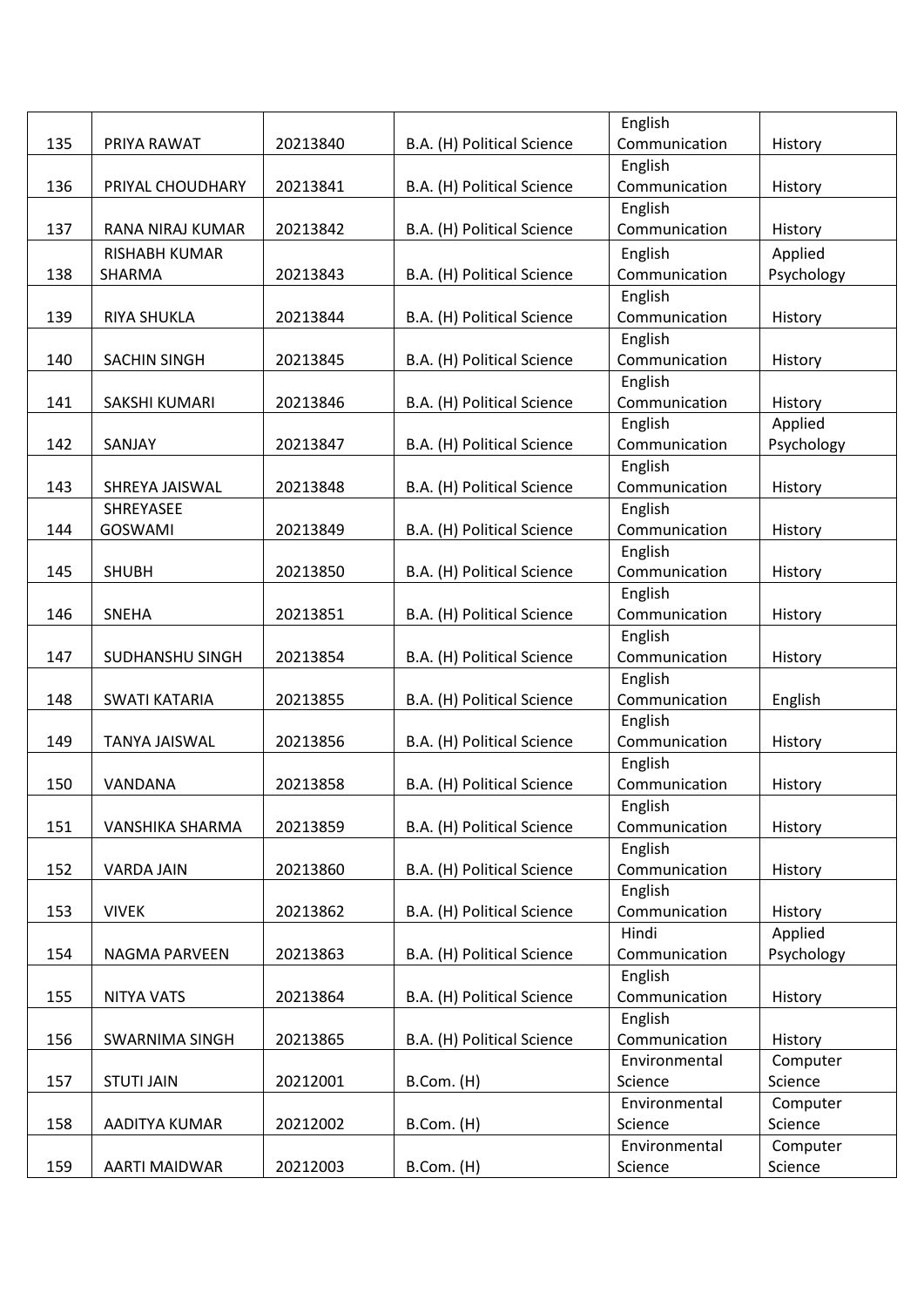|     |                        |          |            | Environmental |                   |
|-----|------------------------|----------|------------|---------------|-------------------|
| 160 | AARYA CHADHA           | 20212004 | B.Com. (H) | Science       | Economics         |
|     |                        |          |            | Environmental |                   |
| 161 | AAYUSH JAISWAL         | 20212005 | B.Com. (H) | Science       | Economics         |
|     |                        |          |            | Environmental |                   |
| 162 | <b>ABHISHEK SHARMA</b> | 20212007 | B.Com. (H) | Science       | <b>Statistics</b> |
|     |                        |          |            | Environmental |                   |
| 163 | <b>AJAY KUMAR</b>      | 20212008 | B.Com. (H) | Science       | Mathematics       |
|     |                        |          |            | Environmental |                   |
| 164 | AKANSHA TANWAR         | 20212009 | B.Com. (H) | Science       | Mathematics       |
|     |                        |          |            | Environmental |                   |
| 165 | <b>ALISHBA</b>         | 20212010 | B.Com. (H) | Science       | Economics         |
|     |                        |          |            | Environmental |                   |
| 166 | AMEEN MUSTAFA          | 20212011 | B.Com. (H) | Science       | Economics         |
|     |                        |          |            | Environmental | Computer          |
| 167 | <b>ANJALI</b>          | 20212012 | B.Com. (H) | Science       | Science           |
|     |                        |          |            | Environmental |                   |
| 168 | ANJALI YADAV           | 20212013 | B.Com. (H) | Science       | Management        |
|     |                        |          |            | Environmental |                   |
| 169 | <b>ANMOL KAINTH</b>    | 20212014 | B.Com. (H) | Science       | Economics         |
|     |                        |          |            | Environmental |                   |
| 170 | <b>ANSHUL GROVER</b>   | 20212015 | B.Com. (H) | Science       | Management        |
|     |                        |          |            | Environmental |                   |
| 171 | <b>ARJITA SINGH</b>    | 20212016 | B.Com. (H) | Science       | Economics         |
|     |                        |          |            | Environmental |                   |
| 172 | <b>ARKIN GUPTA</b>     | 20212017 | B.Com. (H) | Science       | Economics         |
|     |                        |          |            | Environmental |                   |
| 173 | <b>ARUSH MITTAL</b>    | 20212020 | B.Com. (H) | Science       | Management        |
|     |                        |          |            | Environmental |                   |
| 174 | <b>ASHIMA TANGRI</b>   | 20212021 | B.Com. (H) | Science       | Economics         |
|     |                        |          |            | Environmental |                   |
| 175 | <b>ASHISH KUMAR</b>    | 20212022 | B.Com. (H) | Science       | Economics         |
|     |                        |          |            | Environmental |                   |
| 176 | <b>AYUSH</b>           | 20212023 | B.Com. (H) | Science       | Mathematics       |
|     |                        |          |            | Environmental |                   |
| 177 | AYUSH AGARWAL          | 20212024 | B.Com. (H) | Science       | Mathematics       |
|     |                        |          |            | Environmental |                   |
| 178 | AYUSH RAJ              | 20212025 | B.Com. (H) | Science       | Economics         |
|     |                        |          |            | Environmental | Computer          |
| 179 | AYUSHI DWIVEDI         | 20212026 | B.Com. (H) | Science       | Science           |
|     |                        |          |            | Environmental |                   |
| 180 | <b>B.MANASA</b>        | 20212027 | B.Com. (H) | Science       | Economics         |
|     |                        |          |            | Environmental | Computer          |
| 181 | <b>BHAVIK JAIN</b>     | 20212028 | B.Com. (H) | Science       | Science           |
|     |                        |          |            | Environmental |                   |
| 182 | <b>BHUMIKA SHARMA</b>  | 20212029 | B.Com. (H) | Science       | Economics         |
|     |                        |          |            | Environmental |                   |
| 183 | <b>CHETNA GARG</b>     | 20212031 | B.Com. (H) | Science       | Economics         |
|     |                        |          |            | Environmental |                   |
| 184 | DEEPAK YADAV           | 20212032 | B.Com. (H) | Science       | Management        |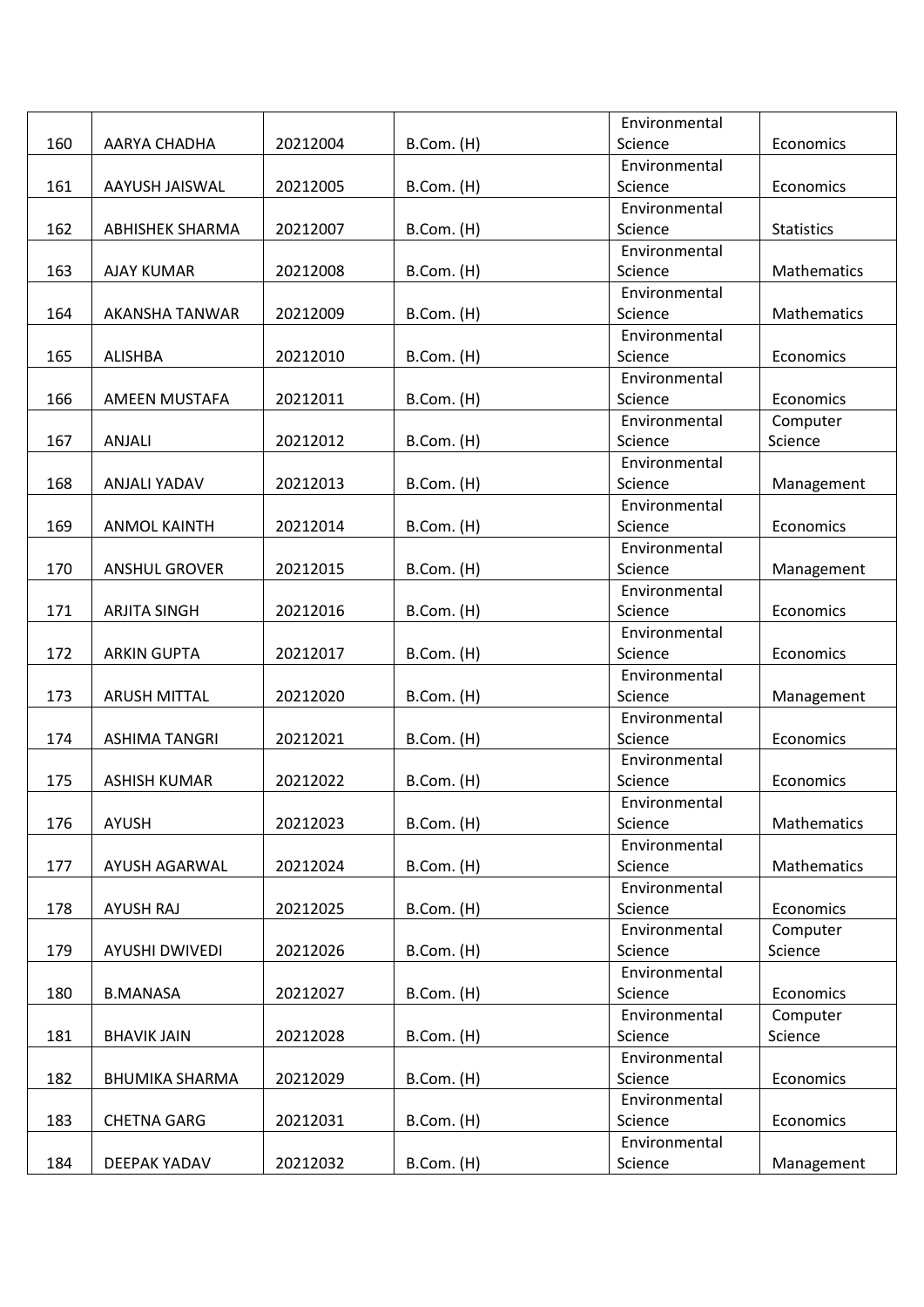|     |                          |          |                 | Environmental            |                   |
|-----|--------------------------|----------|-----------------|--------------------------|-------------------|
| 185 | DEEPANSHU DAS            | 20212033 | B.Com. (H)      | Science                  | Economics         |
|     |                          |          |                 | Environmental            |                   |
| 186 | DHARYA NARULA            | 20212035 | B.Com. (H)      | Science                  | Management        |
|     |                          |          |                 | Environmental            |                   |
| 187 | <b>DHRUV GUPTA</b>       | 20212036 | B.Com. (H)      | Science                  | Management        |
|     |                          |          |                 | Environmental            |                   |
| 188 | DIKSHA JATWANI           | 20212037 | B.Com. (H)      | Science                  | Management        |
|     |                          |          |                 | Environmental            |                   |
| 189 | DIKSHA KAUL              | 20212038 | B.Com. (H)      | Science                  | Economics         |
|     |                          |          |                 | Environmental            |                   |
| 190 | <b>DISHA</b>             | 20212039 | B.Com. (H)      | Science                  | Economics         |
|     |                          |          |                 | Environmental            |                   |
| 191 | <b>DISHA JAIN</b>        | 20212040 | B.Com. (H)      | Science                  | Economics         |
|     |                          |          |                 | Environmental            |                   |
| 192 | <b>DIVESH SAINI</b>      | 20212041 | B.Com. (H)      | Science                  | <b>Statistics</b> |
|     |                          |          |                 | Environmental            |                   |
| 193 | DIVY GIRI GOSWAMI        | 20212042 | B.Com. (H)      | Science                  | Economics         |
|     |                          |          |                 | Environmental            |                   |
| 194 | <b>DUSHYANT</b>          | 20212044 | B.Com. (H)      | Science                  | Economics         |
|     |                          |          |                 | Environmental            |                   |
| 195 | <b>GAUTAM KAPOOR</b>     | 20212046 | $B.$ Com. $(H)$ | Science                  | Management        |
|     |                          |          |                 | Environmental            |                   |
| 196 | <b>GITANJALI DOGRA</b>   | 20212047 | B.Com. (H)      | Science                  | Mathematics       |
|     |                          |          |                 | Environmental            |                   |
| 197 | <b>HARISHREYAS VIJAY</b> | 20212048 | B.Com. (H)      | Science                  | Economics         |
|     |                          |          |                 | Environmental            |                   |
| 198 | <b>HARSH CHANDELA</b>    | 20212049 | B.Com. (H)      | Science                  | Economics         |
|     |                          |          |                 | Environmental            |                   |
| 199 | <b>HARSH GUPTA</b>       | 20212050 | $B.$ Com. $(H)$ | Science                  | Economics         |
|     |                          |          |                 | Environmental            |                   |
| 200 | <b>HARSH VERMA</b>       | 20212051 | B.Com. (H)      | Science                  | Economics         |
|     |                          |          |                 | Environmental            |                   |
| 201 | <b>HARSHIT GOYAL</b>     | 20212052 | B.Com. (H)      | Science                  | Economics         |
|     |                          |          |                 | Environmental            | Computer          |
| 202 | <b>HEMANT SINGH</b>      | 20212053 | B.Com. (H)      | Science                  | Science           |
|     |                          |          |                 | Environmental            |                   |
| 203 | <b>ISHANT YADAV</b>      | 20212054 | B.Com. (H)      | Science                  | Management        |
| 204 |                          | 20212055 | B.Com. (H)      | Environmental<br>Science |                   |
|     | <b>ISHIKA JAIN</b>       |          |                 | Environmental            | Management        |
| 205 | <b>ISHITA BAJAJ</b>      | 20212056 | B.Com. (H)      | Science                  | Economics         |
|     |                          |          |                 | Environmental            |                   |
| 206 | <b>JASMI YADAV</b>       | 20212057 | B.Com. (H)      | Science                  | Economics         |
|     |                          |          |                 | Environmental            |                   |
| 207 | <b>JATIN BHATI</b>       | 20212058 | B.Com. (H)      | Science                  | Economics         |
|     |                          |          |                 | Environmental            |                   |
| 208 | <b>JUYEL MIRZA</b>       | 20212059 | B.Com. (H)      | Science                  | Economics         |
|     |                          |          |                 | Environmental            |                   |
| 209 | KANAN AGGARWAL           | 20212060 | B.Com. (H)      | Science                  | Management        |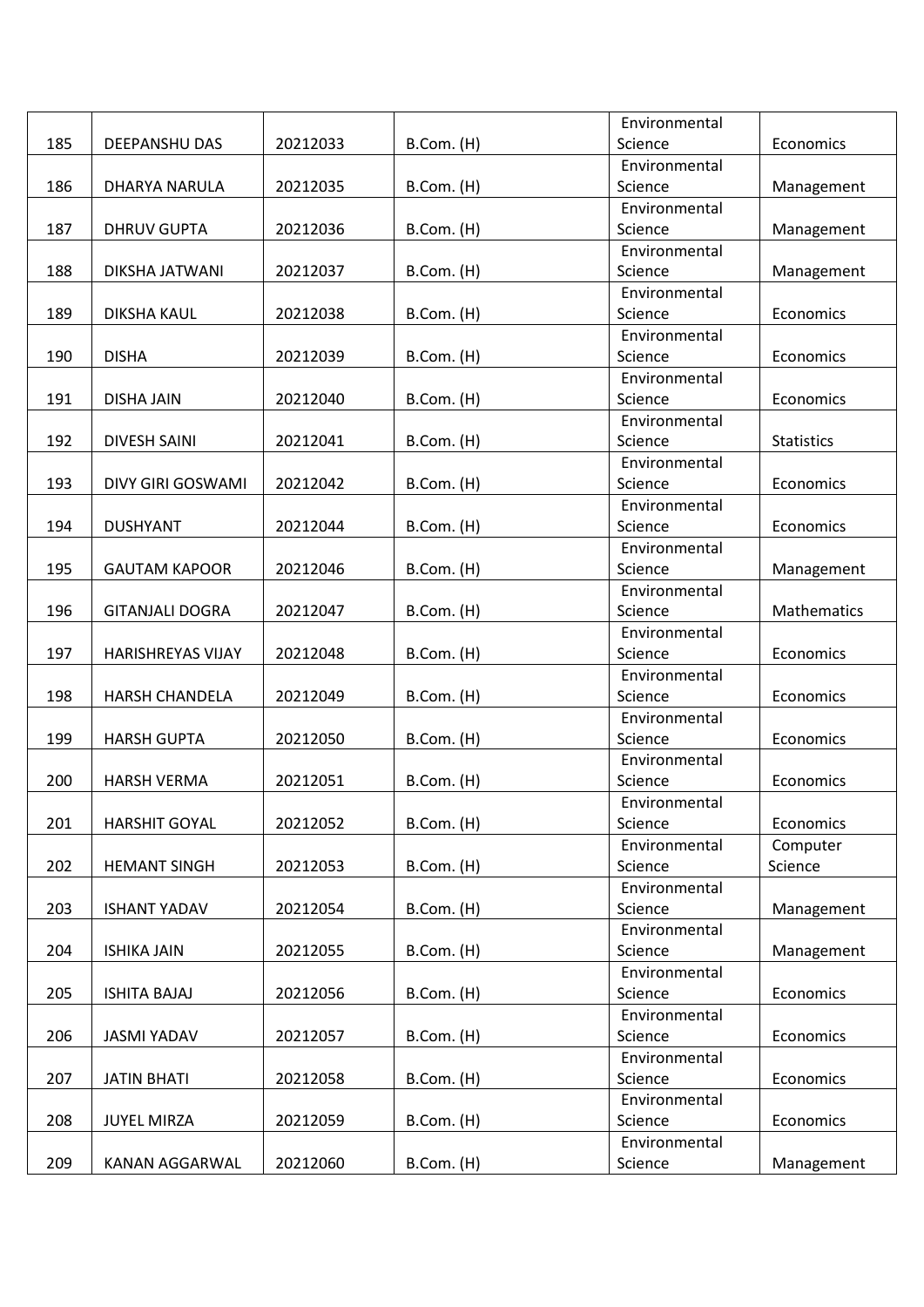|     |                             |          |            | Environmental            |                   |
|-----|-----------------------------|----------|------------|--------------------------|-------------------|
| 210 | <b>KANISHKA</b>             | 20212061 | B.Com. (H) | Science                  | Economics         |
|     |                             |          |            | Environmental            |                   |
| 211 | <b>KARISHMA</b>             | 20212062 | B.Com. (H) | Science                  | Economics         |
|     |                             |          |            | Environmental            |                   |
| 212 | <b>KAVALJEET KAUR</b>       | 20212063 | B.Com. (H) | Science                  | Management        |
|     |                             |          |            | Environmental            |                   |
| 213 | KHUSHI BARANWAL             | 20212064 | B.Com. (H) | Science                  | Management        |
|     |                             |          |            | Environmental            |                   |
| 214 | <b>KRITI BHATIA</b>         | 20212065 | B.Com. (H) | Science                  | Economics         |
|     |                             |          |            | Environmental            |                   |
| 215 | LAKSHIKA                    | 20212066 | B.Com. (H) | Science                  | Management        |
|     |                             |          |            | Environmental            |                   |
| 216 | LEHER MITRA                 | 20212067 | B.Com. (H) | Science                  | Economics         |
|     |                             |          |            | Environmental            |                   |
| 217 | <b>LOVE SANGHI</b>          | 20212068 | B.Com. (H) | Science                  | Mathematics       |
|     |                             |          |            | Environmental            |                   |
| 218 | LOVELY                      | 20212069 | B.Com. (H) | Science                  | Economics         |
|     |                             |          |            | Environmental            | Computer          |
| 219 | <b>MADHU SHARMA</b>         | 20212070 | B.Com. (H) | Science                  | Science           |
|     |                             |          |            | Environmental            |                   |
| 220 | MALAVIKA SIKKA              | 20212071 | B.Com. (H) | Science                  | <b>Statistics</b> |
|     |                             |          |            | Environmental            |                   |
| 221 | <b>MANAV VERMA</b>          | 20212072 | B.Com. (H) | Science                  | Economics         |
|     |                             |          |            | Environmental            |                   |
| 222 | <b>MANISH KUMAR</b>         | 20212073 | B.Com. (H) | Science                  | Management        |
|     |                             |          |            | Environmental            |                   |
| 223 | <b>MANYA ARORA</b>          | 20212075 | B.Com. (H) | Science                  | Economics         |
| 224 | <b>MD TOUHEED</b><br>ANSARI | 20212077 |            | Environmental<br>Science | Economics         |
|     |                             |          | B.Com. (H) | Environmental            |                   |
| 225 | <b>MEGHA POPLI</b>          | 20212078 | B.Com. (H) | Science                  | Management        |
|     |                             |          |            | Environmental            |                   |
| 226 | MIHIEKA GUPTA               | 20212080 | B.Com. (H) | Science                  | Management        |
|     |                             |          |            | Environmental            |                   |
| 227 | MOHIT NIGAM                 | 20212081 | B.Com. (H) | Science                  | Economics         |
|     |                             |          |            | Environmental            |                   |
| 228 | <b>MONIKA</b>               | 20212082 | B.Com. (H) | Science                  | Management        |
|     |                             |          |            | Environmental            |                   |
| 229 | MUSKAN YADAV                | 20212084 | B.Com. (H) | Science                  | Management        |
|     |                             |          |            | Environmental            |                   |
| 230 | <b>NAKSHATRA KANT</b>       | 20212085 | B.Com. (H) | Science                  | Economics         |
|     |                             |          |            | Environmental            |                   |
| 231 | NANCY AGARWAL               | 20212086 | B.Com. (H) | Science                  | Economics         |
|     |                             |          |            | Environmental            |                   |
| 232 | <b>NAVEEN</b>               | 20212087 | B.Com. (H) | Science                  | Management        |
|     |                             |          |            | Environmental            |                   |
| 233 | <b>NEHA KHANNA</b>          | 20212088 | B.Com. (H) | Science                  | Management        |
|     |                             |          |            | Environmental            |                   |
| 234 | <b>NIDHI PANDE</b>          | 20212089 | B.Com. (H) | Science                  | Management        |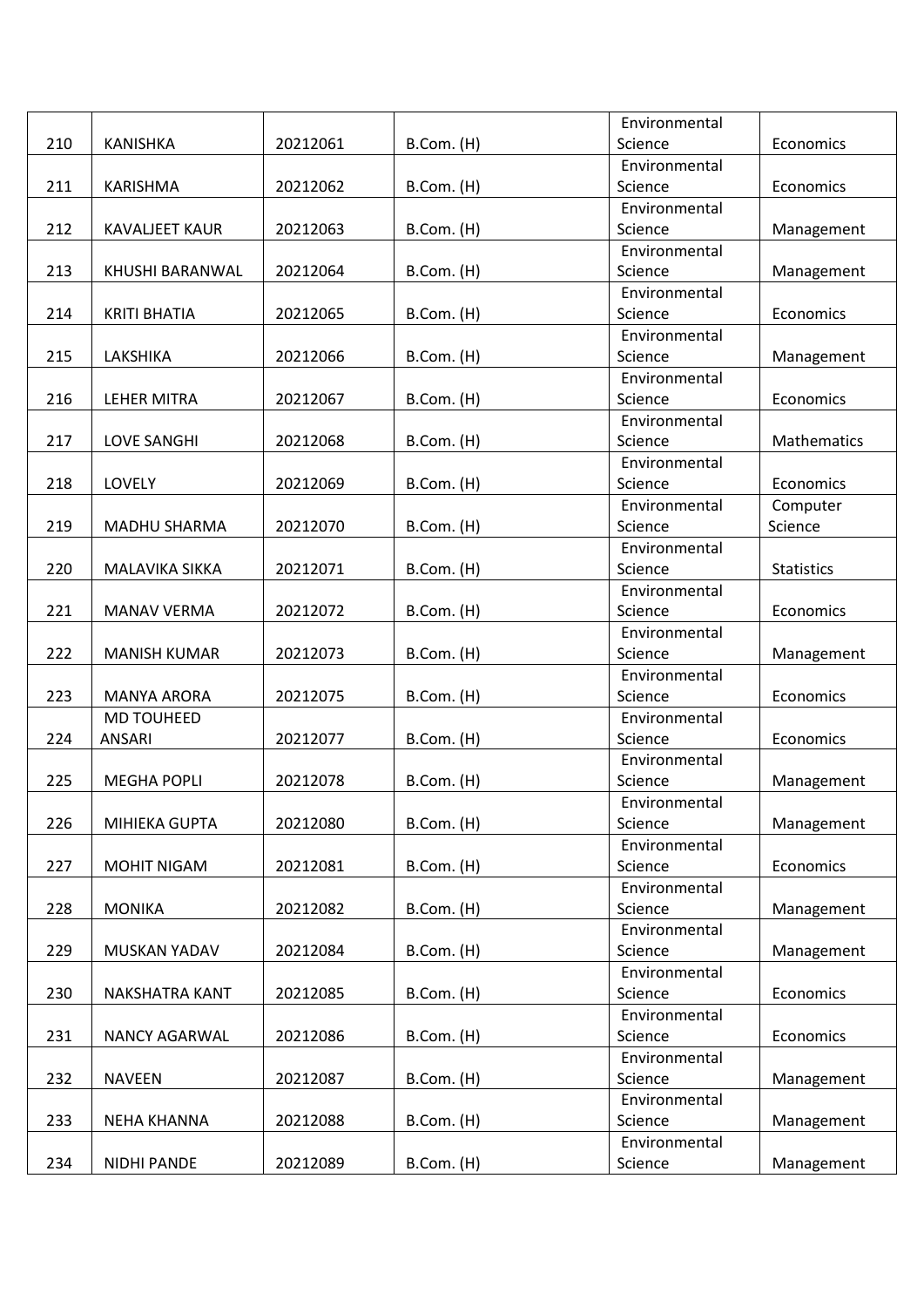|     |                      |          |            | Environmental            |                   |
|-----|----------------------|----------|------------|--------------------------|-------------------|
| 235 | NIKHIL KUKREJA       | 20212090 | B.Com. (H) | Science                  | <b>Statistics</b> |
|     |                      |          |            | Environmental            |                   |
| 236 | PRACHI               | 20212092 | B.Com. (H) | Science                  | Economics         |
|     |                      |          |            | Environmental            | Computer          |
| 237 | PRACHI ANAND         | 20212093 | B.Com. (H) | Science                  | Science           |
|     |                      |          |            | Environmental            |                   |
| 238 | PRAGYA SHARMA        | 20212094 | B.Com. (H) | Science                  | Economics         |
|     |                      |          |            | Environmental            |                   |
| 239 | PRERNA DABAS         | 20212095 | B.Com. (H) | Science                  | Management        |
|     |                      |          |            | Environmental            |                   |
| 240 | PRERNA JUNEJA        | 20212096 | B.Com. (H) | Science                  | Economics         |
|     |                      |          |            | Environmental            |                   |
| 241 | PRIYANJALI SAINI     | 20212097 | B.Com. (H) | Science                  | <b>Statistics</b> |
|     |                      |          |            | Environmental            |                   |
| 242 | PRIYANKA KUMARI      | 20212098 | B.Com. (H) | Science                  | Mathematics       |
|     |                      |          |            | Environmental            |                   |
| 243 | <b>PULKIT SHARMA</b> | 20212099 | B.Com. (H) | Science                  | Economics         |
|     |                      |          |            | Environmental            |                   |
| 244 | RAGHAV GUPTA         | 20212100 | B.Com. (H) | Science                  | Economics         |
|     |                      |          |            | Environmental            |                   |
| 245 | <b>RAHUL NAGRA</b>   | 20212101 | B.Com. (H) | Science                  | Economics         |
|     |                      |          |            | Environmental            |                   |
| 246 | <b>RAJ</b>           | 20212102 | B.Com. (H) | Science                  | Economics         |
|     |                      |          |            | Environmental            |                   |
| 247 | <b>RAJEEV SEN</b>    | 20212103 | B.Com. (H) | Science                  | Mathematics       |
| 248 |                      |          |            | Environmental<br>Science | Economics         |
|     | RAJNANDINI NAYAK     | 20212104 | B.Com. (H) | Environmental            |                   |
| 249 | <b>RAKESH KAR</b>    | 20212105 | B.Com. (H) | Science                  | Economics         |
|     |                      |          |            | Environmental            |                   |
| 250 | RAKSHITA KANCHAN     | 20212106 | B.Com. (H) | Science                  | Economics         |
|     |                      |          |            | Environmental            |                   |
| 251 | RISHAB YADAV         | 20212107 | B.Com. (H) | Science                  | Economics         |
|     |                      |          |            | Environmental            |                   |
| 252 | RITIKA CHAUDHARY     | 20212109 | B.Com. (H) | Science                  | Economics         |
|     |                      |          |            | Environmental            |                   |
| 253 | RIYA BANSAL          | 20212110 | B.Com. (H) | Science                  | Management        |
|     |                      |          |            | Environmental            |                   |
| 254 | <b>ROHIT KUMAR</b>   | 20212111 | B.Com. (H) | Science                  | Economics         |
|     |                      |          |            | Environmental            |                   |
| 255 | ROSHAN SHARMA        | 20212112 | B.Com. (H) | Science                  | Management        |
|     |                      |          |            | Environmental            |                   |
| 256 | <b>SACHIN</b>        | 20212113 | B.Com. (H) | Science                  | Mathematics       |
|     |                      |          |            | Environmental            |                   |
| 257 | SAHIL ANJNA          | 20212114 | B.Com. (H) | Science                  | Management        |
|     |                      |          |            | Environmental            |                   |
| 258 | SAKSHI AGGARWAL      | 20212115 | B.Com. (H) | Science                  | Management        |
|     |                      |          |            | Environmental            |                   |
| 259 | SAMEER SASHWAT       | 20212116 | B.Com. (H) | Science                  | Economics         |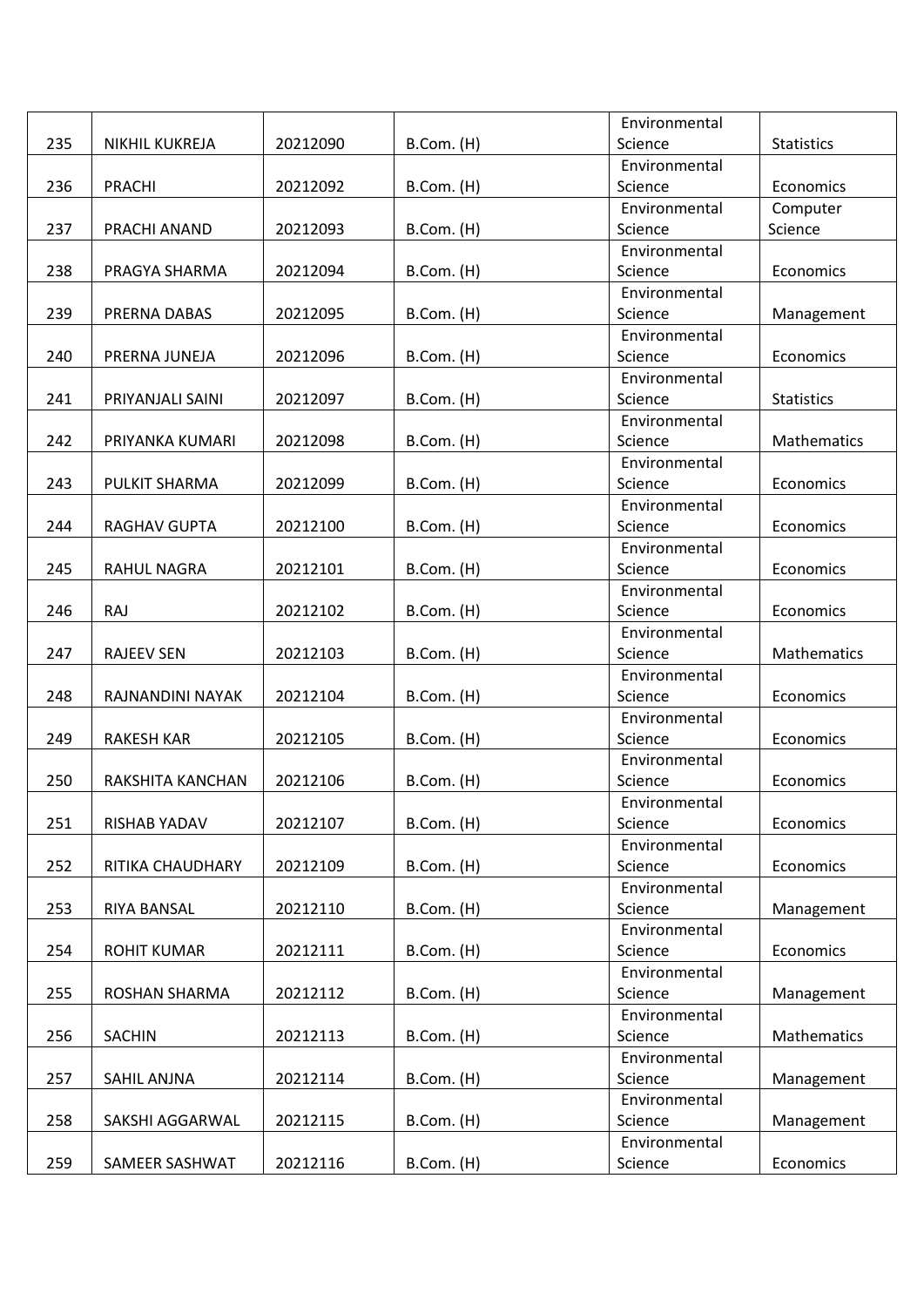|     |                      |          |                 | Environmental |                   |
|-----|----------------------|----------|-----------------|---------------|-------------------|
| 260 | SAMIKSHA CHAWLA      | 20212117 | B.Com. (H)      | Science       | Economics         |
|     |                      |          |                 | Environmental |                   |
| 261 | <b>SANAH SAHNI</b>   | 20212118 | B.Com. (H)      | Science       | Management        |
|     |                      |          |                 | Environmental |                   |
| 262 | SANIA TALUJA         | 20212119 | B.Com. (H)      | Science       | Economics         |
|     |                      |          |                 | Environmental |                   |
| 263 | SANJANA              | 20212120 | B.Com. (H)      | Science       | Management        |
|     |                      |          |                 | Environmental |                   |
| 264 | SANJANA              | 20212121 | B.Com. (H)      | Science       | Economics         |
|     |                      |          |                 | Environmental |                   |
| 265 | SANYA SAPRA          | 20212122 | B.Com. (H)      | Science       | Management        |
|     |                      |          |                 | Environmental | Computer          |
| 266 | SANYA YADAV          | 20212123 | B.Com. (H)      | Science       | Science           |
|     |                      |          |                 | Environmental |                   |
| 267 | SARIKA KUMARI        | 20212124 | B.Com. (H)      | Science       | Economics         |
|     |                      |          |                 | Environmental |                   |
| 268 | <b>SAURABH</b>       | 20212125 | B.Com. (H)      | Science       | Management        |
|     | SHANTANU             |          |                 | Environmental |                   |
| 269 | SHARMA               | 20212126 | B.Com. (H)      | Science       | <b>Statistics</b> |
|     |                      |          |                 | Environmental |                   |
| 270 | SHEETAL RAWAT        | 20212127 | B.Com. (H)      | Science       | Mathematics       |
|     |                      |          |                 | Environmental |                   |
| 271 | SHIVANI SINGH        | 20212128 | B.Com. (H)      | Science       | Management        |
|     |                      |          |                 | Environmental |                   |
| 272 | SHRADHA VERMA        | 20212129 | $B.$ Com. $(H)$ | Science       | Economics         |
|     |                      |          |                 | Environmental |                   |
| 273 | <b>SHRUTI SINGH</b>  | 20212130 | B.Com. (H)      | Science       | Economics         |
|     |                      |          |                 | Environmental |                   |
| 274 | SHUBHAM PAL          | 20212131 | B.Com. (H)      | Science       | Management        |
|     | SIDDHANT             |          |                 | Environmental |                   |
| 275 | <b>KHORWAL</b>       | 20212132 | B.Com. (H)      | Science       | Mathematics       |
|     |                      |          |                 | Environmental |                   |
| 276 | <b>SMRITI TAKKAR</b> | 20212134 | B.Com. (H)      | Science       | Management        |
|     |                      |          |                 | Environmental |                   |
| 277 | <b>SMRITY MAURYA</b> | 20212135 | B.Com. (H)      | Science       | Management        |
|     |                      |          |                 | Environmental |                   |
| 278 | <b>SNEHA UPRETI</b>  | 20212136 | B.Com. (H)      | Science       | Economics         |
|     |                      |          |                 | Environmental |                   |
| 279 | <b>SNEHI GUNDEV</b>  | 20212137 | B.Com. (H)      | Science       | Management        |
|     |                      |          |                 | Environmental |                   |
| 280 | SONAL BIDHURI        | 20212138 | B.Com. (H)      | Science       | Economics         |
|     |                      |          |                 | Environmental |                   |
| 281 | SRISHTI SHARMA       | 20212139 | $B.$ Com. $(H)$ | Science       | Management        |
|     |                      |          |                 | Environmental |                   |
| 282 | SUHANI KATARIA       | 20212140 | B.Com. (H)      | Science       | Mathematics       |
|     |                      |          |                 | Environmental |                   |
| 283 | SUHANI KUMARI        | 20212141 | B.Com. (H)      | Science       | Management        |
|     |                      |          |                 | Environmental |                   |
| 284 | SUHANI VARSHNEY      | 20212142 | B.Com. (H)      | Science       | Management        |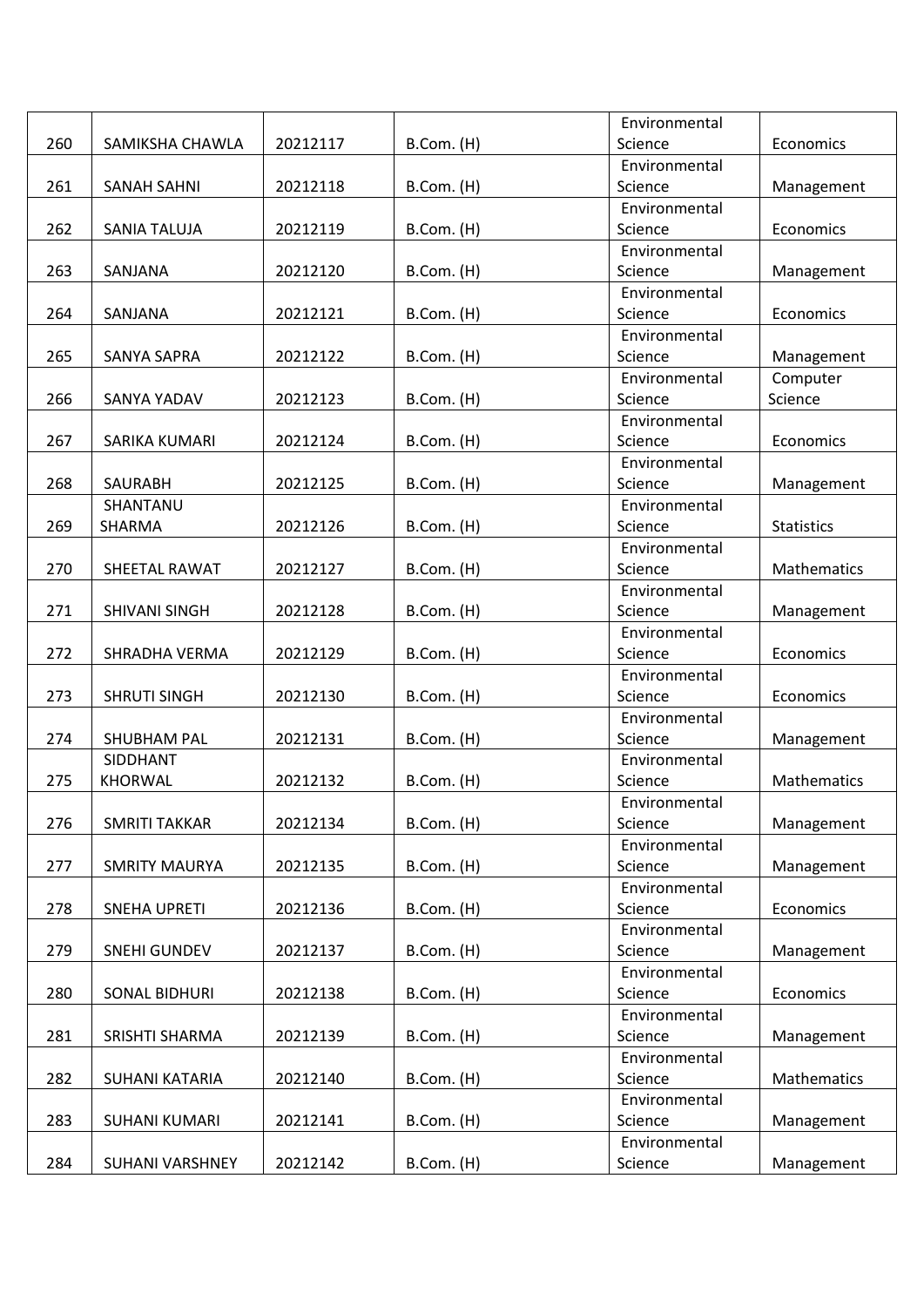|     |                       |          |            | Environmental |                   |
|-----|-----------------------|----------|------------|---------------|-------------------|
| 285 | <b>SUNNY</b>          | 20212143 | B.Com. (H) | Science       | Economics         |
|     |                       |          |            | Environmental |                   |
| 286 | <b>SWATI DAYAL</b>    | 20212144 | B.Com. (H) | Science       | Mathematics       |
|     |                       |          |            | Environmental |                   |
| 287 | <b>SYNA KAUL</b>      | 20212145 | B.Com. (H) | Science       | Management        |
|     |                       |          |            | Environmental |                   |
| 288 | <b>TANYA</b>          | 20212146 | B.Com. (H) | Science       | Management        |
|     |                       |          |            | Environmental |                   |
| 289 | <b>TANZEEM KHAN</b>   | 20212147 | B.Com. (H) | Science       | <b>Statistics</b> |
|     |                       |          |            | Environmental |                   |
| 290 | <b>TEENA BIDHURI</b>  | 20212148 | B.Com. (H) | Science       | Economics         |
|     | <b>UBAIDULLAH</b>     |          |            | Environmental |                   |
| 291 | <b>SHAKIR</b>         | 20212149 | B.Com. (H) | Science       | Economics         |
|     |                       |          |            | Environmental |                   |
| 292 | <b>UMANG JAIN</b>     | 20212150 | B.Com. (H) | Science       | Economics         |
|     |                       |          |            | Environmental | Computer          |
| 293 | <b>VAIBHAV VERMA</b>  | 20212151 | B.Com. (H) | Science       | Science           |
|     |                       |          |            | Environmental |                   |
| 294 | VANDANA KATARIA       | 20212152 | B.Com. (H) | Science       | Management        |
|     |                       |          |            | Environmental | Computer          |
| 295 | <b>VANSHIKA SINGH</b> | 20212153 | B.Com. (H) | Science       | Science           |
|     |                       |          |            | Environmental |                   |
| 296 | <b>VARSHA SHUKLA</b>  | 20212154 | B.Com. (H) | Science       | Mathematics       |
|     |                       |          |            | Environmental |                   |
| 297 | <b>VISHAL</b>         | 20212157 | B.Com. (H) | Science       | Management        |
|     |                       |          |            | Environmental |                   |
| 298 | <b>VIVEK</b>          | 20212158 | B.Com. (H) | Science       | Management        |
|     |                       |          |            | Environmental |                   |
| 299 | YASH RAJ ANAND        | 20212159 | B.Com. (H) | Science       | Management        |
|     |                       |          |            | Environmental |                   |
| 300 | YESHA GUPTA           | 20212160 | B.Com. (H) | Science       | Management        |
|     |                       |          |            | Environmental |                   |
| 301 | YOGESH KUMAR          | 20212161 | B.Com. (H) | Science       | Economics         |
|     |                       |          |            | Environmental |                   |
| 302 | ANCHAL KATHAIT        | 20212162 | B.Com. (H) | Science       | Economics         |
|     |                       |          |            | Environmental | Computer          |
| 303 | ANKUSH KUMAR          | 20212163 | B.Com. (H) | Science       | Science           |
|     |                       |          |            | Environmental |                   |
| 304 | ARYAMAN SAHAI         | 20212164 | B.Com. (H) | Science       | Management        |
|     |                       |          |            | Environmental |                   |
| 305 | AVIK SRIVA3AVA        | 20212165 | B.Com. (H) | Science       | Management        |
|     |                       |          |            | Environmental |                   |
| 306 | DEEPANSHI BANSAL      | 20212166 | B.Com. (H) | Science       | Economics         |
|     | <b>DISHANT</b>        |          |            | Environmental |                   |
| 307 | <b>CHOUDHARY</b>      | 20212167 | B.Com. (H) | Science       | Management        |
|     |                       |          |            | Environmental |                   |
| 308 | <b>GUNNI</b>          | 20212168 | B.Com. (H) | Science       | Management        |
|     |                       |          |            | Environmental |                   |
| 309 | <b>JANVI</b>          | 20212170 | B.Com. (H) | Science       | Management        |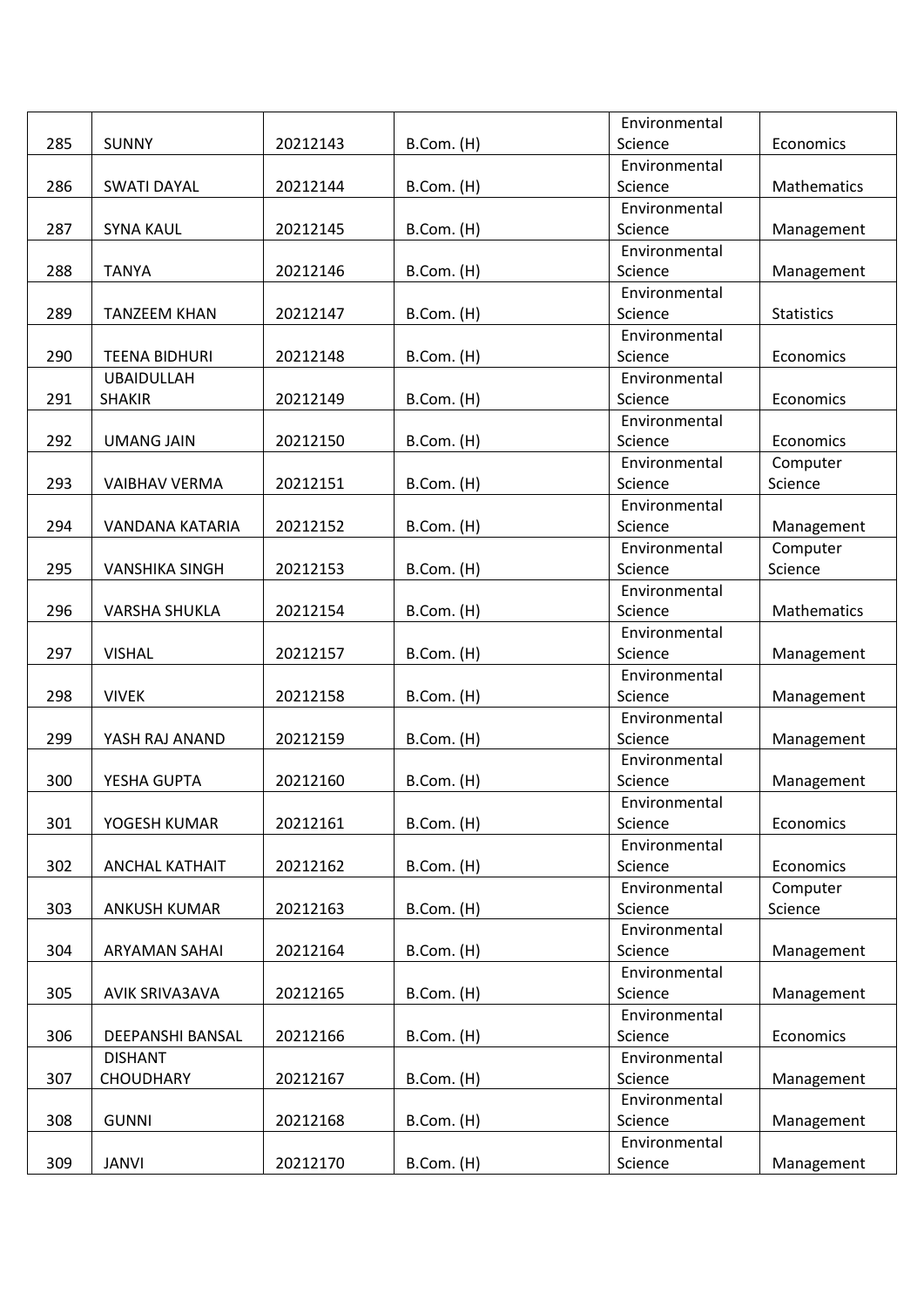|     | <b>KRISHI NIKUNJ</b> |          |                            | Environmental            | Computer          |
|-----|----------------------|----------|----------------------------|--------------------------|-------------------|
| 310 | <b>SHAH</b>          | 20212172 | B.Com. (H)                 | Science                  | Science           |
|     |                      |          |                            | Environmental            |                   |
| 311 | <b>KUNAL SINGH</b>   | 20212173 | B.Com. (H)                 | Science                  | Management        |
|     |                      |          |                            | Environmental            |                   |
| 312 | <b>MANSHI</b>        | 20212174 | B.Com. (H)                 | Science                  | Economics         |
|     |                      |          |                            | Environmental            |                   |
| 313 | <b>MANSI</b>         | 20212175 | B.Com. (H)                 | Science                  | Management        |
|     |                      |          |                            | Environmental            |                   |
| 314 | N SHRIKOTHAI         | 20212177 | B.Com. (H)                 | Science                  | <b>Statistics</b> |
|     |                      |          |                            | Environmental            |                   |
| 315 | PRINCE KUMAR         | 20212179 | B.Com. (H)                 | Science                  | Management        |
|     |                      |          |                            | Environmental            |                   |
| 316 | <b>RONIT HARIT</b>   | 20212180 | B.Com. (H)                 | Science                  | Economics         |
|     |                      |          |                            | Environmental            |                   |
| 317 | <b>SAKSHI</b>        | 20212181 | B.Com. (H)                 | Science                  | Economics         |
|     |                      |          |                            | Environmental            |                   |
| 318 | SANJHI CHAPLOT       | 20212182 | B.Com. (H)                 | Science                  | Management        |
|     | SANNIDHI             |          |                            | Environmental            |                   |
| 319 | AGARWAL              | 20212183 | B.Com. (H)                 | Science                  | Management        |
|     |                      |          |                            | Environmental            | Computer          |
| 320 | <b>TAMIS KAUSHAL</b> | 20212185 | B.Com. (H)                 | Science                  | Science           |
|     | <b>VISHAL KUMAR</b>  |          |                            | Environmental            |                   |
| 321 | <b>BHIRYANI</b>      | 20212187 | B.Com. (H)                 | Science                  | Management        |
|     |                      |          |                            | English                  |                   |
| 322 | ADITYA KORANGA       | 20211401 | B.Sc. (H) Computer Science | Communication            | Mathematics       |
|     |                      |          |                            | English                  |                   |
| 323 | AISHITA SHARMA       | 20211402 | B.Sc. (H) Computer Science | Communication            | <b>Statistics</b> |
|     |                      |          |                            | English                  |                   |
| 324 | AKIB                 | 20211403 | B.Sc. (H) Computer Science | Communication            | Mathematics       |
|     |                      |          |                            | English                  |                   |
| 325 | <b>ANJAN</b>         | 20211404 | B.Sc. (H) Computer Science | Communication            | Mathematics       |
|     |                      |          |                            | English                  |                   |
| 326 | <b>ANURAG KUMAR</b>  | 20211405 | B.Sc. (H) Computer Science | Communication            | Economics         |
|     | ANURAG               |          |                            | English                  |                   |
| 327 | <b>MUKHERJEE</b>     | 20211406 | B.Sc. (H) Computer Science | Communication            | Management        |
|     |                      |          |                            | English                  |                   |
| 328 | <b>BASU BHATT</b>    | 20211407 | B.Sc. (H) Computer Science | Communication            | Mathematics       |
|     |                      |          |                            | English                  |                   |
| 329 | <b>BHAWNA GAUTAM</b> | 20211408 | B.Sc. (H) Computer Science | Communication            | Management        |
|     |                      |          |                            |                          |                   |
| 330 |                      |          |                            | English<br>Communication |                   |
|     | <b>DEEPAK SINGH</b>  | 20211409 | B.Sc. (H) Computer Science |                          | Management        |
|     |                      |          |                            | English                  |                   |
| 331 | <b>DEVANSH SINGH</b> | 20211410 | B.Sc. (H) Computer Science | Communication            | Economics         |
|     |                      |          |                            | English                  |                   |
| 332 | <b>DHRUV BADAYA</b>  | 20211411 | B.Sc. (H) Computer Science | Communication            | <b>Statistics</b> |
|     |                      |          |                            | English                  |                   |
| 333 | <b>HARDIK GERA</b>   | 20211413 | B.Sc. (H) Computer Science | Communication            | <b>Statistics</b> |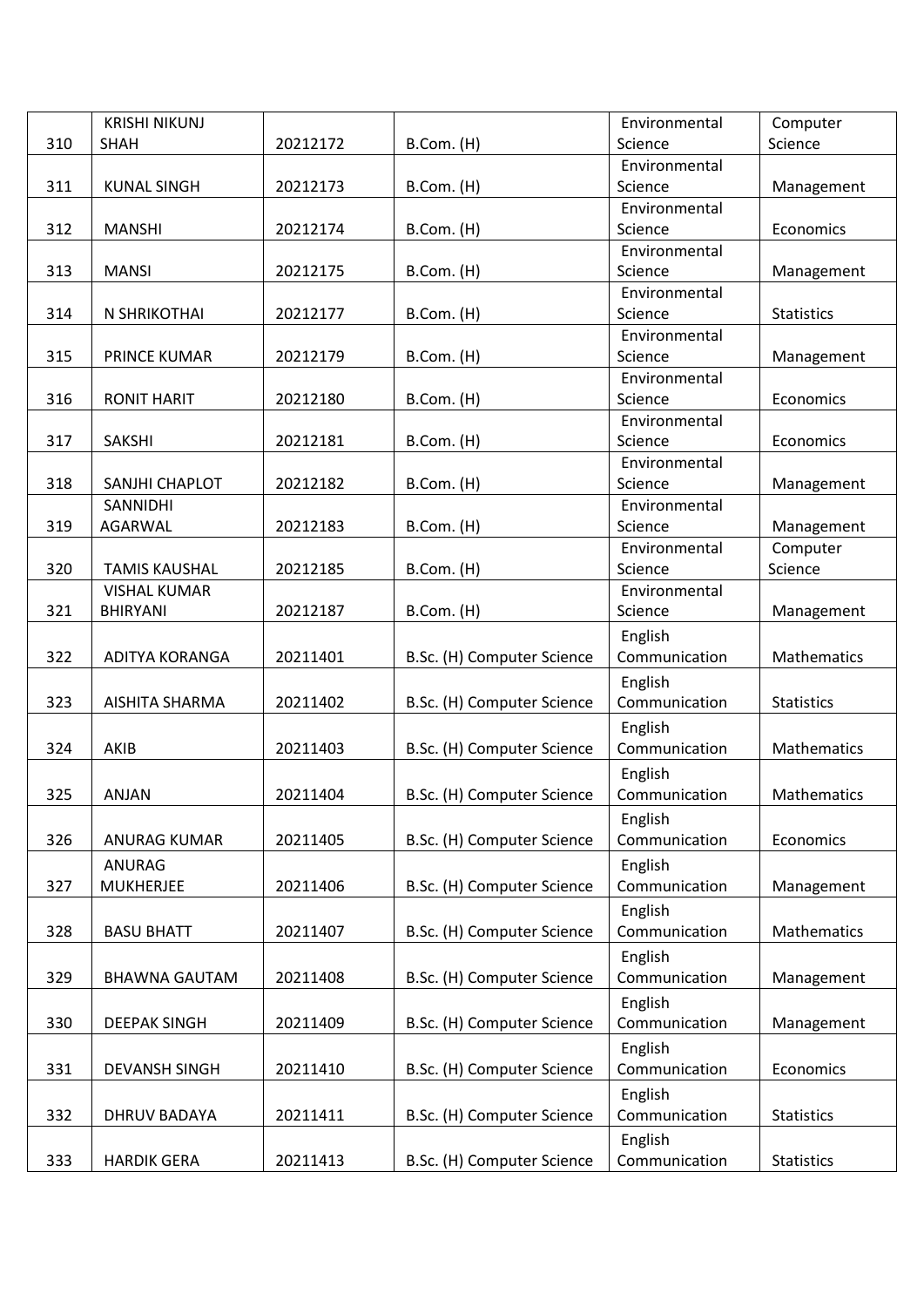|     |                               |          |                            | English                  |                    |
|-----|-------------------------------|----------|----------------------------|--------------------------|--------------------|
| 334 | <b>HARSHIT SAHU</b>           | 20211414 | B.Sc. (H) Computer Science | Communication            | Mathematics        |
| 335 | <b>HEMANT SABLANIA</b>        | 20211415 | B.Sc. (H) Computer Science | English<br>Communication | Mathematics        |
|     |                               |          |                            | English                  |                    |
| 336 | <b>HIMANSHI</b>               | 20211416 | B.Sc. (H) Computer Science | Communication            | <b>Statistics</b>  |
|     |                               |          |                            | English                  |                    |
| 337 | HIMANSHU RAWAT                | 20211417 | B.Sc. (H) Computer Science | Communication<br>English | Economics          |
| 338 | <b>ISHIKA JAIN</b>            | 20211418 | B.Sc. (H) Computer Science | Communication            | Management         |
|     |                               |          |                            | English                  |                    |
| 339 | JIDHUN.P.P                    | 20211419 | B.Sc. (H) Computer Science | Communication            | <b>Mathematics</b> |
|     |                               |          |                            | English                  |                    |
| 340 | <b>JUHI RAI</b>               | 20211420 | B.Sc. (H) Computer Science | Communication            | Management         |
| 341 | <b>KARTEKAY KAUSHIK</b>       | 20211421 | B.Sc. (H) Computer Science | English<br>Communication | Mathematics        |
|     |                               |          |                            | English                  |                    |
| 342 | <b>KARTIK YADAV</b>           | 20211422 | B.Sc. (H) Computer Science | Communication            | Mathematics        |
|     |                               |          |                            | English                  |                    |
| 343 | <b>KASHISH</b>                | 20211423 | B.Sc. (H) Computer Science | Communication            | Mathematics        |
|     |                               |          |                            | English                  |                    |
| 344 | <b>KAUSHIK ROY</b>            | 20211424 | B.Sc. (H) Computer Science | Communication            | Mathematics        |
|     |                               |          |                            | English                  |                    |
| 345 | <b>KHUSHI</b>                 | 20211425 | B.Sc. (H) Computer Science | Communication            | <b>Statistics</b>  |
| 346 | <b>KRISHANKANT</b><br>CHAUHAN | 20211426 |                            | English<br>Communication |                    |
|     |                               |          | B.Sc. (H) Computer Science | English                  | Management         |
| 347 | <b>KUNDAN</b>                 | 20211427 | B.Sc. (H) Computer Science | Communication            | <b>Statistics</b>  |
|     |                               |          |                            | English                  |                    |
| 348 | <b>LOKESH</b>                 | 20211428 | B.Sc. (H) Computer Science | Communication            | Management         |
|     | <b>MANSIMRAT SINGH</b>        |          |                            | English                  |                    |
| 349 | <b>MONGA</b>                  | 20211429 | B.Sc. (H) Computer Science | Communication            | Mathematics        |
|     |                               |          |                            | English                  |                    |
| 350 | <b>MAYANK KUMAR</b>           | 20211430 | B.Sc. (H) Computer Science | Communication            | Mathematics        |
| 351 | <b>MEGHNA BISHT</b>           | 20211431 | B.Sc. (H) Computer Science | English<br>Communication | <b>Statistics</b>  |
|     |                               |          |                            | English                  |                    |
| 352 | <b>MOHD SHAIQ</b>             | 20211432 | B.Sc. (H) Computer Science | Communication            | Mathematics        |
|     |                               |          |                            | English                  |                    |
| 353 | MRADUL SHARMA                 | 20211434 | B.Sc. (H) Computer Science | Communication            | Management         |
|     | N GYANENDRA                   |          |                            | English                  |                    |
| 354 | <b>SINGH</b>                  | 20211435 | B.Sc. (H) Computer Science | Communication            | Mathematics        |
|     |                               |          |                            | English                  |                    |
| 355 | <b>NAMRA KHAN</b>             | 20211436 | B.Sc. (H) Computer Science | Communication            | Management         |
|     |                               |          |                            | English                  |                    |
| 356 | <b>NAVEEN KUMAR</b>           | 20211437 | B.Sc. (H) Computer Science | Communication            | Mathematics        |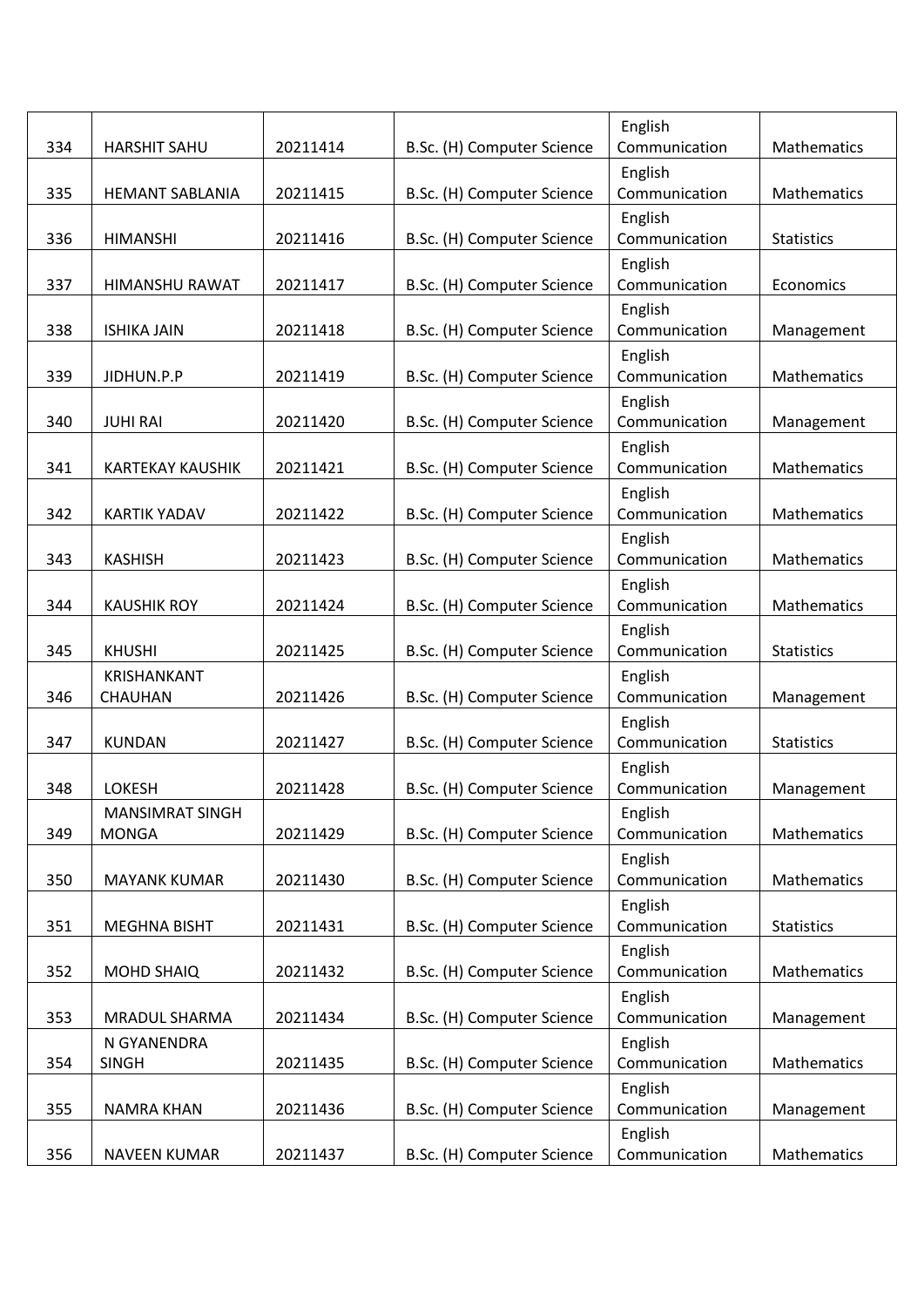|     |                      |          |                            | English                  |                    |
|-----|----------------------|----------|----------------------------|--------------------------|--------------------|
| 357 | <b>NEERAJ BHATT</b>  | 20211438 | B.Sc. (H) Computer Science | Communication            | Mathematics        |
| 358 | <b>NIKHIL BANSAL</b> | 20211439 | B.Sc. (H) Computer Science | English<br>Communication | Management         |
| 359 | <b>NISHTHA</b>       | 20211440 | B.Sc. (H) Computer Science | English<br>Communication | <b>Statistics</b>  |
|     | <b>PRAKHAR</b>       |          |                            | English                  |                    |
| 360 | KHUGSHAL             | 20211441 | B.Sc. (H) Computer Science | Communication            | Mathematics        |
| 361 | <b>PRINCE</b>        | 20211442 | B.Sc. (H) Computer Science | English<br>Communication | Mathematics        |
| 362 | PRISHA DHAKRE        | 20211443 | B.Sc. (H) Computer Science | English<br>Communication | <b>Statistics</b>  |
|     |                      |          |                            | English                  |                    |
| 363 | PRIYANKA KISKU       | 20211445 | B.Sc. (H) Computer Science | Communication            | <b>Statistics</b>  |
|     | <b>PUNEET KUMAR</b>  |          |                            | English                  |                    |
| 364 | <b>VERMA</b>         | 20211446 | B.Sc. (H) Computer Science | Communication            | Management         |
|     |                      |          |                            | English                  |                    |
| 365 | R HARIPRIYA          | 20211447 | B.Sc. (H) Computer Science | Communication            | Mathematics        |
| 366 | RACHIT PARASHAR      | 20211448 | B.Sc. (H) Computer Science | English<br>Communication | Management         |
|     |                      |          |                            | English                  |                    |
| 367 | RAHUL CHOPRA         | 20211449 | B.Sc. (H) Computer Science | Communication            | Management         |
|     |                      |          |                            | English                  |                    |
| 368 | <b>RAHUL RAI</b>     | 20211450 | B.Sc. (H) Computer Science | Communication            | <b>Mathematics</b> |
|     |                      |          |                            | English                  |                    |
| 369 | <b>RAVI ROSHAN</b>   | 20211451 | B.Sc. (H) Computer Science | Communication            | Mathematics        |
|     | <b>ROHIT KUMAR</b>   |          |                            | English                  |                    |
| 370 | <b>TIWARI</b>        | 20211452 | B.Sc. (H) Computer Science | Communication            | Mathematics        |
| 371 | <b>SHANKAR</b>       | 20211453 | B.Sc. (H) Computer Science | English<br>Communication | Economics          |
|     |                      |          |                            | English                  |                    |
| 372 | SHIVAM GUPTA         | 20211454 | B.Sc. (H) Computer Science | Communication            | <b>Statistics</b>  |
|     |                      |          |                            | English                  |                    |
| 373 | SHIVAM TOMAR         | 20211455 | B.Sc. (H) Computer Science | Communication            | Mathematics        |
| 374 | SHIVANI SAH          | 20211456 | B.Sc. (H) Computer Science | English<br>Communication | Management         |
|     |                      |          |                            | English                  |                    |
| 375 | SHREYA               | 20211457 | B.Sc. (H) Computer Science | Communication            | <b>Statistics</b>  |
|     |                      |          |                            | English                  |                    |
| 376 | <b>SHUBHAM KUMAR</b> | 20211458 | B.Sc. (H) Computer Science | Communication            | Management         |
|     |                      |          |                            | English                  |                    |
| 377 | <b>SURAJ BISWAS</b>  | 20211459 | B.Sc. (H) Computer Science | Communication            | Mathematics        |
|     |                      |          |                            | English                  |                    |
| 378 | <b>TANAY JORIHAR</b> | 20211460 | B.Sc. (H) Computer Science | Communication            | <b>Statistics</b>  |
|     |                      |          |                            | English                  |                    |
| 379 | <b>TANU KAUSHIK</b>  | 20211461 | B.Sc. (H) Computer Science | Communication            | <b>Statistics</b>  |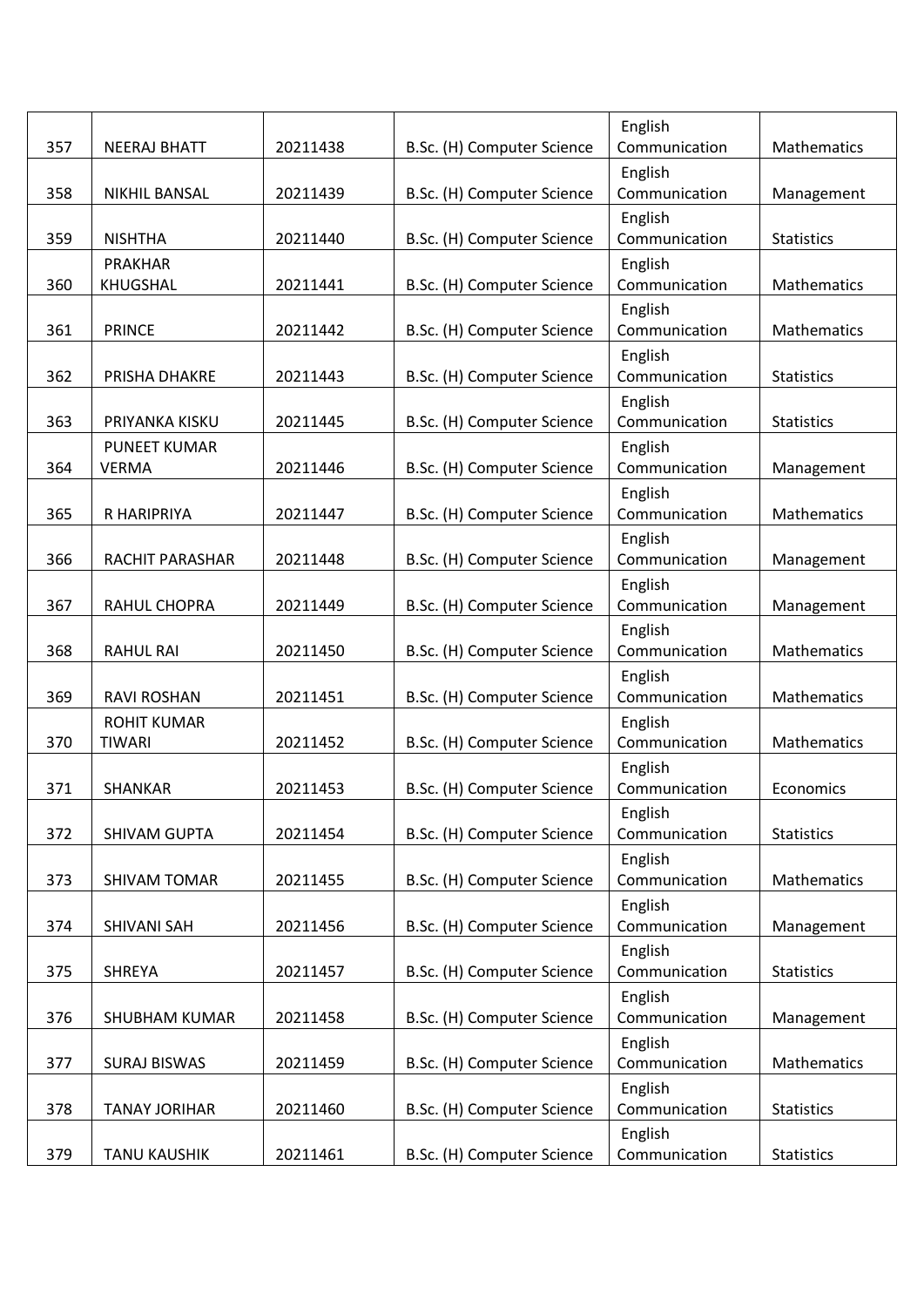|     |                       |          |                            | English                  |                     |
|-----|-----------------------|----------|----------------------------|--------------------------|---------------------|
| 380 | <b>TANYA SHARMA</b>   | 20211462 | B.Sc. (H) Computer Science | Communication            | Management          |
|     |                       |          |                            | English                  |                     |
| 381 | <b>UJJWAL KUMAR</b>   | 20211464 | B.Sc. (H) Computer Science | Communication            | Mathematics         |
|     |                       |          |                            | English                  |                     |
| 382 | <b>UPLAKSH TYAGI</b>  | 20211465 | B.Sc. (H) Computer Science | Communication            | Mathematics         |
|     |                       |          |                            | English                  |                     |
| 383 | <b>VISHAL</b>         | 20211466 | B.Sc. (H) Computer Science | Communication            | Mathematics         |
|     |                       |          |                            | English                  |                     |
| 384 | <b>VIVEK GUPTA</b>    | 20211467 | B.Sc. (H) Computer Science | Communication            | Management          |
|     |                       |          |                            | English                  |                     |
| 385 | <b>ASHIT KUMAR</b>    | 20211468 | B.Sc. (H) Computer Science | Communication            | Management          |
|     |                       |          |                            | English                  |                     |
| 386 | YASHASVI RAJANI       | 20211470 | B.Sc. (H) Computer Science | Communication            | <b>Statistics</b>   |
|     |                       |          |                            | English                  |                     |
| 387 | <b>ASTHA JOSHI</b>    | 20211001 | B.Sc. (H) Mathematics      | Communication            | <b>Statistics</b>   |
|     |                       |          |                            | English                  |                     |
| 388 | ABHAVYA MISHRA        | 20211002 | B.Sc. (H) Mathematics      | Communication            | <b>Statistics</b>   |
|     |                       |          |                            | English                  | Computer            |
| 389 | <b>ABHINAV</b>        | 20211003 | B.Sc. (H) Mathematics      | Communication            | Science             |
|     |                       |          |                            | English                  |                     |
| 390 | ABHINAV BUDANIA       | 20211004 | B.Sc. (H) Mathematics      | Communication            | <b>Statistics</b>   |
| 391 | <b>ABHISHEK SINGH</b> | 20211005 | B.Sc. (H) Mathematics      | English<br>Communication | <b>Statistics</b>   |
|     |                       |          |                            | English                  | Computer            |
| 392 | <b>ACHAL SINGHAL</b>  | 20211006 | B.Sc. (H) Mathematics      | Communication            | Science             |
|     | <b>ADHISHWAR</b>      |          |                            | English                  | Computer            |
| 393 | <b>MISHRA</b>         | 20211007 | B.Sc. (H) Mathematics      | Communication            | Science             |
|     |                       |          |                            | English                  |                     |
| 394 | <b>AKSHANSH BHATT</b> | 20211008 | B.Sc. (H) Mathematics      | Communication            | Management          |
|     | <b>AKSHAY</b>         |          |                            | English                  |                     |
| 395 | BHADAURIA             | 20211009 | B.Sc. (H) Mathematics      | Communication            | <b>Statistics</b>   |
|     |                       |          |                            | English                  |                     |
| 396 | AKSHITA GARG          | 20211010 | B.Sc. (H) Mathematics      | Communication            | Management          |
|     |                       |          |                            | English                  |                     |
| 397 | AMAN                  | 20211011 | B.Sc. (H) Mathematics      | Communication            | <b>Statistics</b>   |
|     |                       |          |                            | English                  |                     |
| 398 | <b>AMAN RAI</b>       | 20211012 | B.Sc. (H) Mathematics      | Communication            | Economics           |
| 399 | ANIRUDH SAXENA        | 20211013 | B.Sc. (H) Mathematics      | English<br>Communication | Computer<br>Science |
|     |                       |          |                            | English                  | Computer            |
| 400 | <b>ANKUR KUMAR</b>    | 20211015 | B.Sc. (H) Mathematics      | Communication            | Science             |
|     |                       |          |                            | English                  | Computer            |
| 401 | ANUJ DWIVEDI          | 20211016 | B.Sc. (H) Mathematics      | Communication            | Science             |
|     |                       |          |                            | English                  |                     |
| 402 | ANURAG                | 20211017 | B.Sc. (H) Mathematics      | Communication            | <b>Statistics</b>   |
|     |                       |          |                            | English                  | Computer            |
| 403 | ARYAN UPADHYAY        | 20211018 | B.Sc. (H) Mathematics      | Communication            | Science             |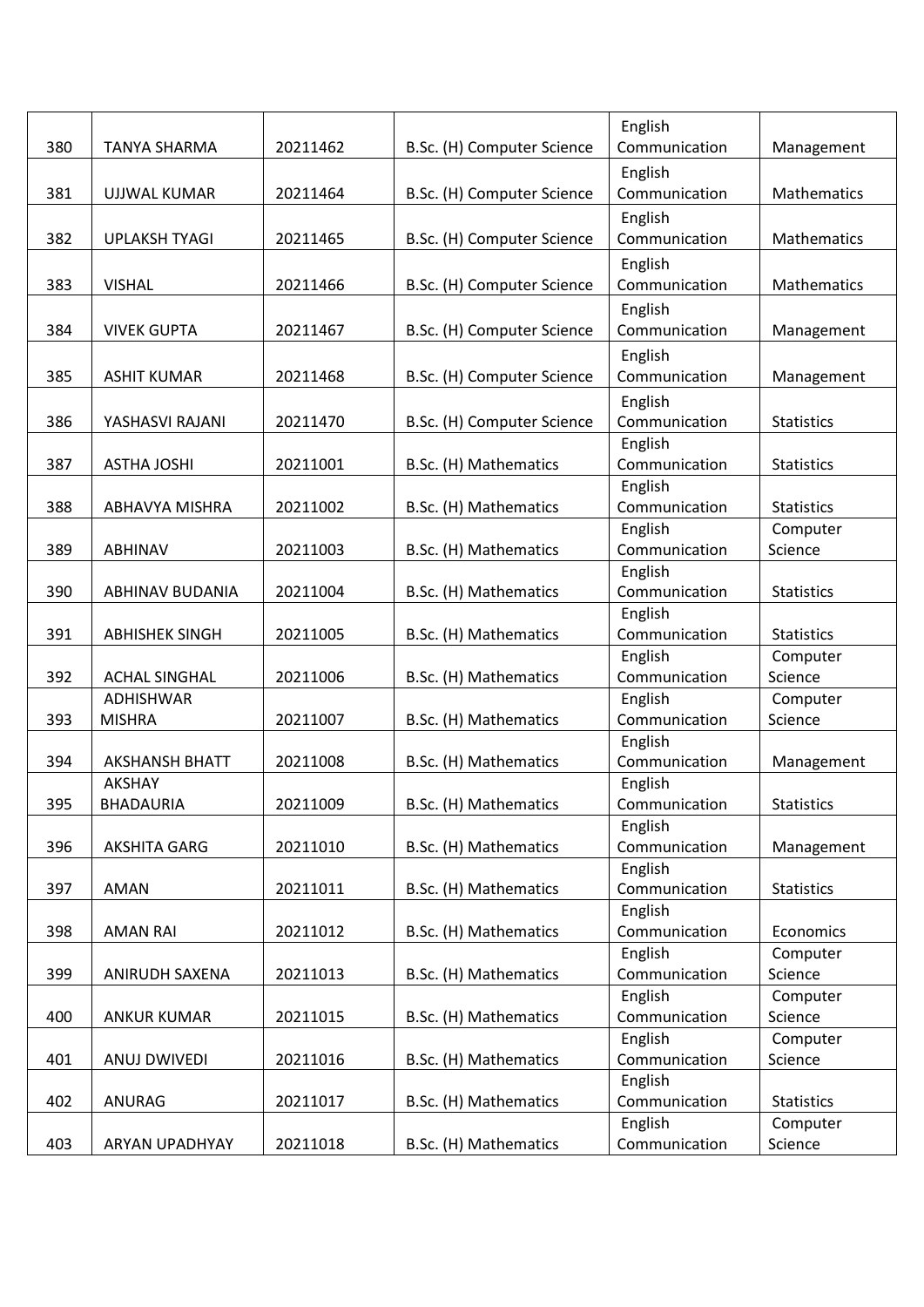|     |                         |          |                       | English                  |                     |
|-----|-------------------------|----------|-----------------------|--------------------------|---------------------|
| 404 | <b>ATUL</b>             | 20211019 | B.Sc. (H) Mathematics | Communication            | Economics           |
|     |                         |          |                       | English                  |                     |
| 405 | <b>AVANTIKA DIXIT</b>   | 20211020 | B.Sc. (H) Mathematics | Communication            | <b>Statistics</b>   |
|     |                         |          |                       | English                  | Computer            |
| 406 | <b>AYUSH SAHA</b>       | 20211021 | B.Sc. (H) Mathematics | Communication            | Science             |
|     | <b>BHAGVAN SINGH</b>    |          |                       | English                  |                     |
| 407 | <b>MEENA</b>            | 20211022 | B.Sc. (H) Mathematics | Communication            | Economics           |
|     |                         |          |                       | English                  |                     |
| 408 | <b>BHASKAR TRIPATHI</b> | 20211023 | B.Sc. (H) Mathematics | Communication            | Economics           |
|     | CHANDRABHANU            |          |                       | English                  | Computer            |
| 409 | DANU                    | 20211024 | B.Sc. (H) Mathematics | Communication            | Science             |
|     |                         |          |                       | English                  |                     |
| 410 | <b>CHETNA GUPTA</b>     | 20211025 | B.Sc. (H) Mathematics | Communication            | <b>Statistics</b>   |
|     |                         |          |                       | English                  |                     |
| 411 | <b>CHHAVI GARG</b>      | 20211026 | B.Sc. (H) Mathematics | Communication            | <b>Statistics</b>   |
|     |                         |          |                       | English                  |                     |
| 412 | <b>DEEPAK</b>           | 20211027 | B.Sc. (H) Mathematics | Communication            | <b>Statistics</b>   |
|     |                         |          |                       | English                  |                     |
| 413 | <b>DEEPAK</b>           | 20211028 | B.Sc. (H) Mathematics | Communication            | Management          |
|     |                         |          |                       | English                  |                     |
| 414 | <b>DEEPIKA</b>          | 20211029 | B.Sc. (H) Mathematics | Communication            | Economics           |
|     |                         |          |                       | English                  |                     |
| 415 | <b>DEEPJYOTI PAUL</b>   | 20211030 | B.Sc. (H) Mathematics | Communication            | <b>Statistics</b>   |
|     |                         |          |                       | English                  | Computer            |
| 416 | <b>DEV GOYAL</b>        | 20211031 | B.Sc. (H) Mathematics | Communication            | Science             |
|     |                         |          |                       | English                  |                     |
| 417 | <b>DEVRAJ</b>           | 20211032 | B.Sc. (H) Mathematics | Communication            | <b>Statistics</b>   |
|     |                         |          |                       | English                  | Computer            |
| 418 | <b>DHRITI MAURYA</b>    | 20211033 | B.Sc. (H) Mathematics | Communication            | Science             |
|     |                         |          |                       | English                  |                     |
| 419 | <b>EVA MUKHERJEE</b>    | 20211034 | B.Sc. (H) Mathematics | Communication            | Economics           |
| 420 | <b>GAURAV KUMAR</b>     | 20211035 | B.Sc. (H) Mathematics | English<br>Communication | Computer<br>Science |
|     |                         |          |                       | English                  |                     |
| 421 | <b>HARSH BHARDWAJ</b>   | 20211036 | B.Sc. (H) Mathematics | Communication            | <b>Statistics</b>   |
|     |                         |          |                       | English                  |                     |
| 422 | HIMANSHU SUHAG          | 20211037 | B.Sc. (H) Mathematics | Communication            | Economics           |
|     |                         |          |                       | English                  |                     |
| 423 | <b>ISHITA</b>           | 20211038 | B.Sc. (H) Mathematics | Communication            | <b>Statistics</b>   |
|     |                         |          |                       | English                  |                     |
| 424 | <b>JYOTI</b>            | 20211039 | B.Sc. (H) Mathematics | Communication            | <b>Statistics</b>   |
|     |                         |          |                       | English                  | Computer            |
| 425 | KAJAL                   | 20211040 | B.Sc. (H) Mathematics | Communication            | Science             |
|     |                         |          |                       | English                  |                     |
| 426 | <b>KALYAN SINGH</b>     | 20211041 | B.Sc. (H) Mathematics | Communication            | <b>Statistics</b>   |
|     |                         |          |                       | English                  |                     |
| 427 | KANISHKA BALWANI        | 20211042 | B.Sc. (H) Mathematics | Communication            | <b>Statistics</b>   |
|     |                         |          |                       | English                  |                     |
| 428 | <b>KARTIK PATEL</b>     | 20211043 | B.Sc. (H) Mathematics | Communication            | Economics           |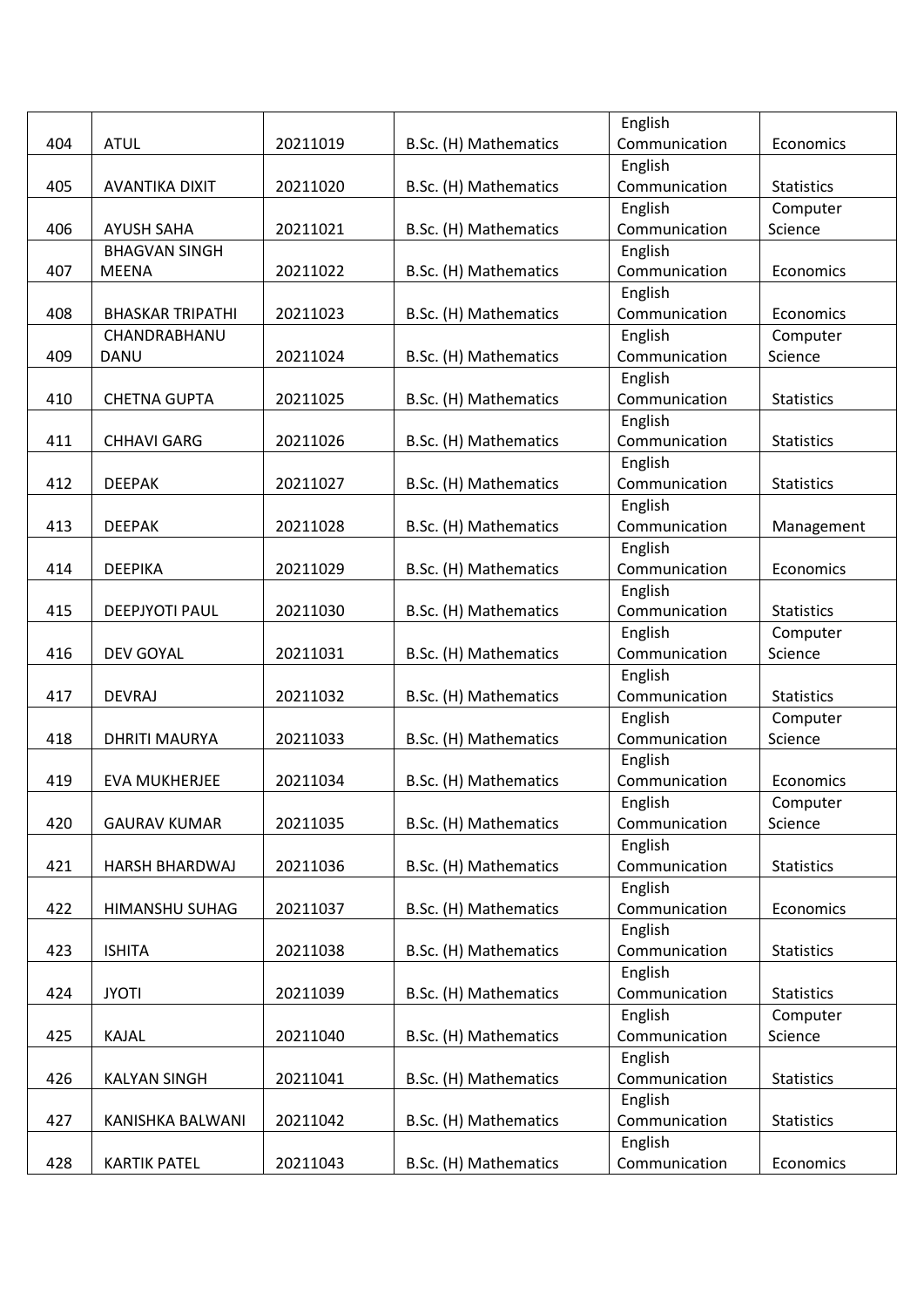|     |                        |          |                       | English       |                   |
|-----|------------------------|----------|-----------------------|---------------|-------------------|
| 429 | <b>KASHISH</b>         | 20211044 | B.Sc. (H) Mathematics | Communication | Management        |
|     |                        |          |                       | English       | Computer          |
| 430 | <b>KASHISH SINGHAL</b> | 20211045 | B.Sc. (H) Mathematics | Communication | Science           |
|     |                        |          |                       | English       | Computer          |
| 431 | <b>KHUSHBOO</b>        | 20211046 | B.Sc. (H) Mathematics | Communication | Science           |
|     |                        |          |                       | English       |                   |
| 432 | <b>KHUSHI GANGWAR</b>  | 20211047 | B.Sc. (H) Mathematics | Communication | Economics         |
|     |                        |          |                       | English       |                   |
| 433 | <b>KHUSHI SHAHI</b>    | 20211048 | B.Sc. (H) Mathematics | Communication | Economics         |
|     |                        |          |                       | English       |                   |
| 434 | <b>LAKSHAY KUMAR</b>   | 20211049 | B.Sc. (H) Mathematics | Communication | <b>Statistics</b> |
|     |                        |          |                       | English       |                   |
| 435 | <b>MANAN HANDA</b>     | 20211050 | B.Sc. (H) Mathematics | Communication | Management        |
|     |                        |          |                       | English       | Computer          |
| 436 | <b>MANEESH KUMAR</b>   | 20211051 | B.Sc. (H) Mathematics | Communication | Science           |
|     |                        |          |                       | English       | Computer          |
| 437 | <b>MEGHA</b>           | 20211053 | B.Sc. (H) Mathematics | Communication | Science           |
|     |                        |          |                       | English       |                   |
| 438 | <b>MUDIT SAPRA</b>     | 20211054 | B.Sc. (H) Mathematics | Communication | <b>Statistics</b> |
|     |                        |          |                       | English       | Computer          |
| 439 | NIKITA CHOUDHARY       | 20211055 | B.Sc. (H) Mathematics | Communication | Science           |
|     |                        |          |                       | English       | Computer          |
| 440 | <b>OM PRAKASH</b>      | 20211056 | B.Sc. (H) Mathematics | Communication | Science           |
|     | PANKAJ KUMAR           |          |                       | English       | Computer          |
| 441 | <b>PATRA</b>           | 20211057 | B.Sc. (H) Mathematics | Communication | Science           |
|     |                        |          |                       | English       |                   |
| 442 | PARTH CHAUHAN          | 20211058 | B.Sc. (H) Mathematics | Communication | <b>Statistics</b> |
|     |                        |          |                       | English       |                   |
| 443 | PARTH PARASHAR         | 20211059 | B.Sc. (H) Mathematics | Communication | <b>Statistics</b> |
|     |                        |          |                       | English       |                   |
| 444 | POUSHALI SANYAL        | 20211060 | B.Sc. (H) Mathematics | Communication | Economics         |
|     |                        |          |                       | English       | Computer          |
| 445 | PRACHI MITTAL          | 20211061 | B.Sc. (H) Mathematics | Communication | Science           |
|     | PRAVAL PRATAP          |          |                       | English       | Computer          |
| 446 | <b>SINGH</b>           | 20211062 | B.Sc. (H) Mathematics | Communication | Science           |
|     |                        |          |                       | English       |                   |
| 447 | RAJAT MALWA            | 20211064 | B.Sc. (H) Mathematics | Communication | <b>Statistics</b> |
|     |                        |          |                       | English       | Computer          |
| 448 | <b>RANBIR</b>          | 20211065 | B.Sc. (H) Mathematics | Communication | Science           |
|     |                        |          |                       | English       |                   |
| 449 | RITIK DIXIT            | 20211066 | B.Sc. (H) Mathematics | Communication | <b>Statistics</b> |
|     |                        |          |                       | English       | Computer          |
| 450 | RIYA TANEJA            | 20211067 | B.Sc. (H) Mathematics | Communication | Science           |
|     | <b>ROHAN KUMAR</b>     |          |                       | English       | Computer          |
| 451 | <b>THAKUR</b>          | 20211068 | B.Sc. (H) Mathematics | Communication | Science           |
|     |                        |          |                       | English       |                   |
| 452 | SAMEER GUPTA           | 20211069 | B.Sc. (H) Mathematics | Communication | <b>Statistics</b> |
|     |                        |          |                       | English       |                   |
| 453 | SANYAM JUYAL           | 20211070 | B.Sc. (H) Mathematics | Communication | Management        |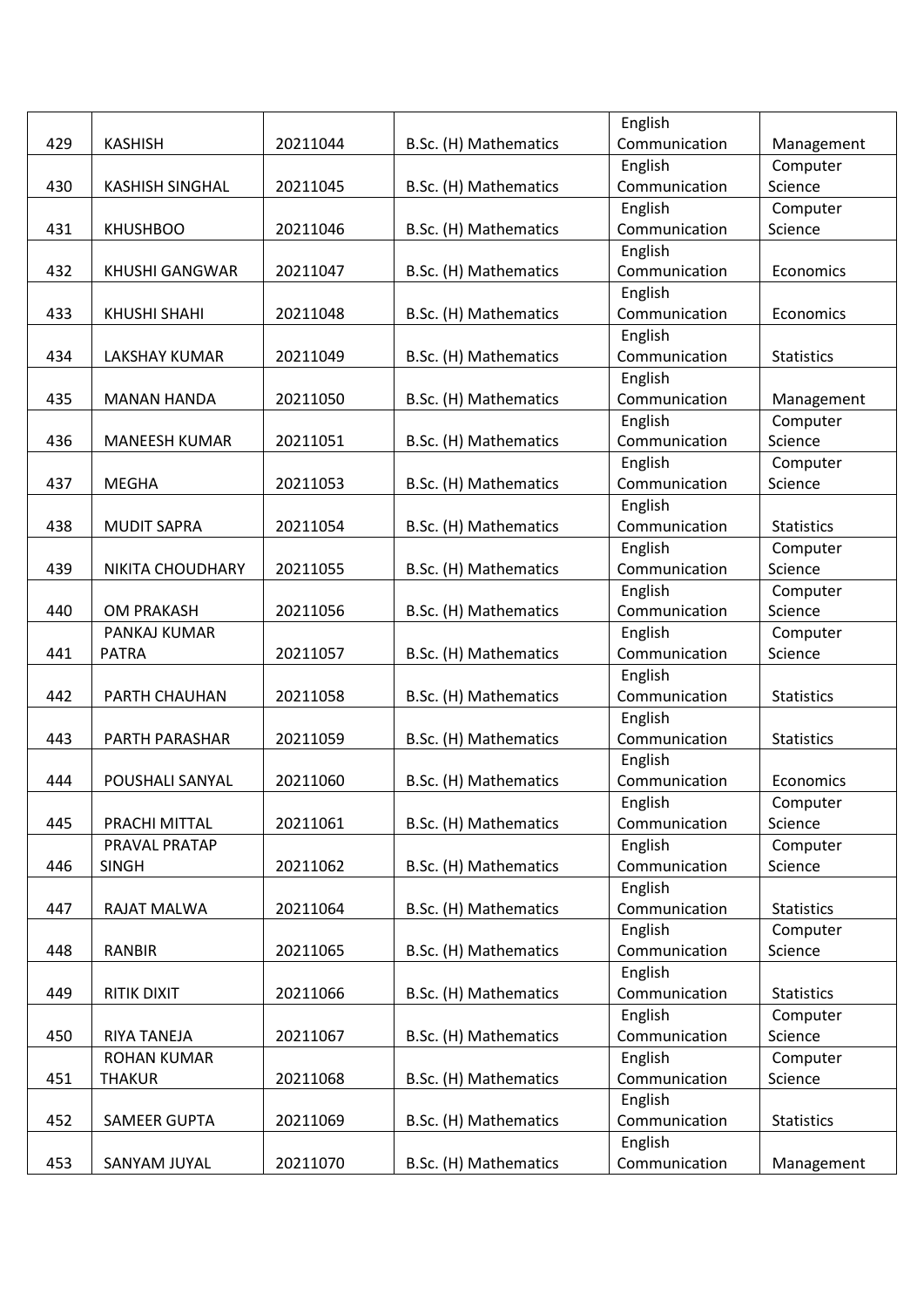| Communication<br>454<br>20211072<br>B.Sc. (H) Mathematics<br><b>Statistics</b><br>SHIVAM CHAND<br>English<br>Computer<br>20211073<br>B.Sc. (H) Mathematics<br>Communication<br>455<br><b>SHIVANG BHATIA</b><br>Science<br>English<br>Computer<br>Communication<br><b>SHIVANI</b><br>20211074<br>B.Sc. (H) Mathematics<br>456<br>Science<br>English<br>Communication<br>457<br>20211075<br>B.Sc. (H) Mathematics<br><b>Statistics</b><br>SHREYA JUYAL<br>English<br>Communication<br>458<br>SHREYA SHARMA<br>20211076<br>B.Sc. (H) Mathematics<br><b>Statistics</b> |
|--------------------------------------------------------------------------------------------------------------------------------------------------------------------------------------------------------------------------------------------------------------------------------------------------------------------------------------------------------------------------------------------------------------------------------------------------------------------------------------------------------------------------------------------------------------------|
|                                                                                                                                                                                                                                                                                                                                                                                                                                                                                                                                                                    |
|                                                                                                                                                                                                                                                                                                                                                                                                                                                                                                                                                                    |
|                                                                                                                                                                                                                                                                                                                                                                                                                                                                                                                                                                    |
|                                                                                                                                                                                                                                                                                                                                                                                                                                                                                                                                                                    |
|                                                                                                                                                                                                                                                                                                                                                                                                                                                                                                                                                                    |
|                                                                                                                                                                                                                                                                                                                                                                                                                                                                                                                                                                    |
|                                                                                                                                                                                                                                                                                                                                                                                                                                                                                                                                                                    |
|                                                                                                                                                                                                                                                                                                                                                                                                                                                                                                                                                                    |
|                                                                                                                                                                                                                                                                                                                                                                                                                                                                                                                                                                    |
| English                                                                                                                                                                                                                                                                                                                                                                                                                                                                                                                                                            |
| 20211077<br>Communication<br>459<br><b>SHREYA WARRIER</b><br>B.Sc. (H) Mathematics<br><b>Statistics</b>                                                                                                                                                                                                                                                                                                                                                                                                                                                            |
| English                                                                                                                                                                                                                                                                                                                                                                                                                                                                                                                                                            |
| Communication<br>460<br>SHUBHAM<br>20211078<br>B.Sc. (H) Mathematics<br><b>Statistics</b>                                                                                                                                                                                                                                                                                                                                                                                                                                                                          |
| English<br>Computer                                                                                                                                                                                                                                                                                                                                                                                                                                                                                                                                                |
| Communication<br>Science<br>461<br><b>SHUBHAM YADAV</b><br>20211079<br>B.Sc. (H) Mathematics                                                                                                                                                                                                                                                                                                                                                                                                                                                                       |
| English<br>Computer                                                                                                                                                                                                                                                                                                                                                                                                                                                                                                                                                |
| <b>SWASTIKA</b><br>20211080<br>Communication<br>Science<br>462<br>B.Sc. (H) Mathematics                                                                                                                                                                                                                                                                                                                                                                                                                                                                            |
| English<br>Computer                                                                                                                                                                                                                                                                                                                                                                                                                                                                                                                                                |
| Communication<br><b>SWATI</b><br>20211081<br>B.Sc. (H) Mathematics<br>463<br>Science                                                                                                                                                                                                                                                                                                                                                                                                                                                                               |
| English                                                                                                                                                                                                                                                                                                                                                                                                                                                                                                                                                            |
| Communication<br>464<br><b>SWATI MISHRA</b><br>20211082<br>B.Sc. (H) Mathematics<br>Economics                                                                                                                                                                                                                                                                                                                                                                                                                                                                      |
| English<br>Computer                                                                                                                                                                                                                                                                                                                                                                                                                                                                                                                                                |
| <b>SYON CHUGH</b><br>B.Sc. (H) Mathematics<br>Communication<br>Science<br>465<br>20211083                                                                                                                                                                                                                                                                                                                                                                                                                                                                          |
| English                                                                                                                                                                                                                                                                                                                                                                                                                                                                                                                                                            |
| <b>TANNU</b><br>20211084<br>B.Sc. (H) Mathematics<br>Communication<br>Economics<br>466                                                                                                                                                                                                                                                                                                                                                                                                                                                                             |
| English                                                                                                                                                                                                                                                                                                                                                                                                                                                                                                                                                            |
| Communication<br>467<br><b>TANNU GARG</b><br>20211085<br>B.Sc. (H) Mathematics<br><b>Statistics</b>                                                                                                                                                                                                                                                                                                                                                                                                                                                                |
| English                                                                                                                                                                                                                                                                                                                                                                                                                                                                                                                                                            |
| Communication<br>468<br><b>TANUJA JUYAL</b><br>20211086<br>B.Sc. (H) Mathematics<br>Economics                                                                                                                                                                                                                                                                                                                                                                                                                                                                      |
| English                                                                                                                                                                                                                                                                                                                                                                                                                                                                                                                                                            |
| 469<br>20211088<br>B.Sc. (H) Mathematics<br>Communication<br><b>VAIBHAV SHARMA</b><br>Economics                                                                                                                                                                                                                                                                                                                                                                                                                                                                    |
| English<br>Computer                                                                                                                                                                                                                                                                                                                                                                                                                                                                                                                                                |
| 470<br><b>VIKASH MEENA</b><br>20211089<br>B.Sc. (H) Mathematics<br>Science<br>Communication                                                                                                                                                                                                                                                                                                                                                                                                                                                                        |
| English                                                                                                                                                                                                                                                                                                                                                                                                                                                                                                                                                            |
| 20211090<br>B.Sc. (H) Mathematics<br>Communication<br>471<br><b>VINOD KUMAR SONI</b><br><b>Statistics</b>                                                                                                                                                                                                                                                                                                                                                                                                                                                          |
| English                                                                                                                                                                                                                                                                                                                                                                                                                                                                                                                                                            |
| YASH RASTOGI<br>20211091<br>B.Sc. (H) Mathematics<br>Communication<br>472<br><b>Statistics</b><br>YASHIKA                                                                                                                                                                                                                                                                                                                                                                                                                                                          |
| English<br>Computer<br><b>MALHOTRA</b><br>B.Sc. (H) Mathematics<br>Communication<br>Science<br>473<br>20211092                                                                                                                                                                                                                                                                                                                                                                                                                                                     |
| English                                                                                                                                                                                                                                                                                                                                                                                                                                                                                                                                                            |
| Computer<br>Communication<br>B.Sc. (H) Mathematics<br>Science<br>474<br><b>FAIZAN AHMAD</b><br>20211093                                                                                                                                                                                                                                                                                                                                                                                                                                                            |
| English<br>Computer                                                                                                                                                                                                                                                                                                                                                                                                                                                                                                                                                |
| 20211094<br>B.Sc. (H) Mathematics<br>Communication<br>Science<br>475<br>KALYANI KUMARI                                                                                                                                                                                                                                                                                                                                                                                                                                                                             |
| English                                                                                                                                                                                                                                                                                                                                                                                                                                                                                                                                                            |
| 476<br><b>VARSHA SINGH</b><br>20211095<br>B.Sc. (H) Mathematics<br>Communication<br>Economics                                                                                                                                                                                                                                                                                                                                                                                                                                                                      |
| English<br>Computer                                                                                                                                                                                                                                                                                                                                                                                                                                                                                                                                                |
| Communication<br>Science<br>477<br>20211201<br>B.Sc. (H) Statistics<br>AARADHYA ARNEJA                                                                                                                                                                                                                                                                                                                                                                                                                                                                             |
| English<br>Computer                                                                                                                                                                                                                                                                                                                                                                                                                                                                                                                                                |
| 478<br>Communication<br>Science<br><b>ADITI AGARWAL</b><br>20211202<br>B.Sc. (H) Statistics                                                                                                                                                                                                                                                                                                                                                                                                                                                                        |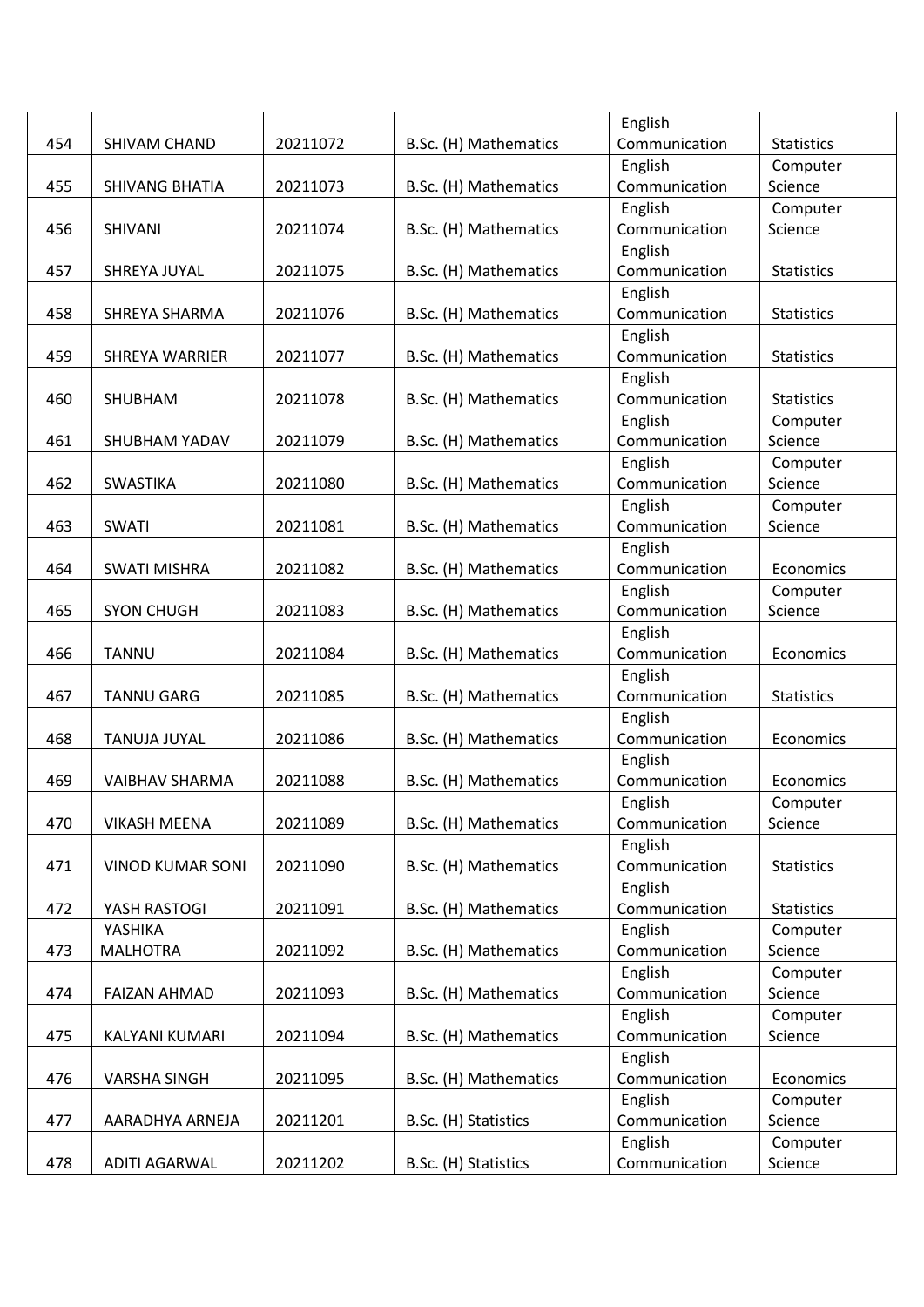|     |                        |          |                      | English       | Computer    |
|-----|------------------------|----------|----------------------|---------------|-------------|
| 479 | ADITYA JAISWAL         | 20211203 | B.Sc. (H) Statistics | Communication | Science     |
|     |                        |          |                      | English       |             |
| 480 | <b>ADITYA KUMAR</b>    | 20211204 | B.Sc. (H) Statistics | Communication | Mathematics |
|     |                        |          |                      | English       | Computer    |
| 481 | <b>AHLAD VARANASI</b>  | 20211205 | B.Sc. (H) Statistics | Communication | Science     |
|     |                        |          |                      | English       |             |
| 482 | <b>ALOK NANDAN</b>     | 20211206 | B.Sc. (H) Statistics | Communication | Economics   |
|     |                        |          |                      | English       | Computer    |
| 483 | <b>ANSHITA MANGLIK</b> | 20211207 | B.Sc. (H) Statistics | Communication | Science     |
|     | <b>ARUSHI</b>          |          |                      | English       |             |
| 484 | <b>BHATNAGAR</b>       | 20211208 | B.Sc. (H) Statistics | Communication | Economics   |
|     |                        |          |                      | English       | Computer    |
| 485 | <b>ASHOK AGGARWAL</b>  | 20211209 | B.Sc. (H) Statistics | Communication | Science     |
|     |                        |          |                      | English       | Computer    |
| 486 | <b>AYAN HAMID</b>      | 20211210 | B.Sc. (H) Statistics | Communication | Science     |
|     |                        |          |                      | English       | Computer    |
| 487 | <b>AYUSH SHARMA</b>    | 20211211 | B.Sc. (H) Statistics | Communication | Science     |
|     |                        |          |                      | English       |             |
| 488 | <b>BHUPENDER</b>       | 20211213 | B.Sc. (H) Statistics | Communication | Mathematics |
|     |                        |          |                      | English       |             |
| 489 | DAKSHIKA TIWARI        | 20211214 | B.Sc. (H) Statistics | Communication | Mathematics |
|     |                        |          |                      | English       |             |
| 490 | DIPANSHI KALRA         | 20211215 | B.Sc. (H) Statistics | Communication | Economics   |
|     |                        |          |                      | English       |             |
| 491 | <b>DIVISHA SINGH</b>   | 20211216 | B.Sc. (H) Statistics | Communication | Mathematics |
|     |                        |          |                      | English       | Computer    |
| 492 | <b>GAURISH SEHGAL</b>  | 20211218 | B.Sc. (H) Statistics | Communication | Science     |
|     |                        |          |                      | English       | Computer    |
| 493 | <b>GRANTH</b>          | 20211219 | B.Sc. (H) Statistics | Communication | Science     |
|     |                        |          |                      | English       | Computer    |
| 494 | <b>JATIN ARORA</b>     | 20211221 | B.Sc. (H) Statistics | Communication | Science     |
|     |                        |          |                      | English       |             |
| 495 | <b>JAYESH RAI</b>      | 20211222 | B.Sc. (H) Statistics | Communication | Economics   |
|     |                        |          |                      | English       | Computer    |
| 496 | JOPHINA JOHNSON        | 20211223 | B.Sc. (H) Statistics | Communication | Science     |
|     |                        |          |                      | English       | Computer    |
| 497 | <b>KANAK GUPTA</b>     | 20211224 | B.Sc. (H) Statistics | Communication | Science     |
|     | <b>KAUSHANG</b>        |          |                      | English       | Computer    |
| 498 | <b>CHITTRANSHI</b>     | 20211225 | B.Sc. (H) Statistics | Communication | Science     |
|     | <b>KHUSHI</b>          |          |                      | English       | Computer    |
| 499 | MANCHANDA              | 20211226 | B.Sc. (H) Statistics | Communication | Science     |
|     |                        |          |                      | English       |             |
| 500 | LAKSHITA KAUSHIK       | 20211227 | B.Sc. (H) Statistics | Communication | Economics   |
|     |                        |          |                      | English       | Computer    |
| 501 | NAMITA MAWAI           | 20211228 | B.Sc. (H) Statistics | Communication | Science     |
|     |                        |          |                      | English       | Computer    |
| 502 | PARTH DHAWAN           | 20211229 | B.Sc. (H) Statistics | Communication | Science     |
|     |                        |          |                      | English       | Computer    |
| 503 | PRACHI RANA            | 20211230 | B.Sc. (H) Statistics | Communication | Science     |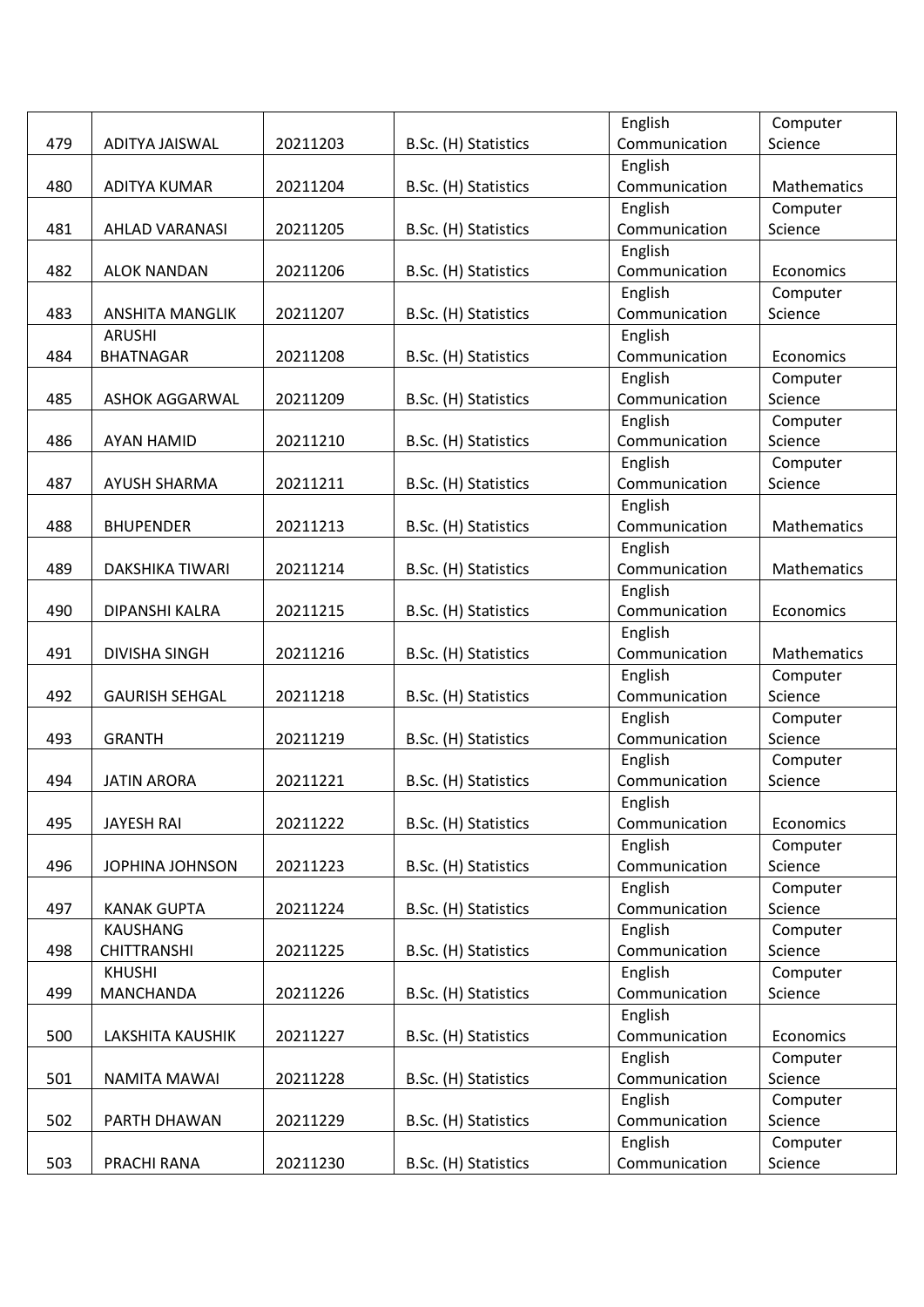|     |                       |          |                      | English                  | Computer                 |
|-----|-----------------------|----------|----------------------|--------------------------|--------------------------|
| 504 | PRAGYA GUPTA          | 20211231 | B.Sc. (H) Statistics | Communication            | Science                  |
|     |                       |          |                      | English                  |                          |
| 505 | PRIYANSHU GUPTA       | 20211232 | B.Sc. (H) Statistics | Communication            | <b>Mathematics</b>       |
|     |                       |          |                      | English                  | Computer                 |
| 506 | RACHITA VOHRA         | 20211233 | B.Sc. (H) Statistics | Communication            | Science                  |
|     |                       |          |                      | English                  | Computer                 |
| 507 | RADHIKA DHAMA         | 20211234 | B.Sc. (H) Statistics | Communication            | Science                  |
|     |                       |          |                      | English                  | Computer                 |
| 508 | RITIKA ARORA          | 20211236 | B.Sc. (H) Statistics | Communication            | Science                  |
|     |                       |          |                      | English                  | Computer                 |
| 509 | <b>RITU RANI</b>      | 20211237 | B.Sc. (H) Statistics | Communication            | Science                  |
|     | SAURABH KUMAR         |          |                      | English                  | Computer                 |
| 510 | <b>JAISWAL</b>        | 20211238 | B.Sc. (H) Statistics | Communication            | Science                  |
|     | <b>TIYA FRANCO</b>    |          |                      | English                  |                          |
| 511 | <b>MANGALY</b>        | 20211239 | B.Sc. (H) Statistics | Communication            | Mathematics              |
|     |                       |          |                      | English                  |                          |
| 512 | <b>VAISHALI</b>       | 20211240 | B.Sc. (H) Statistics | Communication            | Mathematics              |
|     |                       |          |                      |                          |                          |
| 513 |                       |          | B.Sc. (H) Statistics | English<br>Communication | Computer<br>Science      |
|     | YUVRAJ SINGH          | 20211241 |                      |                          |                          |
|     | <b>ARJUN PRATAP</b>   |          |                      | English                  | Computer                 |
| 514 | AGGARWAL              | 20211242 | B.Sc. (H) Statistics | Communication            | Science                  |
|     |                       |          |                      | English                  |                          |
| 515 | <b>KHUSHI BHUTANI</b> | 20211243 | B.Sc. (H) Statistics | Communication            | Economics                |
|     |                       |          |                      | English                  | Computer                 |
| 516 | RASHIKA ARORA         | 20211244 | B.Sc. (H) Statistics | Communication            | Science                  |
|     |                       |          |                      | English                  | Computer                 |
| 517 | SHWETA SHARMA         | 20211245 | B.Sc. (H) Statistics | Communication            | Science                  |
|     |                       |          |                      | English                  | Computer                 |
| 518 | <b>SUYASH NEGI</b>    | 20211246 | B.Sc. (H) Statistics | Communication            | Science                  |
|     |                       |          |                      | Environmental            |                          |
| 519 | <b>ABHISHEK NAYAK</b> | 20211803 | B.A. (H) Philosophy  | Science                  | English                  |
|     |                       |          |                      | Environmental            |                          |
| 520 | AMIT KUMAR SINGH      | 20211804 | B.A. (H) Philosophy  | Science                  | <b>Political Science</b> |
|     |                       |          |                      | Environmental            | Applied                  |
| 521 | ANANYA SAXENA         | 20211805 | B.A. (H) Philosophy  | Science                  | Psychology               |
|     |                       |          |                      | Environmental            | Applied                  |
| 522 | <b>ANIKET NASA</b>    | 20211806 | B.A. (H) Philosophy  | Science                  | Psychology               |
|     |                       |          |                      | Environmental            |                          |
| 523 | <b>ANUSHKA GIRI</b>   | 20211810 | B.A. (H) Philosophy  | Science                  | <b>Political Science</b> |
|     | <b>DINESH KUMAR</b>   |          |                      | Environmental            |                          |
| 524 | SHARMA                | 20211812 | B.A. (H) Philosophy  | Science                  | Hindi                    |
|     |                       |          |                      | Environmental            |                          |
| 525 | <b>GAURAV YADAV</b>   | 20211815 | B.A. (H) Philosophy  | Science                  | <b>Political Science</b> |
|     |                       |          |                      | Environmental            | Applied                  |
| 526 | <b>ISHITA ARORA</b>   | 20211816 | B.A. (H) Philosophy  | Science                  | Psychology               |
|     |                       |          |                      | Environmental            |                          |
| 527 | JAHNAVI MISHRA        | 20211817 | B.A. (H) Philosophy  | Science                  | English                  |
|     |                       |          |                      | Environmental            |                          |
| 528 | <b>JYOTI KUMARI</b>   | 20211818 | B.A. (H) Philosophy  | Science                  | <b>Political Science</b> |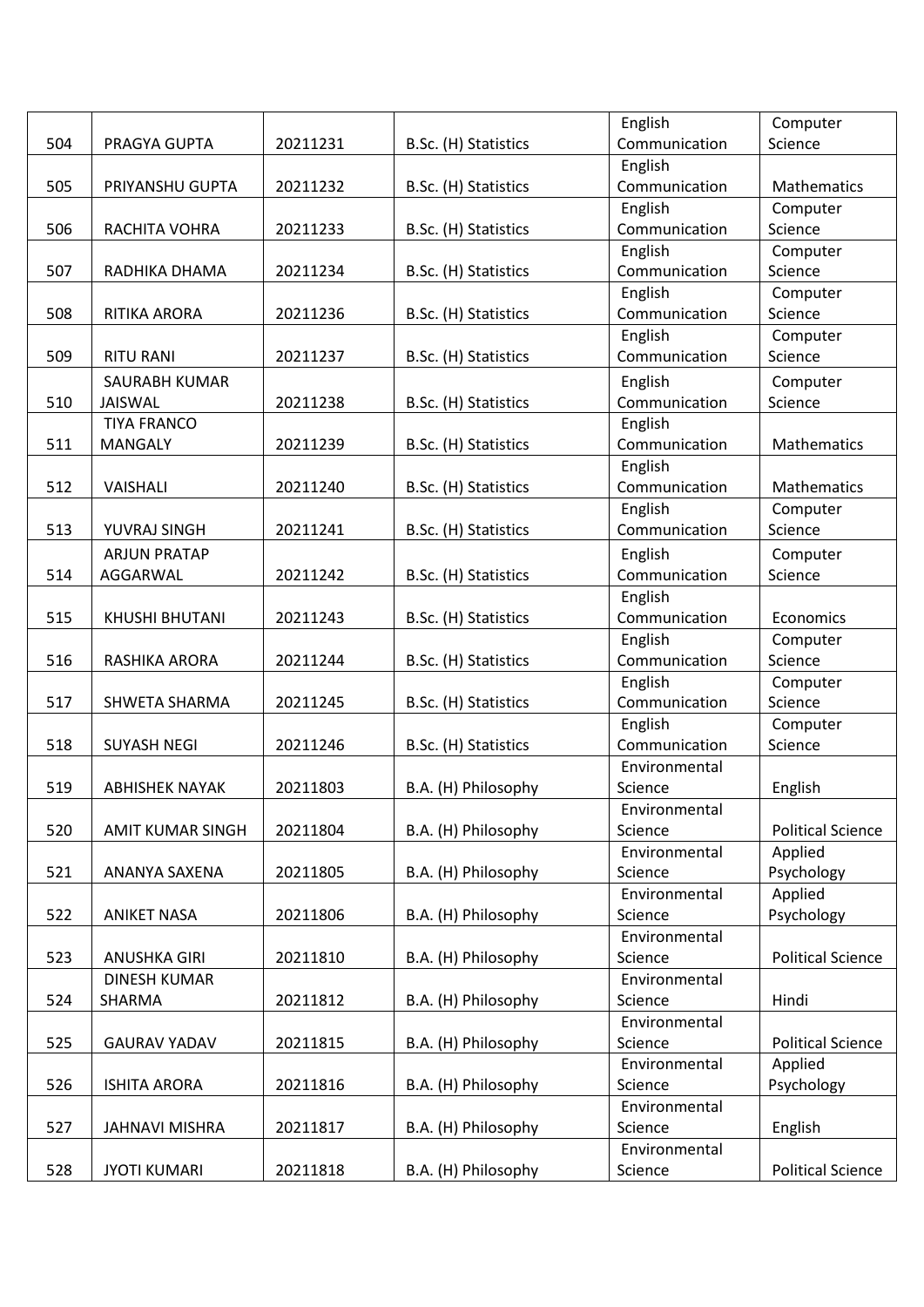|     |                       |          |                     | Environmental |                          |
|-----|-----------------------|----------|---------------------|---------------|--------------------------|
| 529 | KAUSHAL KUMARI        | 20211819 | B.A. (H) Philosophy | Science       | Economics                |
|     |                       |          |                     | Environmental |                          |
| 530 | <b>KRITY BARANWAL</b> | 20211821 | B.A. (H) Philosophy | Science       | History                  |
|     |                       |          |                     | Environmental |                          |
| 531 | <b>KULVEER SINGH</b>  | 20211822 | B.A. (H) Philosophy | Science       | History                  |
|     |                       |          |                     | Environmental |                          |
| 532 | <b>MAHI PRASAD</b>    | 20211823 | B.A. (H) Philosophy | Science       | Economics                |
|     |                       |          |                     | Environmental |                          |
| 533 | NIVEDITA TIWARI       | 20211824 | B.A. (H) Philosophy | Science       | Economics                |
|     |                       |          |                     | Environmental |                          |
| 534 | <b>PALLAVI</b>        | 20211825 | B.A. (H) Philosophy | Science       | English                  |
|     |                       |          |                     | Environmental |                          |
| 535 | PARITOSH AWANA        | 20211826 | B.A. (H) Philosophy | Science       | English                  |
|     |                       |          |                     | Environmental |                          |
| 536 | PRANJUL SALUJA        | 20211827 | B.A. (H) Philosophy | Science       | English                  |
|     |                       |          |                     | Environmental |                          |
| 537 | PUSHPITA PRIYA        | 20211829 | B.A. (H) Philosophy | Science       | History                  |
|     | <b>RAHUL TULSIDAS</b> |          |                     | Environmental |                          |
| 538 | ANKAM                 | 20211831 | B.A. (H) Philosophy | Science       | <b>Political Science</b> |
|     |                       |          |                     | Environmental |                          |
| 539 | RAJA ABHIMANYU        | 20211832 | B.A. (H) Philosophy | Science       | <b>Political Science</b> |
|     |                       |          |                     | Environmental |                          |
| 540 | <b>RONIT BANERJEE</b> | 20211833 | B.A. (H) Philosophy | Science       | <b>Political Science</b> |
|     |                       |          |                     | Environmental |                          |
|     |                       | 20211834 |                     |               | Applied                  |
| 541 | RUPAL SHARMA          |          | B.A. (H) Philosophy | Science       | Psychology               |
|     |                       |          |                     | Environmental |                          |
| 542 | <b>RUPALI SINGH</b>   | 20211835 | B.A. (H) Philosophy | Science       | English                  |
|     |                       |          |                     | Environmental |                          |
| 543 | <b>SAMAR KHAN</b>     | 20211836 | B.A. (H) Philosophy | Science       | <b>Political Science</b> |
|     | SAMBHAVI              |          |                     | Environmental |                          |
| 544 | <b>TRIPATHI</b>       | 20211837 | B.A. (H) Philosophy | Science       | English                  |
|     |                       |          |                     | Environmental |                          |
| 545 | SHADAB AHMAD          | 20211838 | B.A. (H) Philosophy | Science       | English                  |
|     |                       |          |                     | Environmental |                          |
| 546 | SHIVAM KUMAR          | 20211839 | B.A. (H) Philosophy | Science       | Economics                |
|     | <b>SUBHASH GANDHI</b> |          |                     | Environmental |                          |
| 547 | <b>VEMIREDDI</b>      | 20211841 | B.A. (H) Philosophy | Science       | Economics                |
|     | <b>SURYAM SUDHIR</b>  |          |                     | Environmental |                          |
| 548 | SARRAF                | 20211842 | B.A. (H) Philosophy | Science       | <b>Political Science</b> |
|     | <b>TALARI SAI</b>     |          |                     | Environmental |                          |
| 549 | SHRAVYA               | 20211843 | B.A. (H) Philosophy | Science       | English                  |
|     | <b>TANISHA</b>        |          |                     | Environmental | Applied                  |
| 550 | <b>CHOUDHARY</b>      | 20211844 | B.A. (H) Philosophy | Science       | Psychology               |
|     |                       |          |                     | Environmental |                          |
| 551 | <b>VANSH SHARMA</b>   | 20211845 | B.A. (H) Philosophy | Science       | <b>Political Science</b> |
|     |                       |          |                     | Environmental | Applied                  |
| 552 | YASH                  | 20211846 | B.A. (H) Philosophy | Science       | Psychology               |
|     |                       |          |                     | Environmental | Applied                  |
| 553 | YATIKA SHARMA         | 20211847 | B.A. (H) Philosophy | Science       | Psychology               |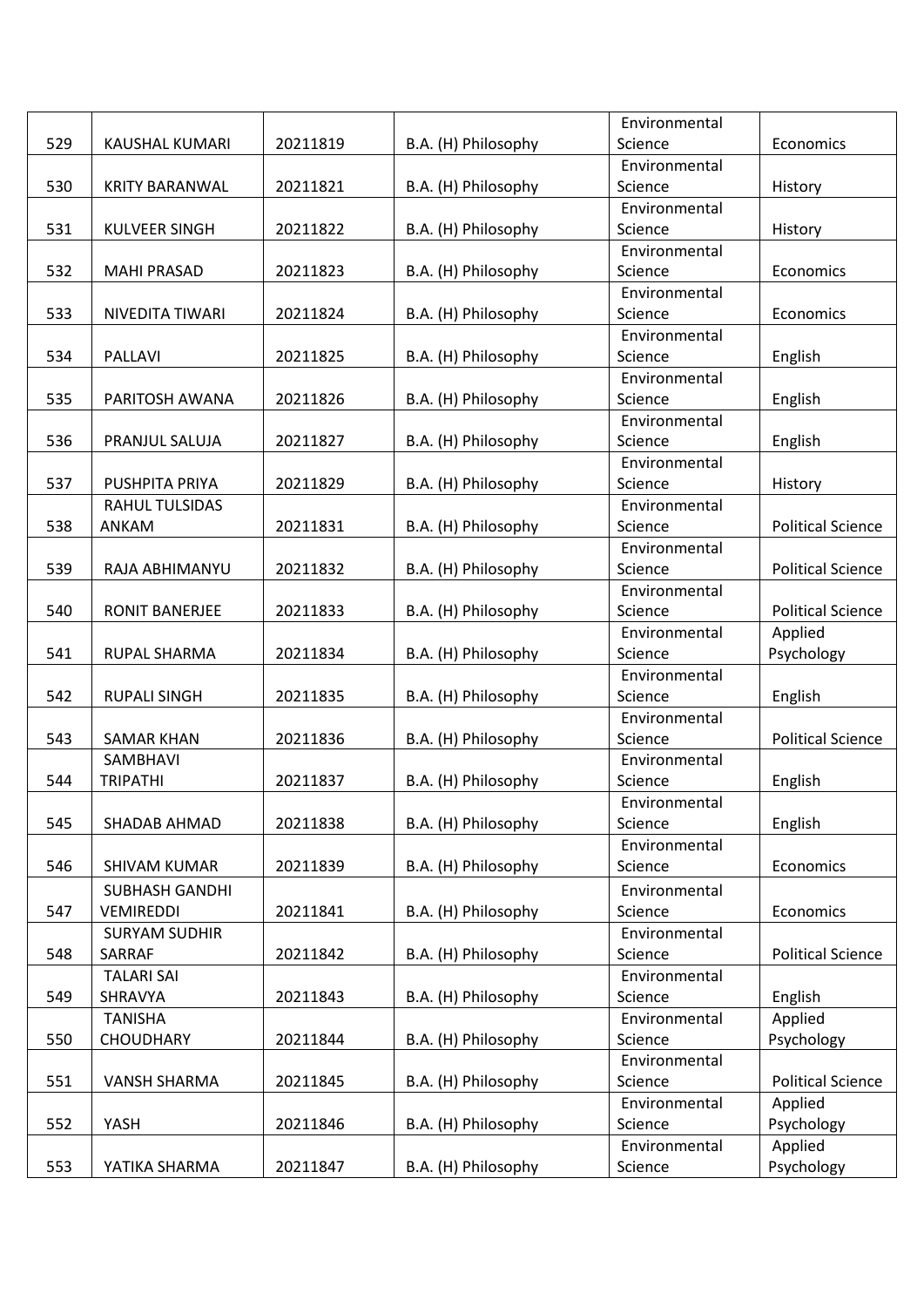|     | YUVRAJ SINGH         |          |                             | Environmental            |                          |
|-----|----------------------|----------|-----------------------------|--------------------------|--------------------------|
| 554 | CHARAN               | 20211848 | B.A. (H) Philosophy         | Science                  | <b>Political Science</b> |
|     |                      |          |                             | Environmental            | Applied                  |
| 555 | DEEPIKA DAS          | 20211849 | B.A. (H) Philosophy         | Science                  | Psychology               |
|     | К                    |          |                             | Environmental            |                          |
| 556 | MALSAWMTLUANGA       | 20211850 | B.A. (H) Philosophy         | Science                  | <b>Political Science</b> |
|     |                      |          |                             | Environmental            | Applied                  |
| 557 | <b>LAVISH PANWAR</b> | 20211851 | B.A. (H) Philosophy         | Science                  | Psychology               |
|     |                      |          |                             | Environmental            |                          |
| 558 | AADHYAA KANT         | 20211601 | B.A. (H) Applied Psychology | Science                  | <b>Political Science</b> |
|     | <b>AADITHYA</b>      |          |                             | Environmental            |                          |
| 559 | BALACHANDRAN         | 20211602 | B.A. (H) Applied Psychology | Science                  | <b>Political Science</b> |
|     |                      |          |                             | Environmental            |                          |
| 560 | AASHNA NARULA        | 20211603 | B.A. (H) Applied Psychology | Science                  | Economics                |
|     | <b>ABHILIPSA</b>     |          |                             | Environmental            |                          |
| 561 | <b>MAHAPATRA</b>     | 20211604 | B.A. (H) Applied Psychology | Science                  | <b>Political Science</b> |
|     |                      |          |                             | Environmental            |                          |
| 562 | ADITYA SHANDILYA     | 20211605 | B.A. (H) Applied Psychology | Science                  | English                  |
|     |                      |          |                             | Environmental            |                          |
| 563 | ANSHIKA SHARMA       | 20211607 | B.A. (H) Applied Psychology | Science                  | Economics                |
|     |                      |          |                             | Environmental            |                          |
| 564 | ANURAG CHAUHAN       | 20211608 | B.A. (H) Applied Psychology | Science                  | Economics                |
|     |                      |          |                             | Environmental            |                          |
| 565 | APOORVA KUNWAR       | 20211609 | B.A. (H) Applied Psychology | Science                  | English                  |
|     |                      |          |                             | Environmental            |                          |
| 566 | <b>ATUL KUMAR</b>    | 20211611 | B.A. (H) Applied Psychology | Science                  | <b>Political Science</b> |
|     |                      |          |                             |                          |                          |
| 567 | <b>AYUSH SAINI</b>   | 20211612 | B.A. (H) Applied Psychology | Environmental<br>Science | <b>Political Science</b> |
|     |                      |          |                             |                          |                          |
|     |                      | 20211613 |                             | Environmental            |                          |
| 568 | <b>AYUSHI VIRAT</b>  |          | B.A. (H) Applied Psychology | Science                  | Philosophy               |
|     |                      |          |                             | Environmental            |                          |
| 569 | <b>DHRUV KAYESTH</b> | 20211614 | B.A. (H) Applied Psychology | Science                  | Philosophy               |
|     |                      |          |                             | Environmental            |                          |
| 570 | FREYA MINZ           | 20211615 | B.A. (H) Applied Psychology | Science                  | English                  |
|     |                      |          |                             | Environmental            |                          |
| 571 | HANSIKA JAIN         | 20211616 | B.A. (H) Applied Psychology | Science                  | Economics                |
|     |                      |          |                             | Environmental            |                          |
| 572 | HARSAHIBA KAUR       | 20211617 | B.A. (H) Applied Psychology | Science                  | Economics                |
|     |                      |          |                             | Environmental            |                          |
| 573 | <b>HARSYNA SINGH</b> | 20211618 | B.A. (H) Applied Psychology | Science                  | Economics                |
|     |                      |          |                             | Environmental            |                          |
| 574 | KHUSHI YADAV         | 20211619 | B.A. (H) Applied Psychology | Science                  | Economics                |
|     |                      |          |                             | Environmental            |                          |
| 575 | LAKSHYAA SONI        | 20211621 | B.A. (H) Applied Psychology | Science                  | Philosophy               |
|     | MADHURIMA            |          |                             | Environmental            |                          |
| 576 | MANDAL               | 20211622 | B.A. (H) Applied Psychology | Science                  | English                  |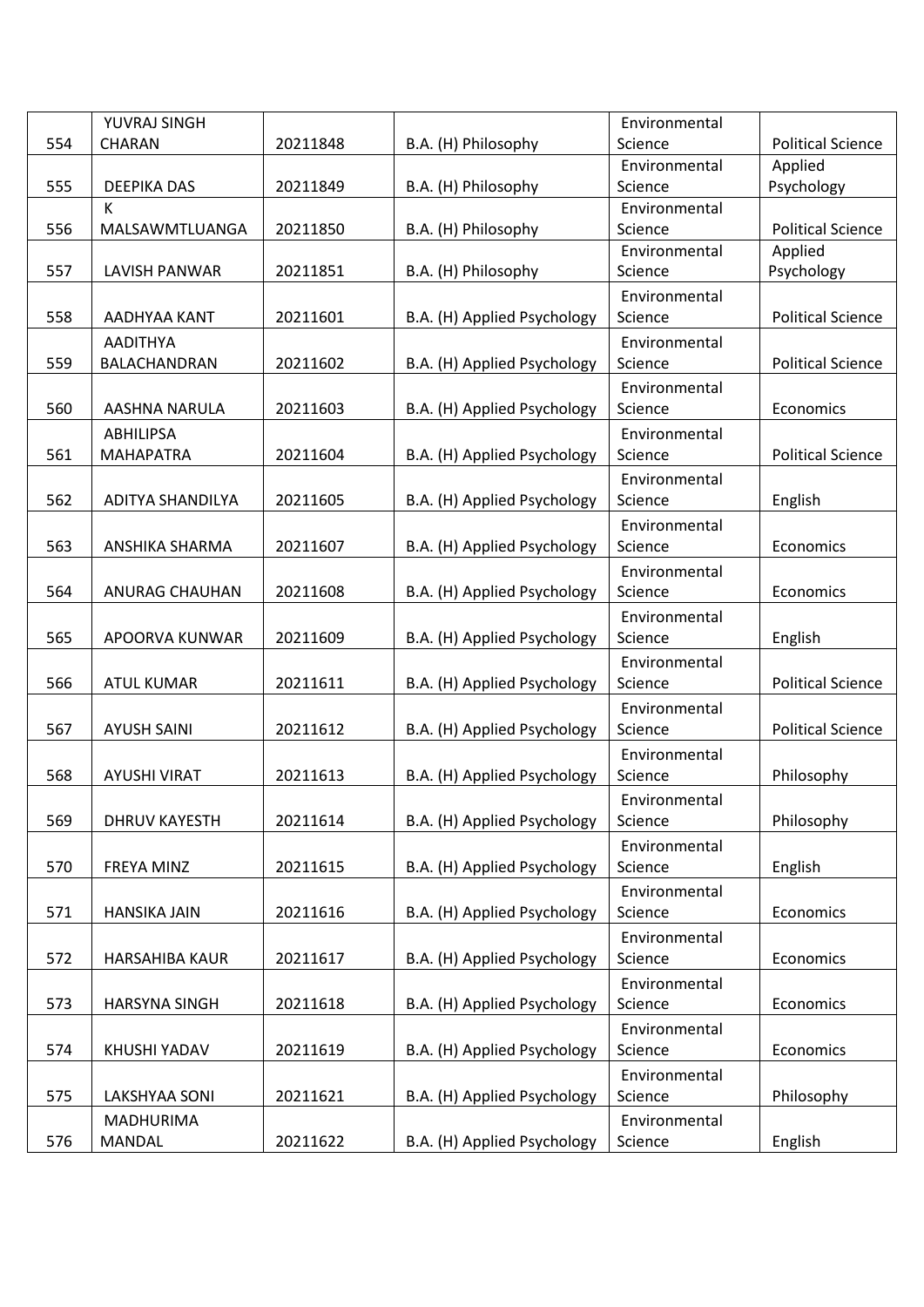|     | <b>MERRIN ANGELA</b>        |          |                             | Environmental            |                          |
|-----|-----------------------------|----------|-----------------------------|--------------------------|--------------------------|
| 577 | <b>MATHEW</b>               | 20211623 | B.A. (H) Applied Psychology | Science                  | English                  |
| 578 | PALAK GAUTAM                | 20211624 | B.A. (H) Applied Psychology | Environmental<br>Science | English                  |
|     |                             |          |                             | Environmental            |                          |
| 579 | PRATHAM JAIN                | 20211626 | B.A. (H) Applied Psychology | Science                  | Philosophy               |
|     |                             |          |                             | Environmental            |                          |
| 580 | RIDDHI GUPTA                | 20211627 | B.A. (H) Applied Psychology | Science                  | Philosophy               |
| 581 | RISHIKA MAHANTA             | 20211628 | B.A. (H) Applied Psychology | Environmental<br>Science | <b>Political Science</b> |
|     |                             |          |                             | Environmental            |                          |
| 582 | <b>RITIKA</b>               | 20211629 | B.A. (H) Applied Psychology | Science                  | History                  |
|     |                             |          |                             | Environmental            |                          |
| 583 | SARAH MARYAM                | 20211630 | B.A. (H) Applied Psychology | Science                  | English                  |
|     |                             |          |                             | Environmental            |                          |
| 584 | SEZAL VERMA                 | 20211631 | B.A. (H) Applied Psychology | Science                  | Philosophy               |
|     |                             |          |                             | Environmental            |                          |
| 585 | SHAMBHAVI JHA               | 20211632 | B.A. (H) Applied Psychology | Science                  | Economics                |
|     |                             |          |                             | Environmental            |                          |
| 586 | SHIRSH BHATI                | 20211633 | B.A. (H) Applied Psychology | Science                  | Philosophy               |
|     |                             |          |                             | Environmental            |                          |
| 587 | SIMRAN FARTYAL              | 20211634 | B.A. (H) Applied Psychology | Science                  | <b>Political Science</b> |
| 588 | SOUMYA GULATI               | 20211635 | B.A. (H) Applied Psychology | Environmental<br>Science | Economics                |
|     |                             |          |                             | Environmental            |                          |
| 589 | <b>VIBHUTI SALUJA</b>       | 20211638 | B.A. (H) Applied Psychology | Science                  | Philosophy               |
|     |                             |          |                             | Environmental            |                          |
| 590 | <b>VIPASHA BAGGA</b>        | 20211639 | B.A. (H) Applied Psychology | Science                  | English                  |
|     | <b>ANANYA</b>               |          |                             | Environmental            |                          |
| 591 | <b>BHARDWAJ</b>             | 20211640 | B.A. (H) Applied Psychology | Science                  | Philosophy               |
|     |                             |          |                             | Environmental            |                          |
| 592 | AREEN FATIMA                | 20211641 | B.A. (H) Applied Psychology | Science                  | Economics                |
|     |                             |          |                             | Environmental            |                          |
| 593 | <b>AYUSHI SINGH</b>         | 20211642 | B.A. (H) Applied Psychology | Science                  | <b>Political Science</b> |
|     |                             |          |                             | Environmental            |                          |
| 594 | <b>DIVVYA KOHLI</b>         | 20211643 | B.A. (H) Applied Psychology | Science                  | English                  |
|     |                             |          |                             | Environmental            |                          |
| 595 | <b>HARSHA VARIER</b>        | 20211644 | B.A. (H) Applied Psychology | Science                  | English                  |
| 596 | <b>SUHANI KUMAR</b>         | 20211646 | B.A. (H) Applied Psychology | Environmental<br>Science | English                  |
|     |                             |          |                             |                          |                          |
| 597 | <b>TANYA KAUR</b><br>SAHDEV | 20211647 | B.A. (H) Applied Psychology | Environmental<br>Science | Economics                |
|     |                             |          |                             | Environmental            |                          |
| 598 | <b>UDITA KALRA</b>          | 20211648 | B.A. (H) Applied Psychology | Science                  | Philosophy               |
|     |                             |          |                             | Environmental            |                          |
| 599 | <b>VIKAS SAHU</b>           | 20211649 | B.A. (H) Applied Psychology | Science                  | History                  |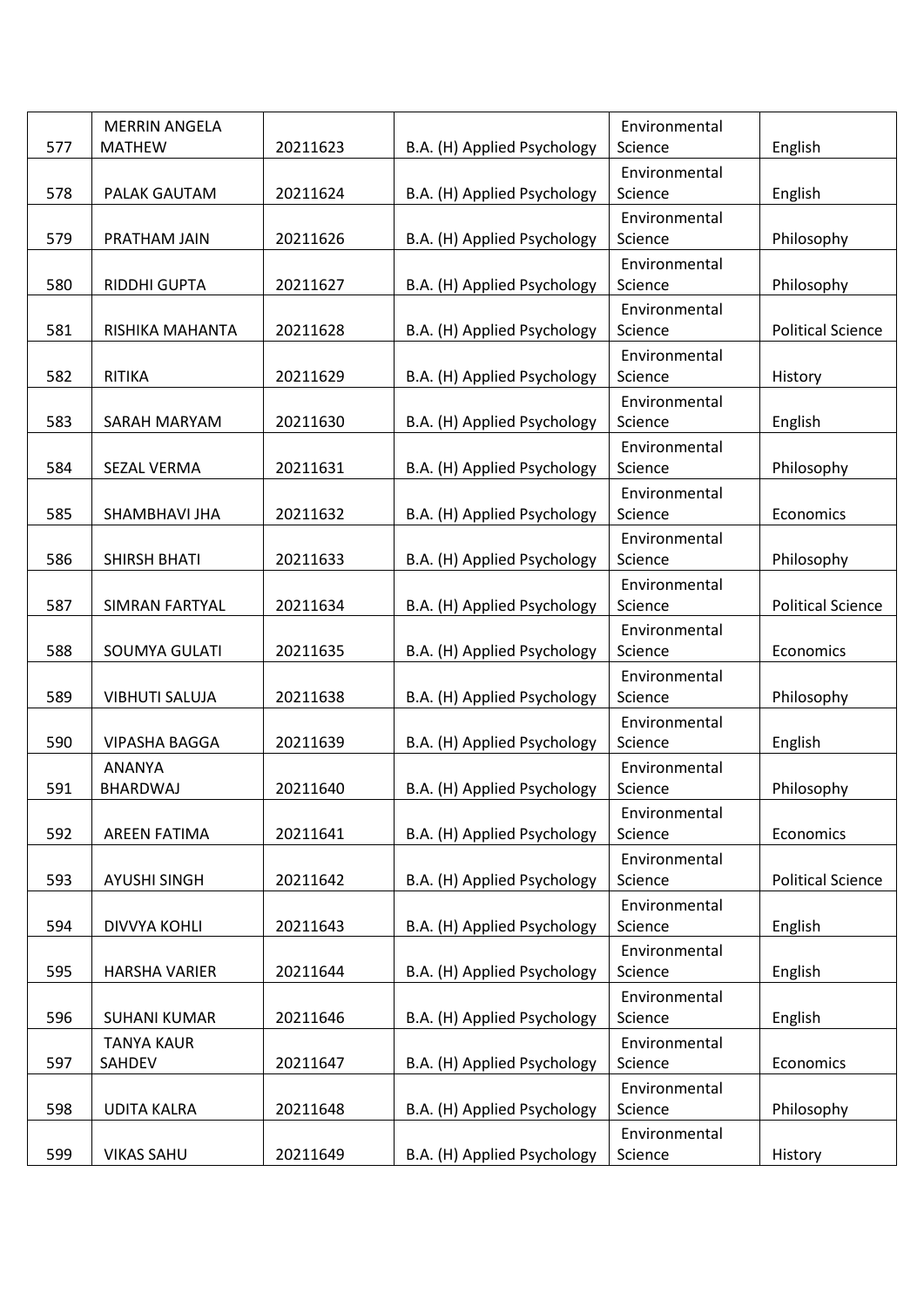|     |                       |          |                    | Environmental            |                   |
|-----|-----------------------|----------|--------------------|--------------------------|-------------------|
| 600 | AFRAH NAAYAAB         | 20212901 | B.A. (H) Economics | Science                  | Management        |
|     |                       |          |                    | Environmental            |                   |
| 601 | <b>ALIZA ALVI</b>     | 20212902 | B.A. (H) Economics | Science                  | Management        |
|     |                       |          |                    | Environmental            | Computer          |
| 602 | ANOUSHA SINGH         | 20212903 | B.A. (H) Economics | Science                  | Science           |
|     |                       |          |                    | Environmental            |                   |
| 603 | <b>ARPITA ARORA</b>   | 20212904 | B.A. (H) Economics | Science                  | Management        |
|     |                       |          |                    | Environmental            |                   |
| 604 | <b>JAYA MALIK</b>     | 20212907 | B.A. (H) Economics | Science                  | <b>Statistics</b> |
|     | <b>KHUSHI</b>         |          |                    | Environmental            |                   |
| 605 | <b>MANCHANDA</b>      | 20212908 | B.A. (H) Economics | Science                  | Management        |
|     |                       |          |                    | Environmental            | Computer          |
| 606 | <b>LAKSHIT SONI</b>   | 20212909 | B.A. (H) Economics | Science                  | Science           |
|     |                       |          |                    | Environmental            |                   |
| 607 | LAKSHITA BHATIA       | 20212910 | B.A. (H) Economics | Science                  | Management        |
|     |                       |          |                    | Environmental            |                   |
| 608 | <b>MANSI SHARMA</b>   | 20212911 | B.A. (H) Economics | Science                  | <b>Statistics</b> |
|     |                       |          |                    | Environmental            |                   |
| 609 | <b>MANYA AHUJA</b>    | 20212912 | B.A. (H) Economics | Science                  | Management        |
|     | <b>MOHAMMAD</b>       |          |                    | Environmental            |                   |
| 610 | <b>MAKBUN</b>         | 20212913 | B.A. (H) Economics | Science                  | Commerce          |
|     |                       |          |                    | Environmental            | Computer          |
| 611 | <b>NIPUN PAL</b>      | 20212914 | B.A. (H) Economics | Science                  | Science           |
|     |                       |          |                    | Environmental            |                   |
| 612 | <b>NYSA ARORA</b>     | 20212915 | B.A. (H) Economics | Science                  | Management        |
| 613 | PRIYA YADAV           | 20212917 | B.A. (H) Economics | Environmental<br>Science | Mathematics       |
|     |                       |          |                    | Environmental            |                   |
| 614 | RICHA BANDAWALA       | 20212918 | B.A. (H) Economics | Science                  | Management        |
|     |                       |          |                    | Environmental            |                   |
| 615 | <b>SARTHAK GROVER</b> | 20212919 | B.A. (H) Economics | Science                  | Statistics        |
|     |                       |          |                    | Environmental            |                   |
| 616 | <b>SUHANI DUA</b>     | 20212921 | B.A. (H) Economics | Science                  | Management        |
|     |                       |          |                    | Environmental            | Computer          |
| 617 | <b>SUKRITI SHARMA</b> | 20212922 | B.A. (H) Economics | Science                  | Science           |
|     |                       |          |                    | Environmental            |                   |
| 618 | <b>SWAPNIL DUTTA</b>  | 20212923 | B.A. (H) Economics | Science                  | <b>Statistics</b> |
|     |                       |          |                    | Environmental            | Computer          |
| 619 | <b>VRINDA GUPTA</b>   | 20212924 | B.A. (H) Economics | Science                  | Science           |
|     |                       |          |                    | Environmental            |                   |
| 620 | YASHIKA ABBI          | 20212925 | B.A. (H) Economics | Science                  | <b>Statistics</b> |
|     |                       |          |                    | Environmental            |                   |
| 621 | <b>SNEHA GUPTA</b>    | 20212926 | B.A. (H) Economics | Science                  | Management        |
|     |                       |          |                    | English                  |                   |
| 622 | AAISHA                | 20213102 | B.A. Programme     | Communication            | Not Applicable    |
|     |                       |          |                    | English                  |                   |
| 623 | <b>AKASH</b>          | 20213105 | B.A. Programme     | Communication            | Not Applicable    |
|     |                       |          |                    | Punjabi                  |                   |
| 624 | <b>AKSHAT</b>         | 20213106 | B.A. Programme     | Communication            | Not Applicable    |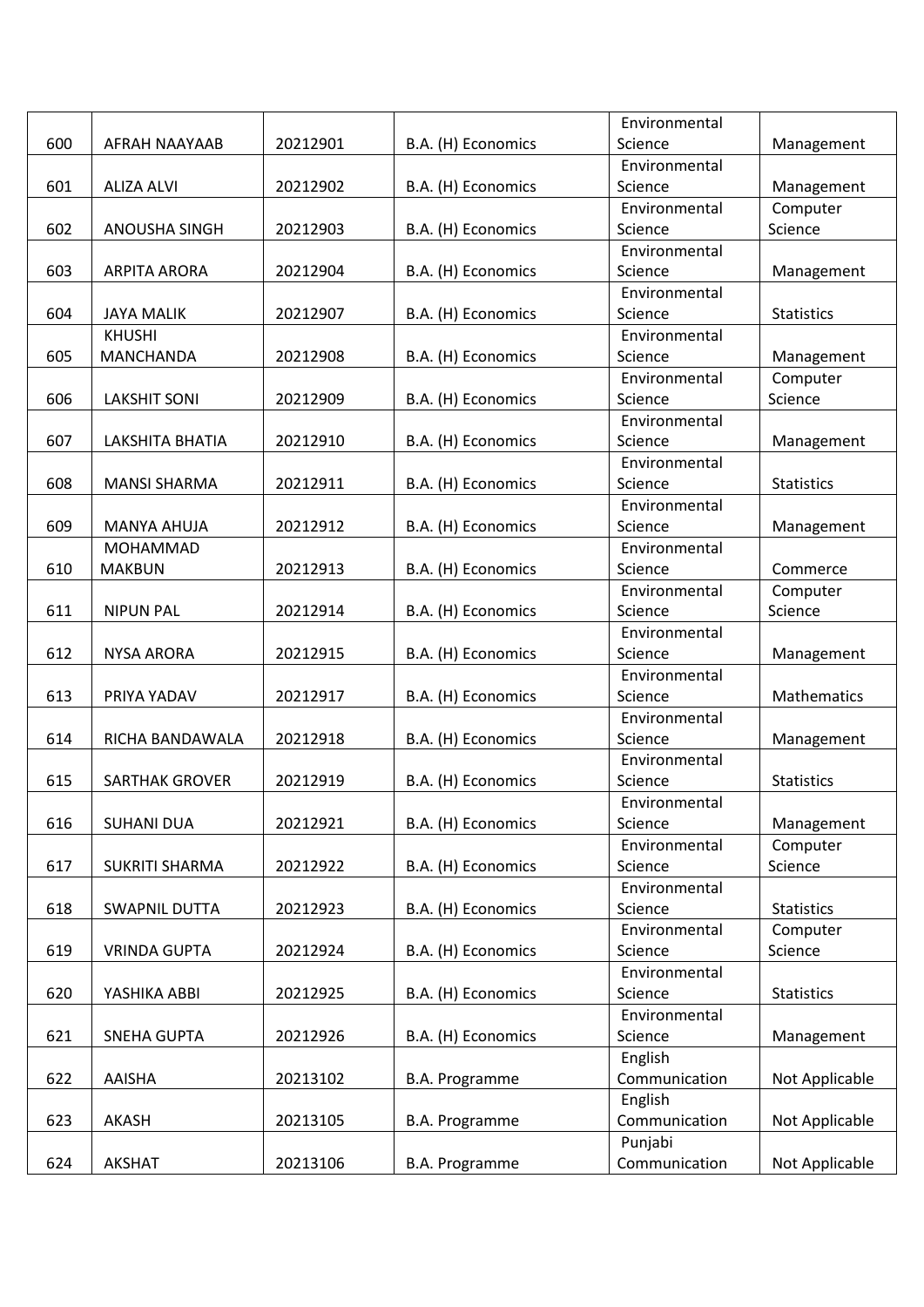|     |                        |          |                       | Punjabi       |                |
|-----|------------------------|----------|-----------------------|---------------|----------------|
| 625 | <b>AMAN GUPTA</b>      | 20213107 | B.A. Programme        | Communication | Not Applicable |
|     |                        |          |                       | English       |                |
| 626 | AMREEN SIDDIQUI        | 20213108 | B.A. Programme        | Communication | Not Applicable |
|     |                        |          |                       | English       |                |
| 627 | <b>ANANY RATHORE</b>   | 20213109 | B.A. Programme        | Communication | Not Applicable |
|     |                        |          |                       | English       |                |
| 628 | <b>ANKITA BISHT</b>    | 20213111 | B.A. Programme        | Communication | Not Applicable |
|     |                        |          |                       | English       |                |
| 629 | <b>ANSHIKA CHAUHAN</b> | 20213112 | B.A. Programme        | Communication | Not Applicable |
|     |                        |          |                       | English       |                |
| 630 | <b>ANSHIKA PANDEY</b>  | 20213113 | B.A. Programme        | Communication | Not Applicable |
|     | <b>ANU SHREE</b>       |          |                       | English       |                |
| 631 | <b>GAIROLA</b>         | 20213114 | B.A. Programme        | Communication | Not Applicable |
|     |                        |          |                       | English       |                |
| 632 | ANUJ KUMAR             | 20213115 | <b>B.A. Programme</b> | Communication | Not Applicable |
|     |                        |          |                       | English       |                |
| 633 | <b>ANURAG SINGH</b>    | 20213116 | B.A. Programme        | Communication | Not Applicable |
|     |                        |          |                       | English       |                |
| 634 | APOORV AGARWAL         | 20213117 | B.A. Programme        | Communication | Not Applicable |
|     |                        |          |                       | English       |                |
| 635 | <b>ARPIT BRAR</b>      | 20213118 | B.A. Programme        | Communication | Not Applicable |
|     |                        |          |                       | English       |                |
| 636 | <b>ARSH GULIA</b>      | 20213119 | B.A. Programme        | Communication | Not Applicable |
|     |                        |          |                       | English       |                |
| 637 | <b>ARTI NEGI</b>       | 20213120 | B.A. Programme        | Communication | Not Applicable |
|     |                        |          |                       | English       |                |
| 638 | <b>ASHMIT THAKUR</b>   | 20213121 | B.A. Programme        | Communication | Not Applicable |
|     |                        |          |                       | English       |                |
| 639 | <b>ASHMITA DAS</b>     | 20213122 | <b>B.A. Programme</b> | Communication | Not Applicable |
|     | AVANINDRA PRATAP       |          |                       | English       |                |
| 640 | <b>SINGH</b>           | 20213123 | B.A. Programme        | Communication | Not Applicable |
|     |                        |          |                       | English       |                |
| 641 | <b>BUDDHADEV SINHA</b> | 20213124 | B.A. Programme        | Communication | Not Applicable |
|     |                        |          |                       | English       |                |
| 642 | <b>CHHAVI ARORA</b>    | 20213125 | B.A. Programme        | Communication | Not Applicable |
|     |                        |          |                       | English       |                |
| 643 | DEEYA MALHOTRA         | 20213126 | B.A. Programme        | Communication | Not Applicable |
|     |                        |          |                       | English       |                |
| 644 | <b>DISHA JAIN</b>      | 20213127 | B.A. Programme        | Communication | Not Applicable |
|     |                        |          |                       | English       |                |
| 645 | DIVYANSHU TIWARI       | 20213128 | B.A. Programme        | Communication | Not Applicable |
|     |                        |          |                       | English       |                |
| 646 | ESHAAN AGARWAL         | 20213129 | B.A. Programme        | Communication | Not Applicable |
|     |                        |          |                       | English       |                |
| 647 | <b>FAIRA SIFWAT</b>    | 20213130 | B.A. Programme        | Communication | Not Applicable |
|     |                        |          |                       | English       |                |
| 648 | FATIMA ALAM            | 20213131 | <b>B.A. Programme</b> | Communication | Not Applicable |
|     |                        |          |                       | English       |                |
| 649 | <b>GAURAV YADAV</b>    | 20213132 | B.A. Programme        | Communication | Not Applicable |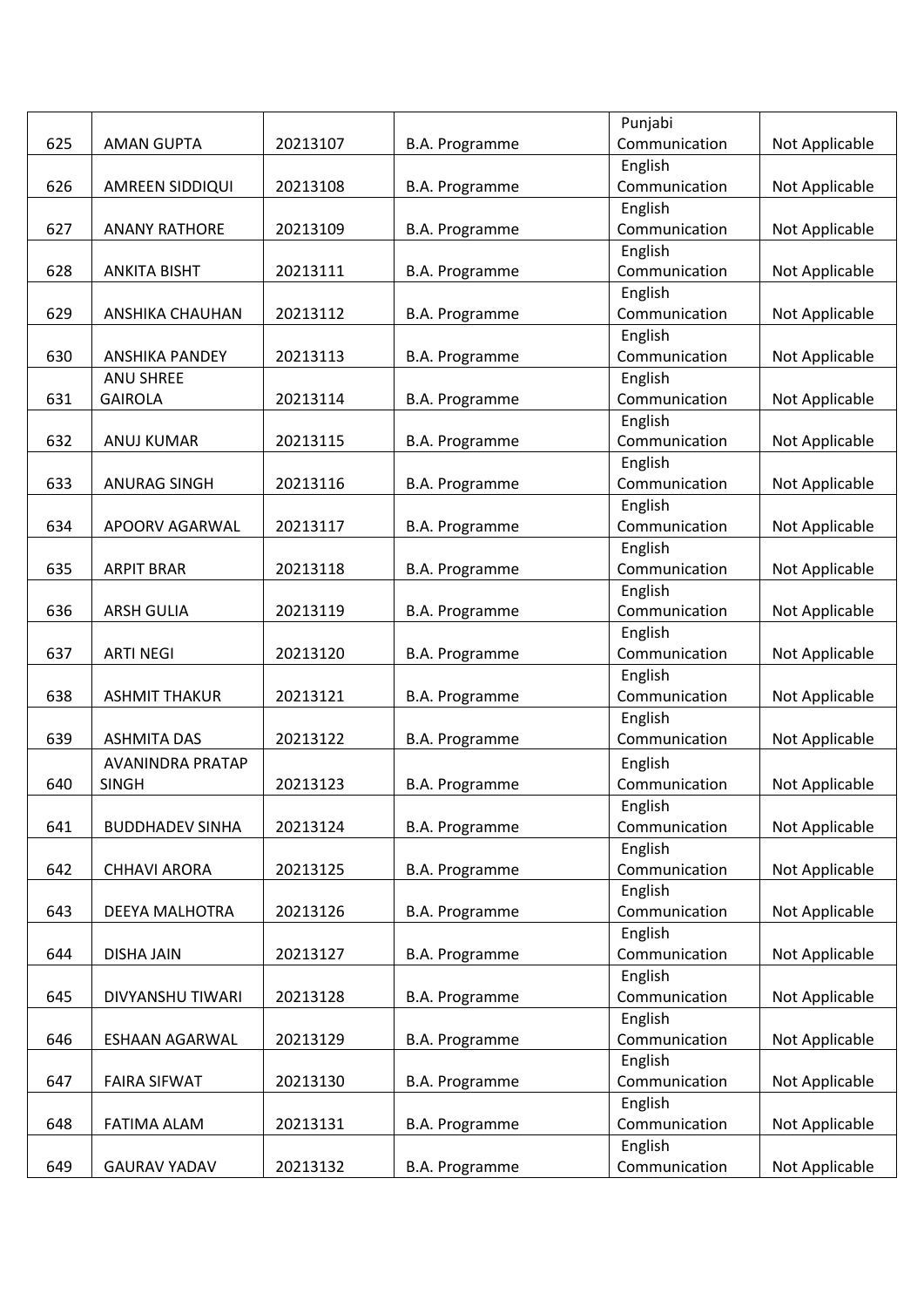|     |                         |          |                       | English       |                |
|-----|-------------------------|----------|-----------------------|---------------|----------------|
| 650 | <b>GUNJAN JOSHI</b>     | 20213134 | B.A. Programme        | Communication | Not Applicable |
|     |                         |          |                       | English       |                |
| 651 | <b>HANUT GERA</b>       | 20213135 | B.A. Programme        | Communication | Not Applicable |
|     |                         |          |                       | Hindi         |                |
| 652 | <b>HARSH GUPTA</b>      | 20213136 | B.A. Programme        | Communication | Not Applicable |
|     |                         |          |                       | English       |                |
| 653 | <b>HIMANI GANGWAR</b>   | 20213138 | B.A. Programme        | Communication | Not Applicable |
|     |                         |          |                       | English       |                |
| 654 | HIMANSHI DHILLON        | 20213139 | B.A. Programme        | Communication | Not Applicable |
|     | HIMANSHU KUMAR          |          |                       | English       |                |
| 655 | <b>JHA</b>              | 20213140 | B.A. Programme        | Communication | Not Applicable |
|     |                         |          |                       | English       |                |
| 656 | <b>ILMA</b>             | 20213141 | B.A. Programme        | Communication | Not Applicable |
|     |                         |          |                       | English       |                |
| 657 | <b>ISHA</b>             | 20213142 | <b>B.A. Programme</b> | Communication | Not Applicable |
|     |                         |          |                       | English       |                |
| 658 | <b>ISHA UPADHYAY</b>    | 20213143 | B.A. Programme        | Communication | Not Applicable |
|     |                         |          |                       | English       |                |
| 659 | <b>ISHA SINGH</b>       | 20213144 | B.A. Programme        | Communication | Not Applicable |
|     |                         |          |                       | English       |                |
| 660 | <b>ISHAN PURI</b>       | 20213145 | B.A. Programme        | Communication | Not Applicable |
|     |                         |          |                       | Punjabi       |                |
| 661 | ISHIKA K. VIMAL         | 20213146 | B.A. Programme        | Communication | Not Applicable |
|     | JAGATH SAI REDDY        |          |                       | English       |                |
| 662 | SOMASANI                | 20213147 | B.A. Programme        | Communication | Not Applicable |
|     |                         |          |                       | English       |                |
| 663 | <b>JAINAND GURJAR</b>   | 20213148 | B.A. Programme        | Communication | Not Applicable |
|     |                         |          |                       | English       |                |
| 664 | <b>JAYATI SABHARWAL</b> | 20213149 | B.A. Programme        | Communication | Not Applicable |
|     |                         |          |                       | English       |                |
| 665 | KAJAL                   | 20213150 | B.A. Programme        | Communication | Not Applicable |
|     |                         |          |                       |               |                |
|     | KASPHA SHAZADAY         |          |                       | English       |                |
| 666 | SIDDIQUI                | 20213151 | B.A. Programme        | Communication | Not Applicable |
|     |                         |          |                       | Punjabi       |                |
| 667 | <b>KESHAV KAPUR</b>     | 20213152 | B.A. Programme        | Communication | Not Applicable |
|     |                         |          |                       | English       |                |
| 668 | <b>KESHAV TAPADIYA</b>  | 20213153 | B.A. Programme        | Communication | Not Applicable |
|     |                         |          |                       | English       |                |
| 669 | <b>KHUSHI</b>           | 20213154 | B.A. Programme        | Communication | Not Applicable |
|     |                         |          |                       | English       |                |
| 670 | KHUSHI SHARMA           | 20213155 | <b>B.A. Programme</b> | Communication | Not Applicable |
|     |                         |          |                       | English       |                |
| 671 | <b>KRITI KUMARI</b>     | 20213156 | B.A. Programme        | Communication | Not Applicable |
|     |                         |          |                       | English       |                |
| 672 | <b>KSHITIJ RAJ</b>      | 20213157 | <b>B.A. Programme</b> | Communication | Not Applicable |
|     |                         |          |                       | Punjabi       |                |
| 673 | <b>MAHAK CHADHA</b>     | 20213159 | B.A. Programme        | Communication | Not Applicable |
|     |                         |          |                       | English       |                |
| 674 | MAHIMA DIXIT            | 20213160 | B.A. Programme        | Communication | Not Applicable |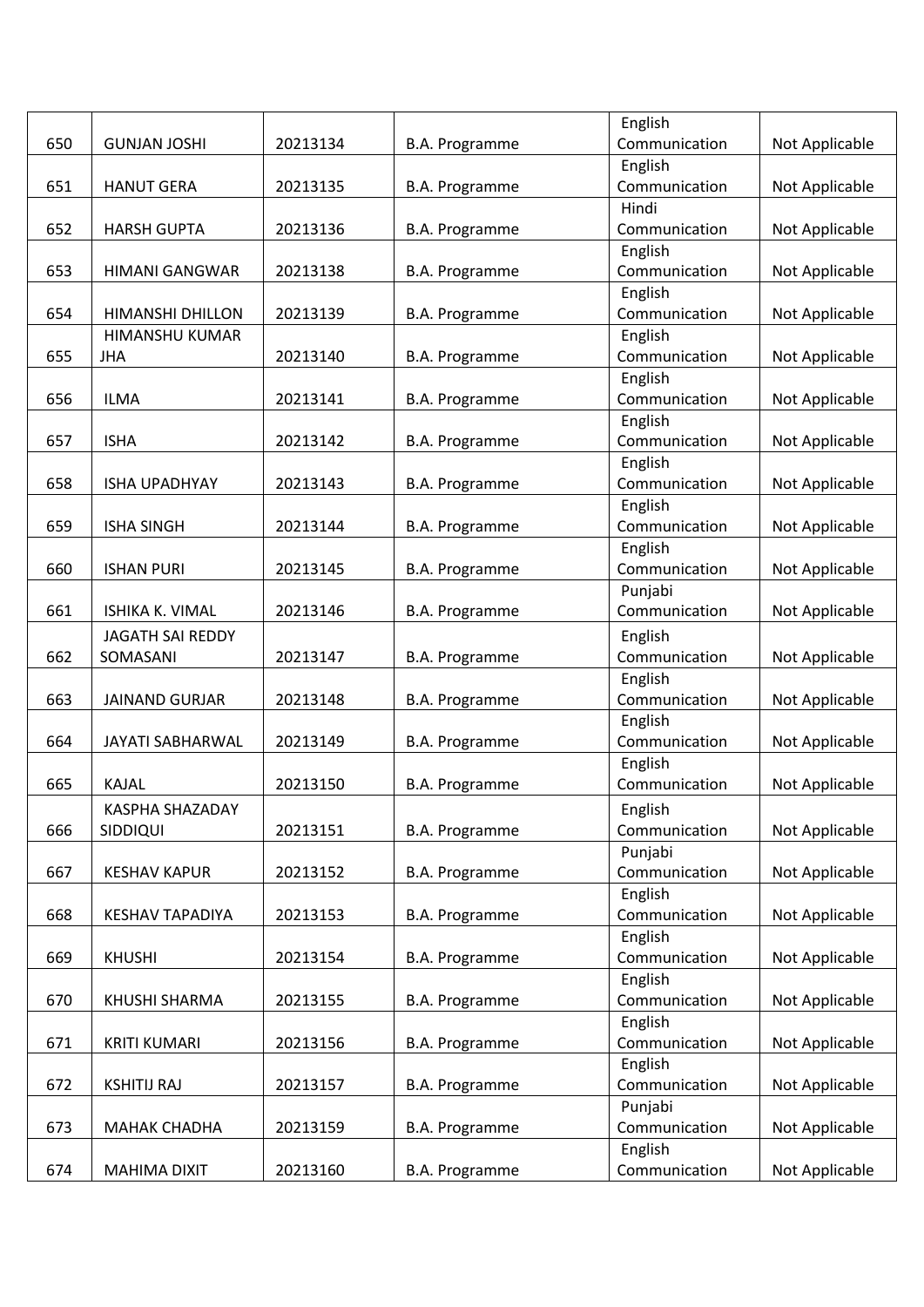|     |                       |          |                       | English       |                |
|-----|-----------------------|----------|-----------------------|---------------|----------------|
| 675 | <b>MANISH KUMAR</b>   | 20213161 | B.A. Programme        | Communication | Not Applicable |
|     |                       |          |                       | English       |                |
| 676 | <b>MANSEE KUSHWAH</b> | 20213162 | B.A. Programme        | Communication | Not Applicable |
|     | <b>MANSI VIRENDRA</b> |          |                       | English       |                |
| 677 | <b>MANKAR</b>         | 20213163 | B.A. Programme        | Communication | Not Applicable |
|     |                       |          |                       | English       |                |
| 678 | <b>MANVI KUMAR</b>    | 20213164 | B.A. Programme        | Communication | Not Applicable |
|     |                       |          |                       | English       |                |
| 679 | <b>MARIAM FATIMA</b>  | 20213165 | B.A. Programme        | Communication | Not Applicable |
|     |                       |          |                       | English       |                |
| 680 | <b>MITALI TANWAR</b>  | 20213166 | B.A. Programme        | Communication | Not Applicable |
|     | <b>NAMAN</b>          |          |                       | Punjabi       |                |
| 681 | CHAUDHARY             | 20213167 | B.A. Programme        | Communication | Not Applicable |
|     |                       |          |                       | English       |                |
| 682 | <b>NANDINI BANSAL</b> | 20213168 | <b>B.A. Programme</b> | Communication | Not Applicable |
|     |                       |          |                       | English       |                |
| 683 | <b>NEHA</b>           | 20213170 | B.A. Programme        | Communication | Not Applicable |
|     |                       |          |                       | English       |                |
| 684 | NIDHI SHARMA          | 20213171 | B.A. Programme        | Communication | Not Applicable |
|     |                       |          |                       | English       |                |
| 685 | NISHA YADAV           | 20213172 | B.A. Programme        | Communication | Not Applicable |
|     |                       |          |                       | English       |                |
| 686 | NISHIKA RAWAT         | 20213173 | B.A. Programme        | Communication | Not Applicable |
|     |                       |          |                       | English       |                |
| 687 | <b>NIYU TIWARI</b>    | 20213174 | B.A. Programme        | Communication | Not Applicable |
|     |                       |          |                       | English       |                |
| 688 | OM MALHOTRA           | 20213175 | B.A. Programme        | Communication | Not Applicable |
|     |                       |          |                       | English       |                |
| 689 | PEEHU SINGH           | 20213176 | <b>B.A. Programme</b> | Communication | Not Applicable |
|     |                       |          |                       | English       |                |
| 690 | <b>PIYUSH</b>         | 20213177 | B.A. Programme        | Communication | Not Applicable |
|     |                       |          |                       | English       |                |
| 691 | PRABHA                | 20213178 | <b>B.A. Programme</b> | Communication | Not Applicable |
|     |                       |          |                       | English       |                |
| 692 | PRACHI PANDEY         | 20213179 | B.A. Programme        | Communication | Not Applicable |
|     |                       |          |                       | English       |                |
| 693 | PRAKHAR PANDEY        | 20213180 | <b>B.A. Programme</b> | Communication | Not Applicable |
|     |                       |          |                       | English       |                |
| 694 | PRAKHYAT SINGH        | 20213181 | <b>B.A. Programme</b> | Communication | Not Applicable |
|     |                       |          |                       | English       |                |
| 695 | PRASHANT KUMAR        | 20213183 | <b>B.A. Programme</b> | Communication | Not Applicable |
|     | PRIYANSHI             |          |                       | English       |                |
| 696 | SHANGLE               | 20213184 | B.A. Programme        | Communication | Not Applicable |
|     |                       |          |                       | English       |                |
| 697 | PRIYANSHI TRIPATHI    | 20213185 | B.A. Programme        | Communication | Not Applicable |
|     | PRIYANSHU             |          |                       | English       |                |
| 698 | PANWAR                | 20213186 | <b>B.A. Programme</b> | Communication | Not Applicable |
|     |                       |          |                       | English       |                |
| 699 | RAKSHIT JAIN          | 20213187 | B.A. Programme        | Communication | Not Applicable |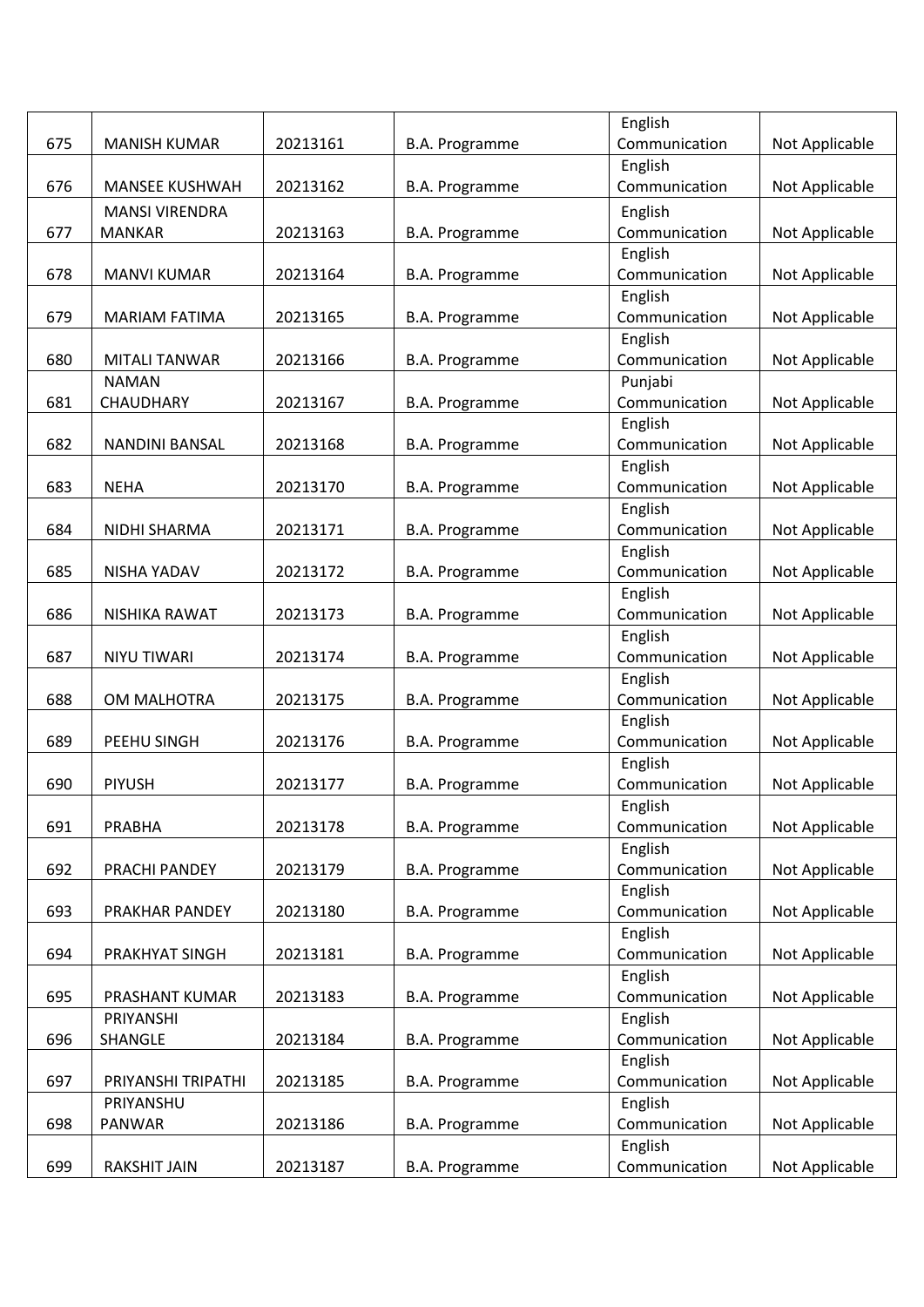|     |                        |          |                       | English       |                |
|-----|------------------------|----------|-----------------------|---------------|----------------|
| 700 | RAMAN KUMAR            | 20213188 | B.A. Programme        | Communication | Not Applicable |
|     |                        |          |                       | English       |                |
| 701 | <b>RICK DEV</b>        | 20213189 | B.A. Programme        | Communication | Not Applicable |
|     |                        |          |                       | English       |                |
| 702 | <b>RITIK</b>           | 20213190 | B.A. Programme        | Communication | Not Applicable |
|     |                        |          |                       | Punjabi       |                |
| 703 | RIYA SACHDEVA          | 20213191 | B.A. Programme        | Communication | Not Applicable |
|     |                        |          |                       | English       |                |
| 704 | <b>ROHIT R SIYAG</b>   | 20213193 | B.A. Programme        | Communication | Not Applicable |
|     |                        |          |                       | English       |                |
| 705 | <b>SALONI DADHEECH</b> | 20213194 | <b>B.A. Programme</b> | Communication | Not Applicable |
|     |                        |          |                       | English       |                |
| 706 | <b>SANCHITA GOYAL</b>  | 20213195 | B.A. Programme        | Communication | Not Applicable |
|     |                        |          |                       | English       |                |
| 707 | SANJANA                | 20213196 | <b>B.A. Programme</b> | Communication | Not Applicable |
|     |                        |          |                       | English       |                |
| 708 | SARTHAK YADAV          | 20213197 | B.A. Programme        | Communication | Not Applicable |
|     |                        |          |                       | English       |                |
| 709 | <b>SAURABH GUPTA</b>   | 20213198 |                       | Communication | Not Applicable |
|     | <b>SHIKHA</b>          |          | B.A. Programme        | English       |                |
| 710 | CHAUDHARY              | 20213200 |                       | Communication |                |
|     |                        |          | B.A. Programme        |               | Not Applicable |
|     |                        |          |                       | English       |                |
| 711 | SHIVAM VERMA           | 20213202 | B.A. Programme        | Communication | Not Applicable |
|     |                        |          |                       | English       |                |
| 712 | SHRESHTHI RATHI        | 20213203 | B.A. Programme        | Communication | Not Applicable |
|     |                        |          |                       | Punjabi       |                |
| 713 | SHREYA TIWARI          | 20213204 | B.A. Programme        | Communication | Not Applicable |
|     |                        |          |                       | English       |                |
| 714 | SHUBHAM JOSHI          | 20213206 | <b>B.A. Programme</b> | Communication | Not Applicable |
|     |                        |          |                       | English       |                |
| 715 | SIDDHI LAHOTI          | 20213207 | <b>B.A. Programme</b> | Communication | Not Applicable |
|     | SOUMYAVRATA            |          |                       | English       |                |
| 716 | SARMAH                 | 20213208 | B.A. Programme        | Communication | Not Applicable |
|     |                        |          |                       | English       |                |
| 717 | <b>SUKANYA KUMARI</b>  | 20213209 | B.A. Programme        | Communication | Not Applicable |
|     | <b>SYED AMAAN</b>      |          |                       | English       |                |
| 718 | <b>NAQVI</b>           | 20213210 | <b>B.A. Programme</b> | Communication | Not Applicable |
|     | SYED MOHSIN ABBAS      |          |                       | English       |                |
| 719 | ZAIDI                  | 20213211 | B.A. Programme        | Communication | Not Applicable |
|     |                        |          |                       | English       |                |
| 720 | <b>TANIA CHAUDHARY</b> | 20213212 | <b>B.A. Programme</b> | Communication | Not Applicable |
|     |                        |          |                       | English       |                |
| 721 | <b>TARAN CHANDEL</b>   | 20213213 | B.A. Programme        | Communication | Not Applicable |
|     |                        |          |                       | English       |                |
| 722 | <b>TEJASWINI TOMAR</b> | 20213214 | B.A. Programme        | Communication | Not Applicable |
|     |                        |          |                       | English       |                |
| 723 | <b>TINA KEWLANI</b>    | 20213215 | <b>B.A. Programme</b> | Communication | Not Applicable |
|     |                        |          |                       | English       |                |
| 724 | <b>UDAY BANSAL</b>     | 20213216 | B.A. Programme        | Communication | Not Applicable |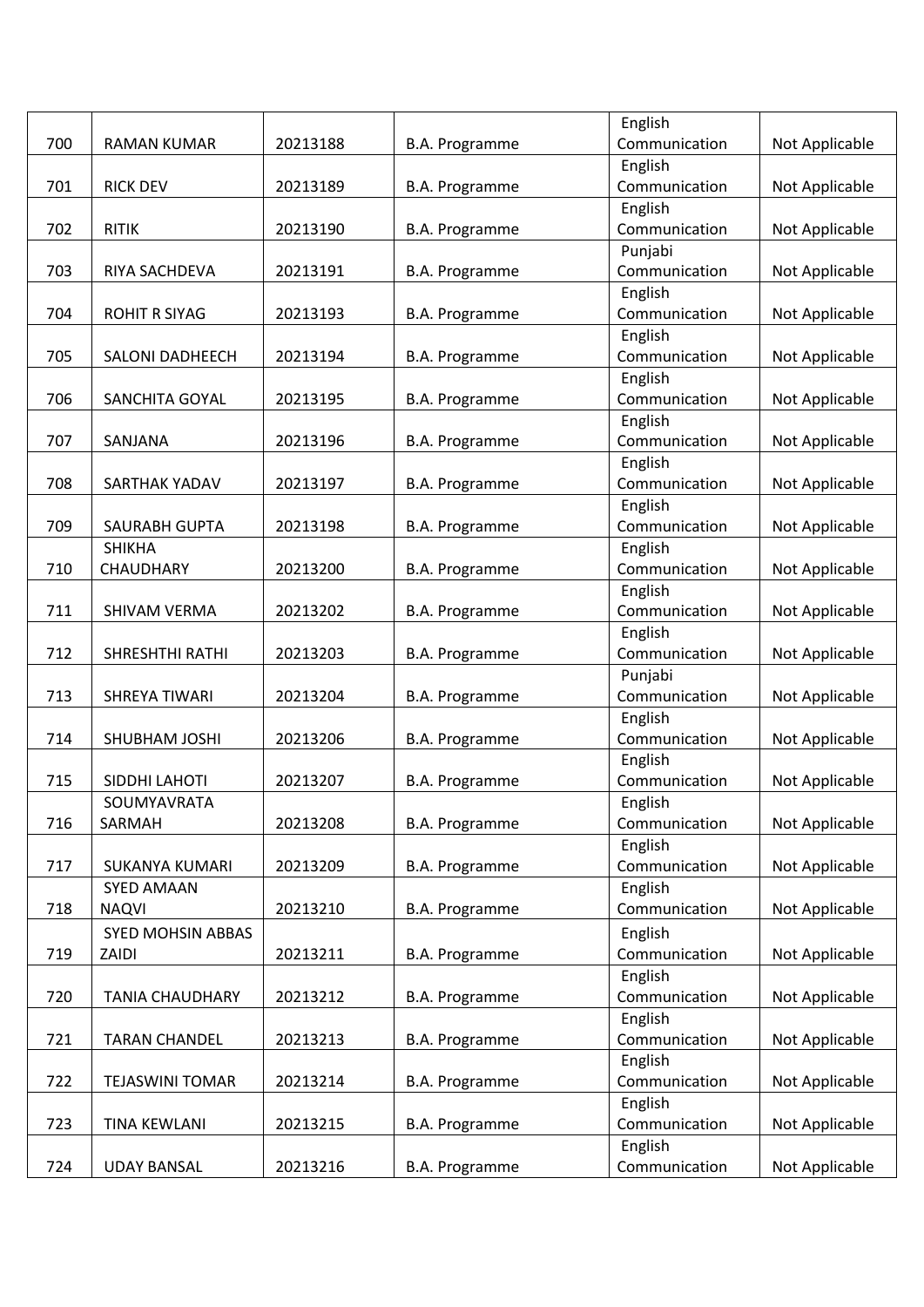|     |                                |          |                         | English                  |                   |
|-----|--------------------------------|----------|-------------------------|--------------------------|-------------------|
| 725 | UDDESHYA GUPTA                 | 20213217 | B.A. Programme          | Communication            | Not Applicable    |
|     |                                |          |                         | Hindi                    |                   |
| 726 | <b>VANSH VASHISHT</b>          | 20213218 | B.A. Programme          | Communication            | Not Applicable    |
|     |                                |          |                         | Punjabi                  |                   |
| 727 | <b>VIBHATI KATARIA</b>         | 20213219 | <b>B.A. Programme</b>   | Communication            | Not Applicable    |
|     |                                |          |                         | English                  |                   |
| 728 | <b>VIDHEE TRIPATHI</b>         | 20213220 | B.A. Programme          | Communication            | Not Applicable    |
|     |                                |          |                         | English                  |                   |
| 729 | VIDHI WADHAWAN                 | 20213221 | B.A. Programme          | Communication            | Not Applicable    |
|     |                                |          |                         | English                  |                   |
| 730 | <b>VIDUSHI TRIVEDI</b>         | 20213222 | B.A. Programme          | Communication            | Not Applicable    |
|     | <b>VINEET KUMAR</b>            |          |                         | English                  |                   |
| 731 | <b>ARYA</b>                    | 20213223 | B.A. Programme          | Communication            | Not Applicable    |
|     |                                |          |                         | English                  |                   |
| 732 | <b>VISHAL</b>                  | 20213224 | B.A. Programme          | Communication            | Not Applicable    |
|     | <b>VISHAL</b>                  |          |                         | English                  |                   |
| 733 | <b>CHOUDHARY</b>               | 20213225 | B.A. Programme          | Communication            | Not Applicable    |
|     |                                |          |                         | English                  |                   |
| 734 | <b>VITTAL CHOKHANI</b>         | 20213226 | B.A. Programme          | Communication            | Not Applicable    |
|     |                                |          |                         | English                  |                   |
| 735 | YOGESH KUMAR                   | 20213228 | B.A. Programme          | Communication            | Not Applicable    |
|     |                                |          |                         | English                  |                   |
| 736 | <b>YOGITA</b><br>YUVRAAJ KUMAR | 20213229 | B.A. Programme          | Communication            | Not Applicable    |
| 737 | <b>SINGH</b>                   | 20213230 | B.A. Programme          | English<br>Communication | Not Applicable    |
|     |                                |          |                         | English                  |                   |
| 738 | <b>DIA SINGH</b>               | 20213233 | B.A. Programme          | Communication            | Not Applicable    |
|     |                                |          |                         | English                  |                   |
| 739 | DILASHA SANGWAN                | 20213234 | <b>B.A. Programme</b>   | Communication            | Not Applicable    |
|     |                                |          |                         | English                  |                   |
| 740 | <b>GOPAL SHARMA</b>            | 20213235 | B.A. Programme          | Communication            | Not Applicable    |
|     |                                |          |                         | English                  |                   |
| 741 | MD HAZIQUE                     | 20213236 | B.A. Programme          | Communication            | Not Applicable    |
|     |                                |          |                         | English                  |                   |
| 742 | SHAILVI NISHAD                 | 20213240 | B.A. Programme          | Communication            | Not Applicable    |
|     | AAKANKSHA                      |          | B.Sc. (H) Environmental | English                  | Computer          |
| 743 | <b>CHAUBEY</b>                 | 20214001 | Science                 | Communication            | Science           |
|     |                                |          | B.Sc. (H) Environmental | English                  |                   |
| 744 | ADITYA CHANDRA                 | 20214002 | Science                 | Communication            | <b>Statistics</b> |
|     |                                |          |                         |                          |                   |
|     |                                |          | B.Sc. (H) Environmental | English                  | Applied           |
| 745 | ALANKRITA MISHRA               | 20214003 | Science                 | Communication            | Psychology        |
|     |                                |          | B.Sc. (H) Environmental | English                  | Applied           |
| 746 | <b>ANUKUL GUPTA</b>            | 20214005 | Science                 | Communication            | Psychology        |
|     | <b>ASHWIN</b>                  |          | B.Sc. (H) Environmental | English                  | Applied           |
| 747 | JAYAKUMAR                      | 20214006 | Science                 | Communication            | Psychology        |
|     |                                |          | B.Sc. (H) Environmental | English                  | Applied           |
| 748 | BHAVYA BHARDWAJ                | 20214007 | Science                 | Communication            | Psychology        |